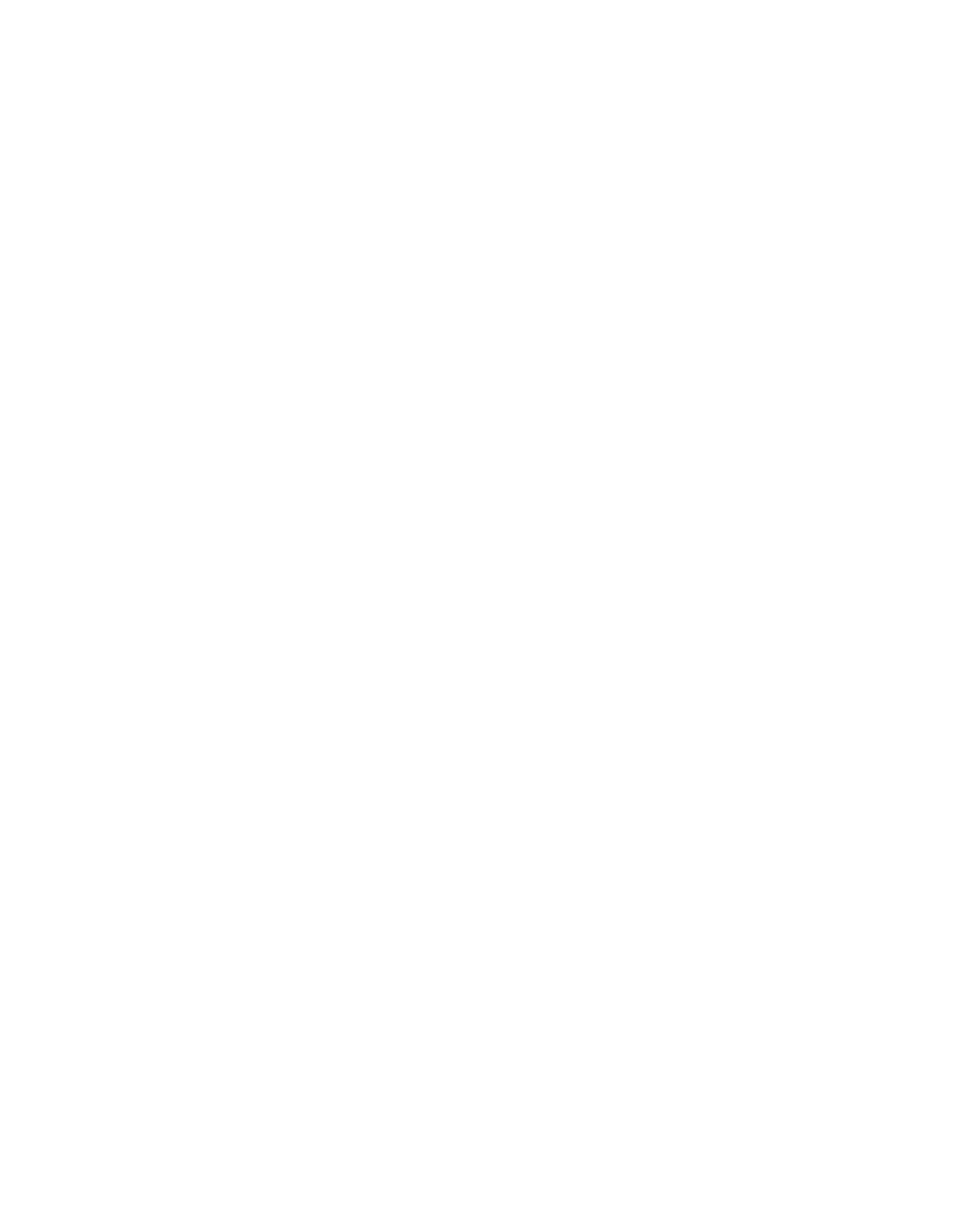Stakeholder Consultation: *EIT Regional Innovation Scheme (EIT RIS) post-2020*

*This report includes a summary of responses by stakeholders, collected between October and November 2020, in the framework of a Public Online Stakeholder Consultation launched by the European Institute of Innovation and Technology (EIT) in 2020. The output expressed aims to inform the EIT about the consulted stakeholders' views concerning the deployment of further activities, without implying a policy position or expression of any opinion by the EIT, nor that all ideas presented will necessarily come to fruition. The analysis and summary of responses was prepared by Cecoforma, February 2021.*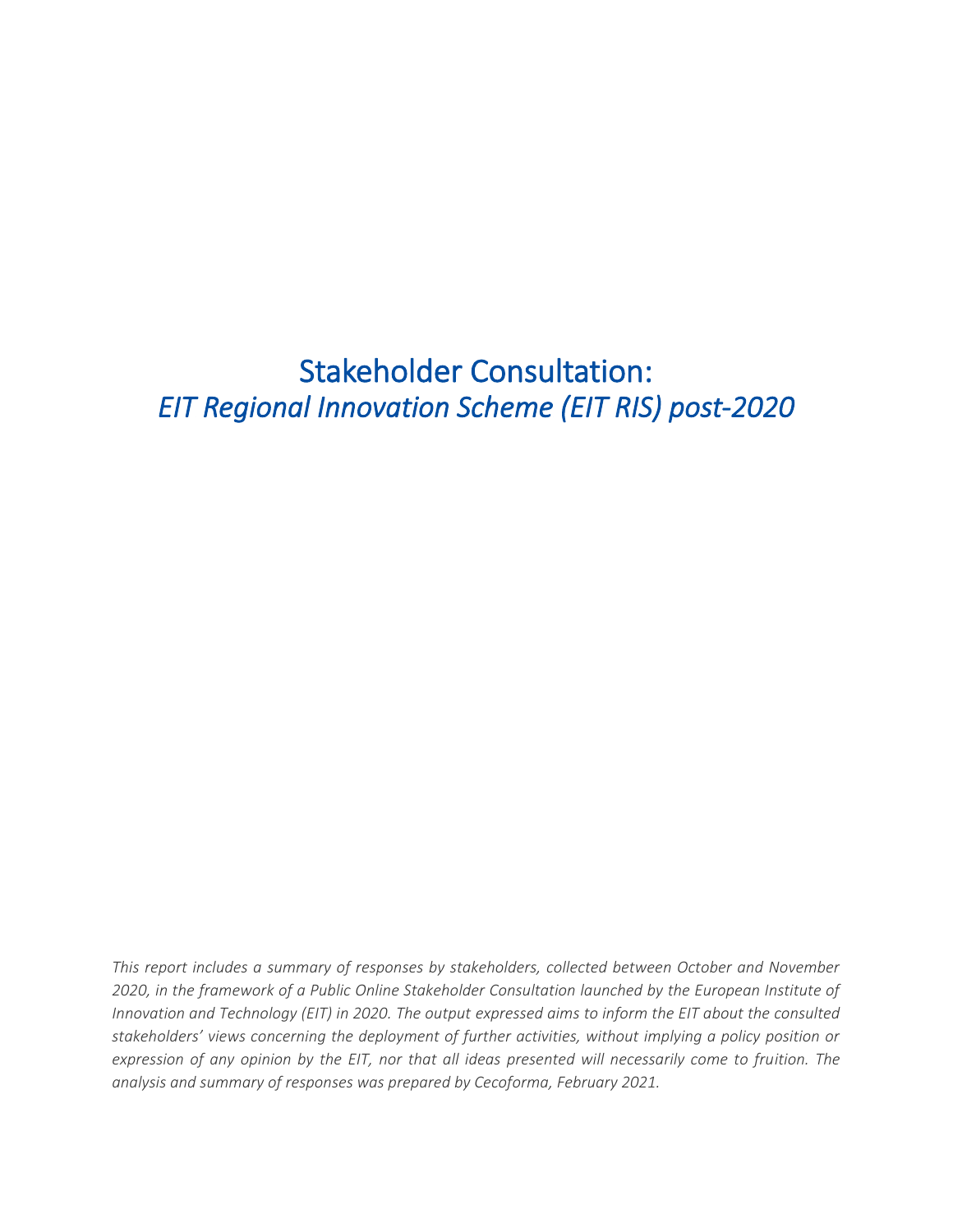

## Contents

| 3.6 Financial sustainability of EIT RIS activities; access to finance for innovators 37 |  |
|-----------------------------------------------------------------------------------------|--|
|                                                                                         |  |
|                                                                                         |  |
|                                                                                         |  |

| Figure 3: Are you currently a member of the EIT Community (EIT KICs and their partners, EIT |  |
|---------------------------------------------------------------------------------------------|--|
|                                                                                             |  |
| Figure 5: Which of the following areas of activity are you most interested in? 13           |  |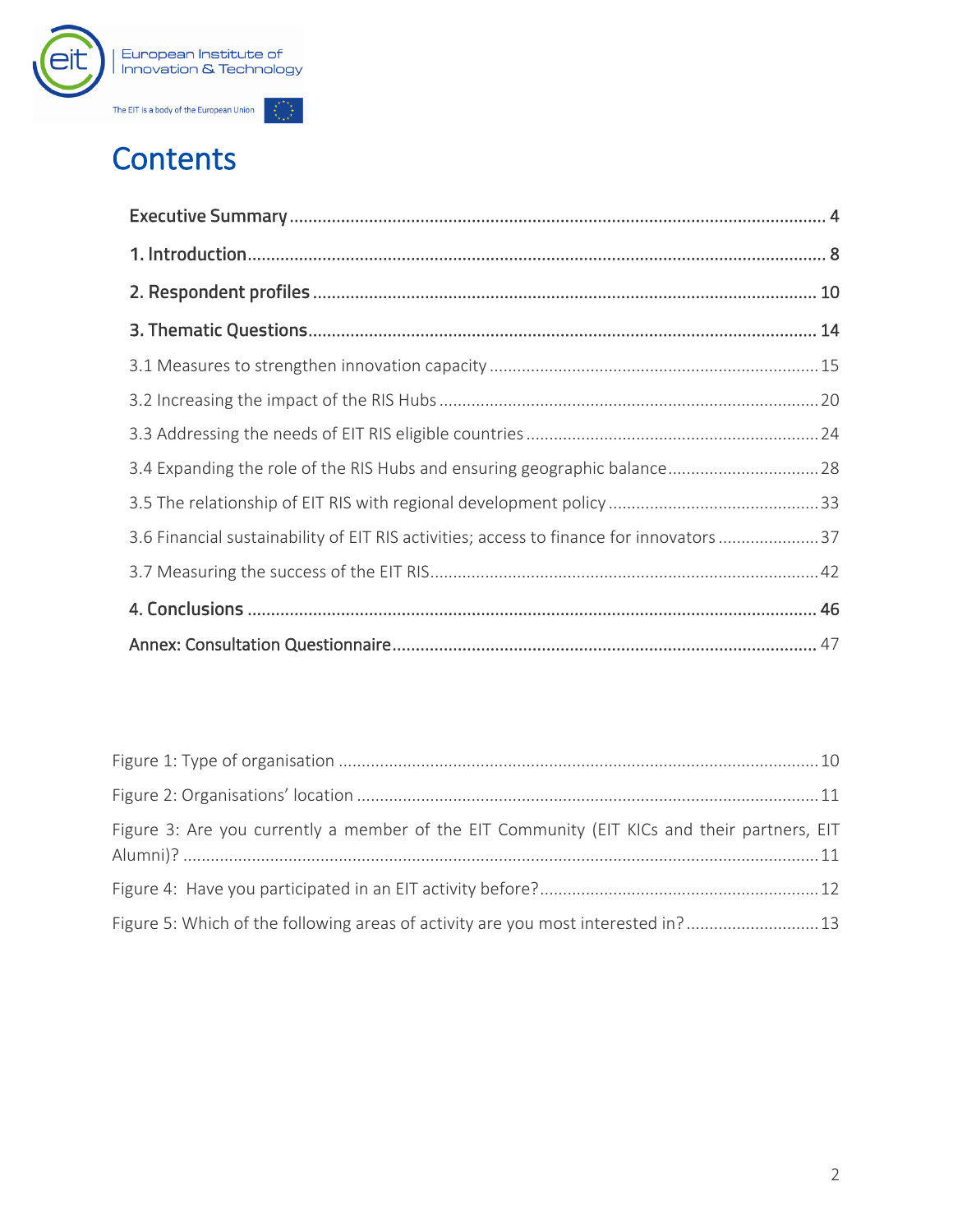

## **Executive Summary**

As part of the EIT's [Strategic Innovation Agenda for 2021-2027,](https://eit.europa.eu/who-we-are/eit-glance/eit-strategy-2021-2027) the EIT plans to reinforce the regional support activities carried out through the EIT RIS (Regional Innovation Scheme). In line with the European Commission's proposal<sup>1</sup>, it will do this by:

- increasing its openness to regional partners and improving the EIT KICs' regional strategies;
- devoting a larger portion of its budget to the implementation of EIT RIS activities;
- prioritising a place-based approach that links local innovation ecosystems to pan-European networks through the EIT KICs and their regional EIT Hubs.

In order to ensure that the EIT achieves these objectives optimally, the EIT carried out as part of the EIT Stakeholder Forum 2020 a public online consultation from 1 October-15 November 2020. The respondents were asked a series of specific questions about themselves and their organisation and were also asked to comment in free-form text on what the EIT RIS could do to:

- strengthen innovation capacities and [Knowledge Triangle Integration](https://eit.europa.eu/our-communities/eit-innovation-communities) in the EIT RIS countries;
- further increase impact and help generate more successful start-ups and innovations in the EIT RIS eligible countries (and what type of unique support the EIT could provide to achieve this);
- take a more tailored approach to addressing the needs of diverse innovation ecosystems in the EIT RIS countries;
- further expand the role of the [EIT Hubs](https://eit.europa.eu/our-communities/eit-innovation-communities/innovation-hubs) to increase the EIT's impact in the EIT RIS countries and ensure a geographical balance across the KICs' partner networks;
- ensure better alignment between the EIT RIS and regional development policy objectives and implementation mechanisms so that they are mutually reinforcing and generate greater impact;
- facilitate the financial sustainability of the EIT RIS activities and ensure that innovators from the EIT RIS countries have better access to finance;
- measure the success of the FIT RIS.

Respondents came from 45 organisations, with almost one quarter (11, or 24%) coming from research institutions. Higher education institutions (HEIs) and EIT KICs accounted for 8 respondents, 18% of the total in each case. Three other categories accounted for 5 respondents

 $1$  On 28 January 2021, a political agreement was reached between the European Parliament and the Council of the European Union on the EIT Regulation and Strategic Innovation Agenda 2021-2027. The publication of the entire legislative package in the Official Journal of the European Union (OJ) is expected in spring 2021.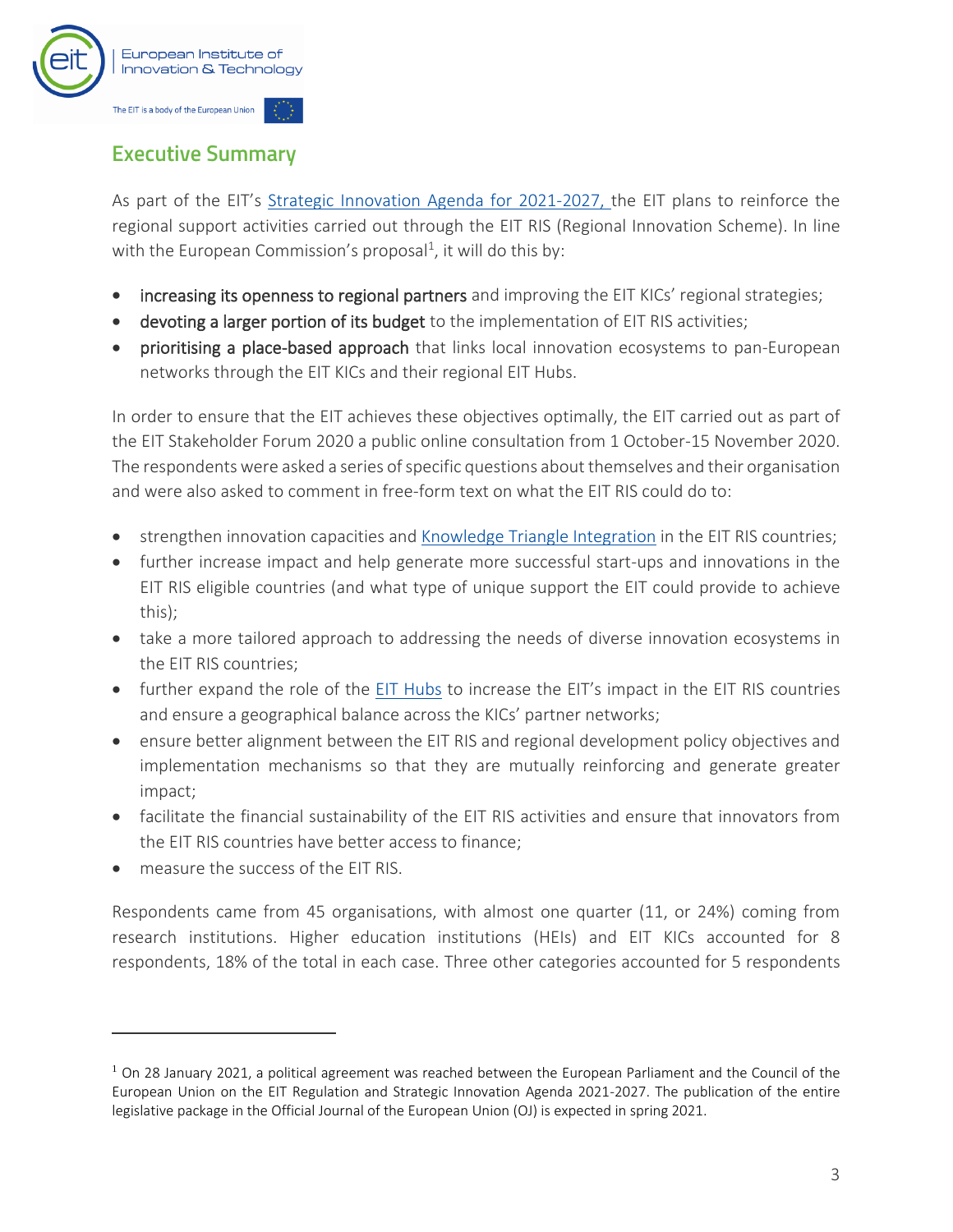

each (11%), i.e. corporate/industry, NGO and "Other" respondents. There were also 2 start-ups and 1 national authority among the respondents.

The respondents' organisations were based in 18 countries, of which 12 were EIT RIS eligible countries (11 EU Member States and North Macedonia). Excluding the 8 EIT KIC respondents, exactly half the remainder were EIT KIC alumni or partners, i.e. members of the EIT Community. Excluding EIT KICs, most respondents were already familiar with the EIT (53%), in particular through participation in events, but also through a range of other activities. Their interest in the EIT was mainly for ecosystem building/connectivity and innovation-driven research. Interest in education and training, and business support was less high, but strong nevertheless.

## Specific measures to strengthen innovation capacities and Knowledge Triangle Integration in the EIT RIS eligible countries

The majority of respondents were looking for improvements to existing mechanisms as a mean of strengthening innovation capacities and Knowledge Triangle Integration. Some suggested new areas for EIT RIS funding, in particular at the very early stages of the innovation chain. Others wanted better integration with other EU programmes. Respondents were also looking for a number of changes in programme requirements, e.g. relaxing the requirements on financial sustainability and simplification of the rules. Many stressed the need for brand-building, awareness-raising and capacity-building with stakeholders across the spectrum of society (the quadruple helix) and for exchange of good practice and experience within the Knowledge Triangle. Brand-building, awareness-raising, capacity-building and knowledge-sharing were recurrent themes across the responses to all questions.

## Further increasing the impact of the EIT RIS with EIT support, generating more successful start-ups and innovations in the EIT RIS countries

Respondents to this question focused more on increasing the impact of EIT RIS and on how to generate more successful start-ups through funding, than addressing the unique support needed from the EIT. They stressed the need to take the special characteristics of the EIT RIS eligible countries into account, both collectively and individually, including through a stronger presence on the ground in the EIT RIS eligible countries. They also stressed the importance of strengthening the business mindset of entrepreneurs and the ecosystem. The support they felt the EIT can give was through the strength of its network and the consequent ability to "open doors".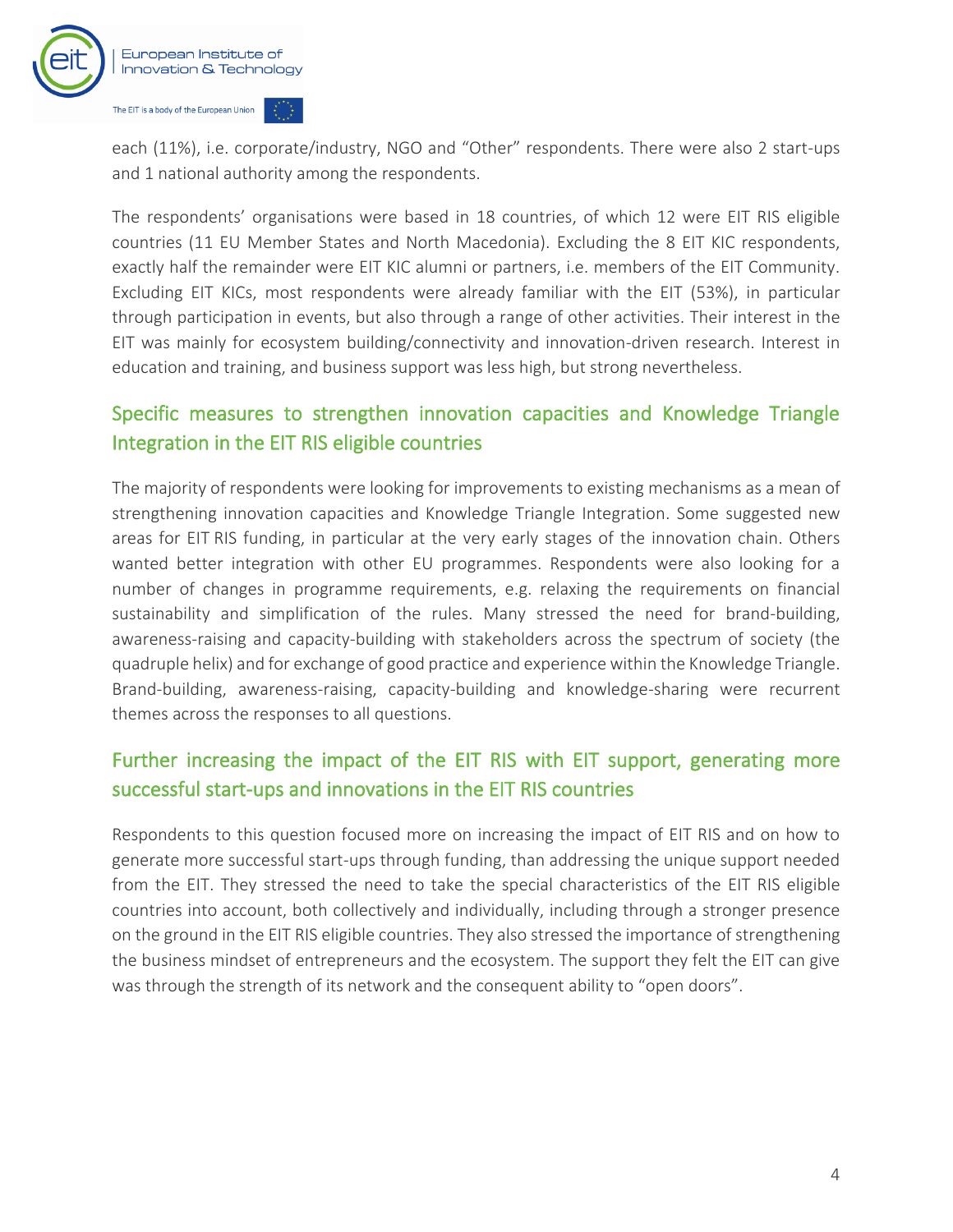

## Taking a more tailored approach to addressing the needs of diverse innovation ecosystems in the EIT RIS countries

Respondents identified two related areas that, in their view, the EIT should address in order to improve the tailoring of its approach: more devolution of responsibility to the national level within the EIT's own structures and more cooperation with stakeholders, not just those in the knowledge triangle, but also policymakers and regulators, civil society and citizens. Respondents advocated a more "bottom-up" approach, one that is based on taking a place-based perspective and gaining a better understanding of the innovation ecosystems in the EIT RIS countries, including policymaking. This would provide the knowledge needed for better tailoring. A number of respondents called for mapping the current ecosystems to provide a baseline for any changes as some respondents felt that there is a knowledge gap that needs filling.

## Expanding the role of the RIS Hubs to increase the EIT's impact in the EIT RIS eligible countries and ensure a geographical balance across the EIT KICs' networks

The predominant message from the responses to this question was that the EIT's impact via the RIS Hubs could be increased by building networks – of RIS Hubs, across EIT KICs, across regions or sectors. Respondents made a number of proposals on improving the rights and roles of the RIS Hubs, including by involving them more closely in EIT KIC core activities and also by giving them more autonomy. Ensuring a geographic balance was considered secondary to the importance of ecosystem building.

## Ensuring better alignment between the EIT RIS and regional development policy objectives and implementation mechanisms to generate greater impact

Respondents discussed alignment between the EIT RIS and regional development policy objectives primarily from the perspective of more alignment at regional level. There was a consensus that mechanisms need to be found for the EIT and regional authorities to learn from each other and for the EIT and/or the EIT RIS to provide input into regional policymaking and implementation. Some respondents also considered the need for more alignment at EU level, taking the view in a number of cases that the EIT should be more involved in policymaking and priority-setting at EU level.

## Facilitating the financial sustainability of the EIT RIS activities and ensuring access to finance for innovators from EIT RIS eligible countries

Respondents came up with a range of ideas on how the EIT RIS could facilitate its financial sustainability. These fell into three categories: efficiencies in management, for instance by calling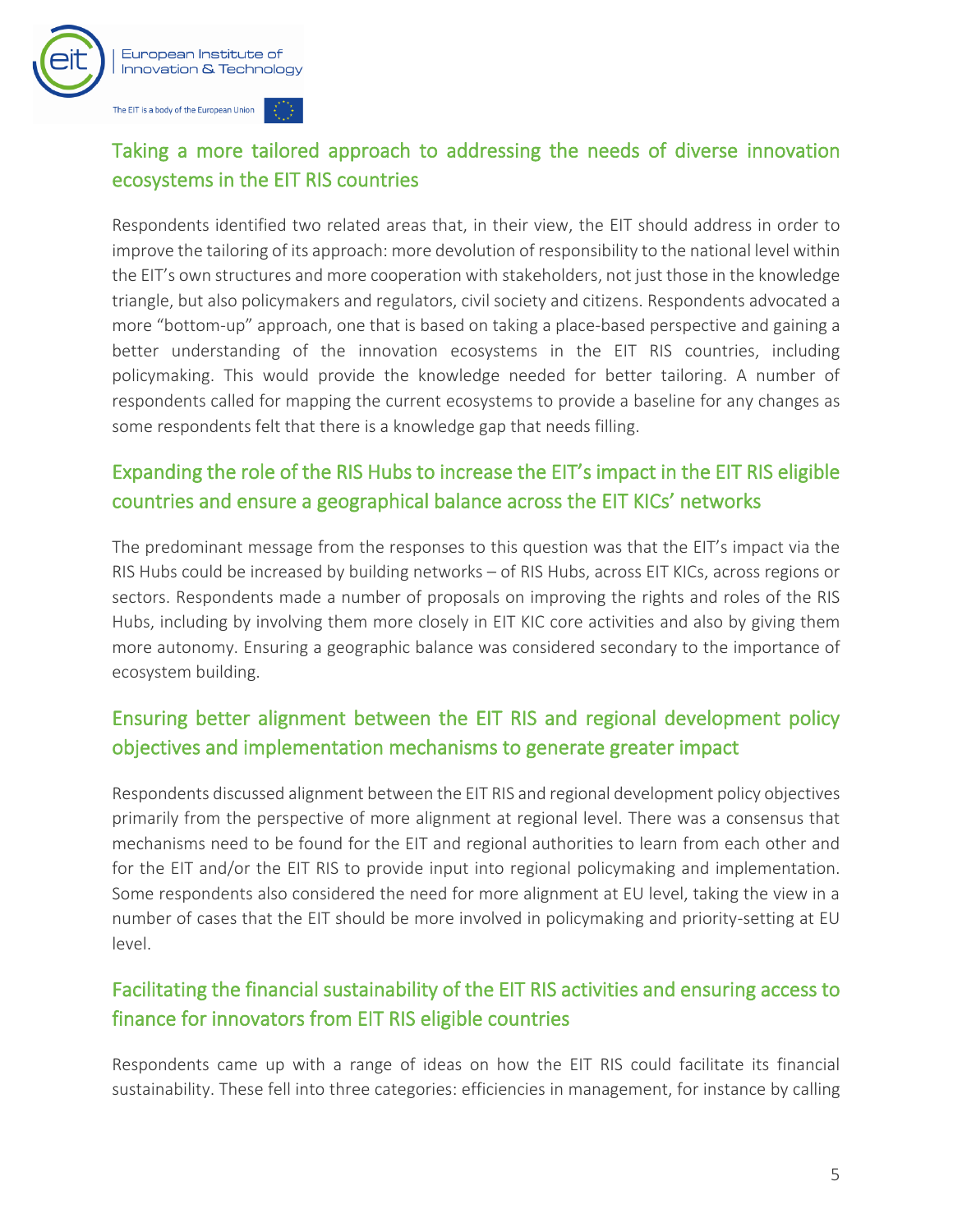

on more expertise from businesspeople and finance professionals; efficiencies through partnerships, such as through better integration with other EU funding sources; and monetisation of services, like by charging for certain services or events. Better access to finance for innovators is not just a question of more or different types of funding – while desirable, respondents suggested, but it is also a question of access to information about potential funding sources. Concrete proposals included easing the pre-financing requirements, administrative simplification, and providing better information on co-financing sources of other EU funds.

#### Measuring the success of the EIT RIS

Respondents had a very wide range of suggestions, both for quantitative and qualitative measurement. In the list of possible numerical or financial indicators, four recurred most frequently: the number of start-ups created, the number of jobs, the network effects and the amount of investment attracted. Suggestions for qualitative measurement included some which can be measured by data in response to surveys, such as levels of satisfaction with events or activities funded, but also others which would be likely to require qualitative evaluation, like influence of start-ups on their ecosystem, cluster development or satisfaction with programmes.

#### **Conclusions**

Respondents to this consultation, who in the main were already familiar with the EIT, were looking for improvements, not fundamental change. The improvements fell into three main categories: financial incentives, operations and outreach. Not only were there a wide range of suggestions in areas which the EIT / EIT RIS could spend more money for, but also about the direction of funding, i.e. making it as easy as possible to obtain funding at the beginning of the innovation chain either by targeting it more precisely or easing some requirements, e.g. pre-financing requirements.

Respondents identified more professionalism in management, more partnerships and the monetisation of some services and events as solutions to improved financial sustainability. At an operational level, suggestions ranged from a reduction in the administrative burden to more autonomy for RIS Hubs. It was felt that recognising more that the EIT RIS eligible countries have particular characteristics as a group and individually would enable the RIS Hubs to make a greater impact.

There was a clear message throughout the responses on the need to strengthen the EIT RIS ecosystem, combining a 'bottom-up' approach of working with every level of local, regional and national stakeholder and at the same time leveraging 'top-down' the knowledge and networks of the EIT. An important part of this was felt to be better integration and co-ordination with other sources of EU, international, and national funding.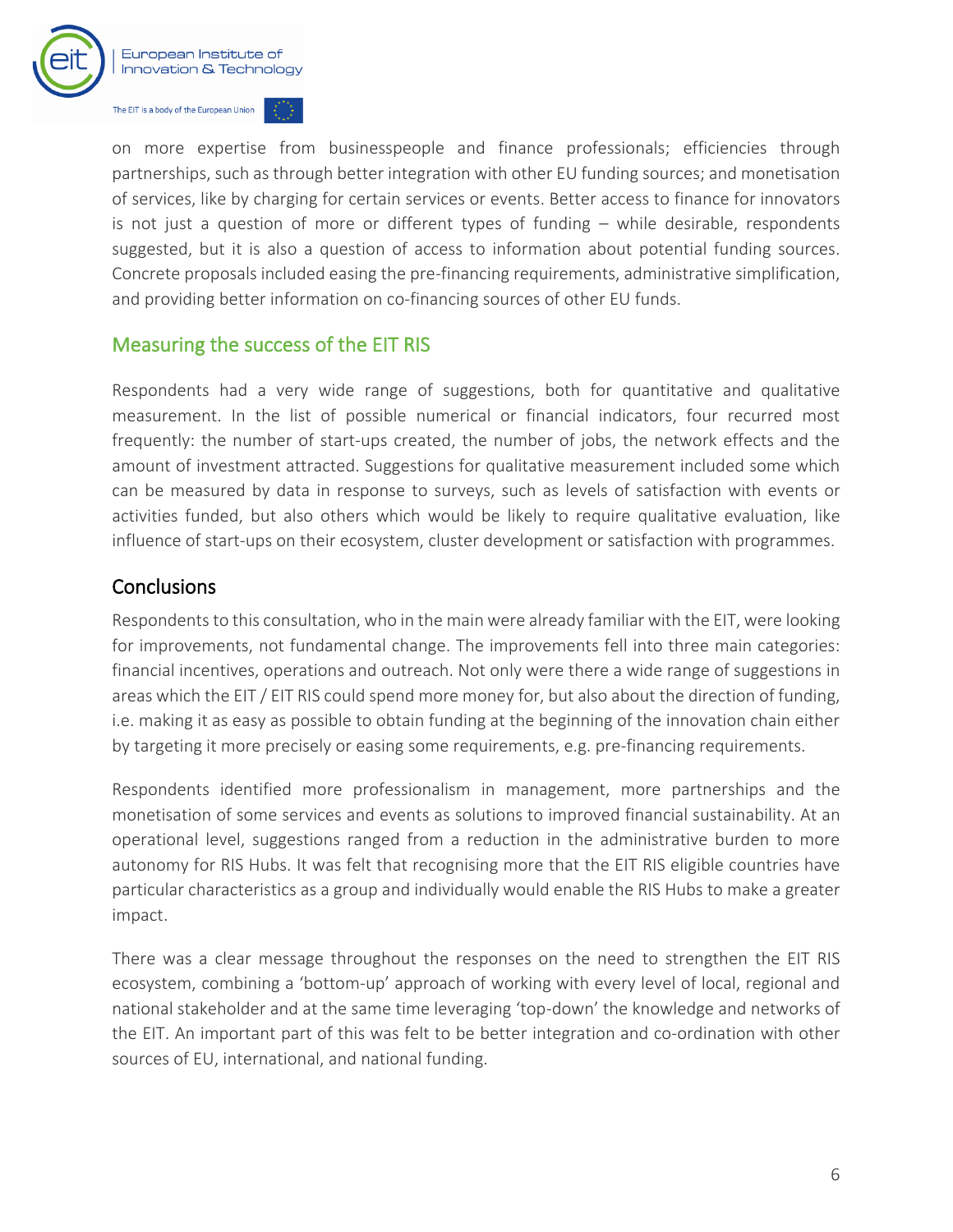

In conclusion, therefore, the results of the consultation support the objectives for the period 2021- 2027 of increasing its openness to regional partners and improving the EIT KICs' regional strategies, devoting a larger portion of the EIT budget to the implementation of EIT RIS activities and prioritising a place-based approach that links local innovation ecosystems to pan-European networks through the KICs and their regional EIT Hubs.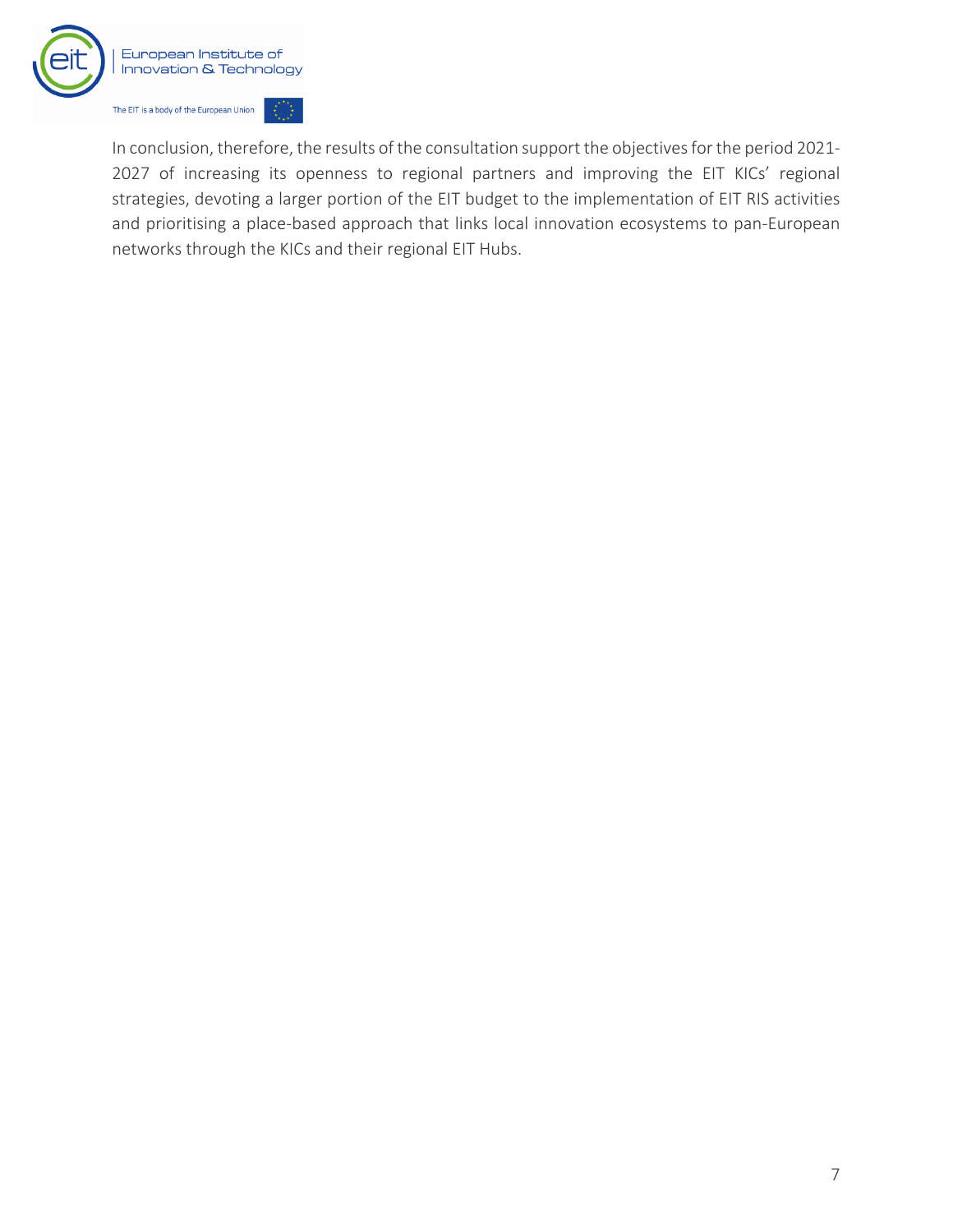

## <span id="page-9-0"></span>1. Introduction

The European Institute of Innovation and Technology (EIT) launched its [Regional Innovation](https://eit.europa.eu/our-activities/eit-regional-innovation-scheme-ris)  Scheme [\(EIT RIS\)](https://eit.europa.eu/our-activities/eit-regional-innovation-scheme-ris) in 2014 to reduce regional disparities in innovation across Europe. Under Horizon 2020 (H2020), of which the EIT was an integral part, the EIT RIS enabled the EIT to enhance its outreach to countries with modest or moderate innovation performance according to the [European Innovation Scoreboard](https://ec.europa.eu/growth/industry/policy/innovation/scoreboards_en) and which had limited participation in the activities of the EIT Knowledge and Innovation Communities (KICs). Countries eligible to take part in the EIT RIS are:

EU Member States: Bulgaria, Croatia, Cyprus, Czechia, Estonia, Greece, Hungary, Italy, Latvia, Lithuania, Malta, Poland, Portugal, Romania, Slovakia, Slovenia, Spain.

H2020 Associated Countries: Albania, Armenia, Bosnia and Herzegovina, Faroe Islands, Georgia, Moldova, Montenegro, Republic of North Macedonia, Serbia, Turkey, Ukraine.

Under Horizon Europe, the EIT and the EIT KICs will reinforce their regional support activities through the EIT RIS as part of the EIT's [Strategic Innovation Agenda for 2021-2027](https://eit.europa.eu/who-we-are/eit-glance/eit-strategy-2021-2027)<sup>2</sup>. The EIT plans to:

- increase its openness to regional partners and improve the regional strategies of the EIT KICs;
- devote a larger portion of its budget to the implementation of EIT RIS activities;
- prioritise a place-based approach that links local innovation ecosystems to pan-European networks through the KICs and their regional EIT Hubs.

The Stakeholder Consultation was part of the [EIT Stakeholder Forum,](https://eit.europa.eu/who-we-are/our-stakeholders-partners/eit-stakeholder-forum) the annual forum for engaging with the EIT's varied [stakeholders & partners.](https://eit.europa.eu/who-we-are/our-stakeholders-partners) Against the backdrop of the COVID-19 crisis, the 2020 edition of the Forum combined online consultations with a series of digital sessions and meetings. The Stakeholder Consultation provided a platform for EIT stakeholders to express their views and contribute towards the impactful implementation of the EIT's Strategic Innovation Agenda 2021-2027.

The Stakeholder Consultation aimed to give EIT stakeholders a say in the implementation plans of the strengthened EIT RIS, which will build on the activities and results delivered under Horizon 2020 (2014-2020). The Consultation was open, online, from 1 October-15 November 2020.

 $<sup>2</sup>$  On 28 January 2021 a political agreement was reached between the European Parliament and the Council of the</sup> European Union on the EIT Regulation and Strategic Innovation Agenda 2021-2027. The publication of the entire legislative package in the Official Journal of the European Union (OJ) is expected in spring 2021.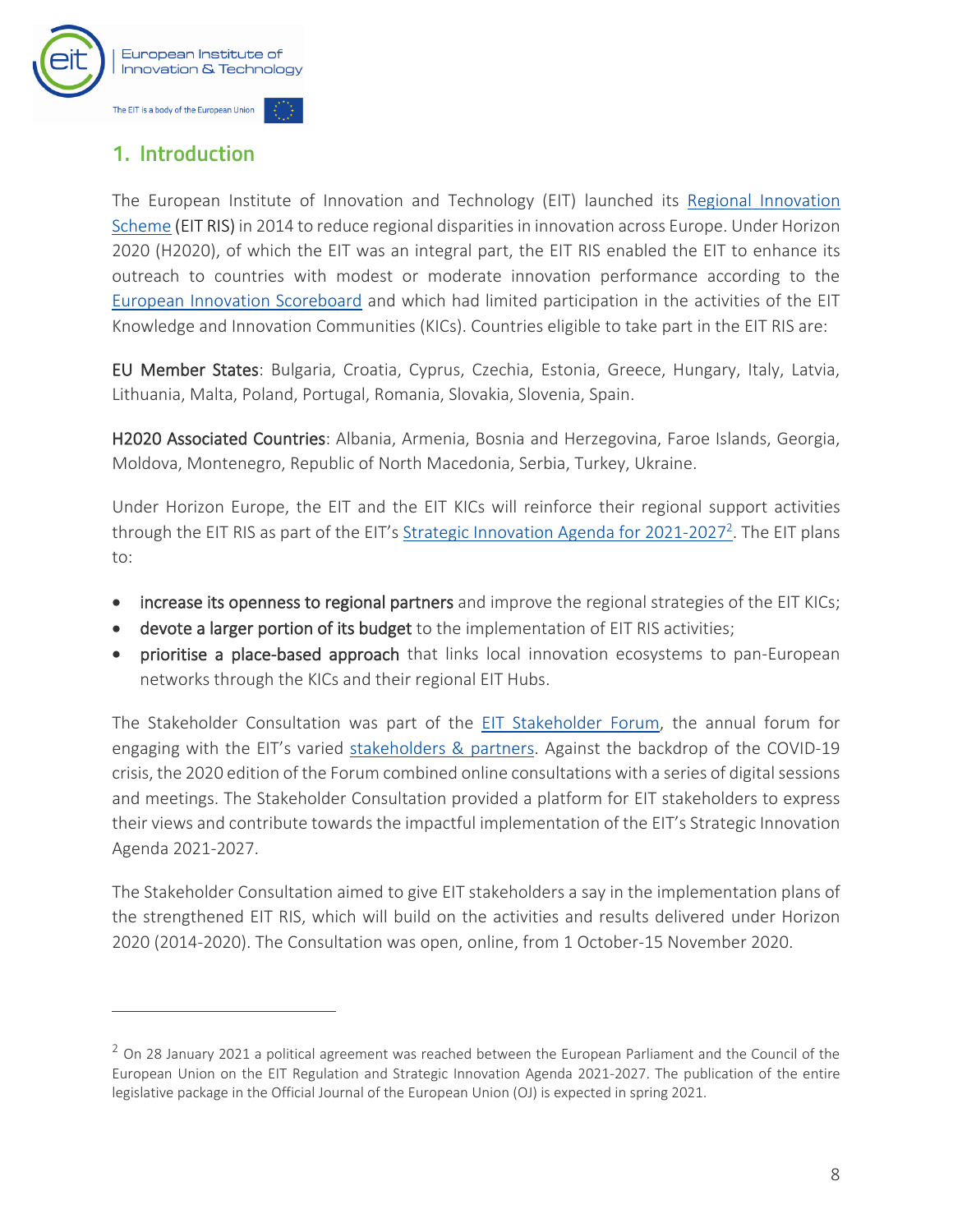

Anyone interested in the EIT RIS topic was invited to respond, irrespective of whether they had previously heard about it or not. However, those who were more familiar with the details of the EIT RIS were especially encouraged to provide their views on the future implementation of the scheme based on their experience and expertise.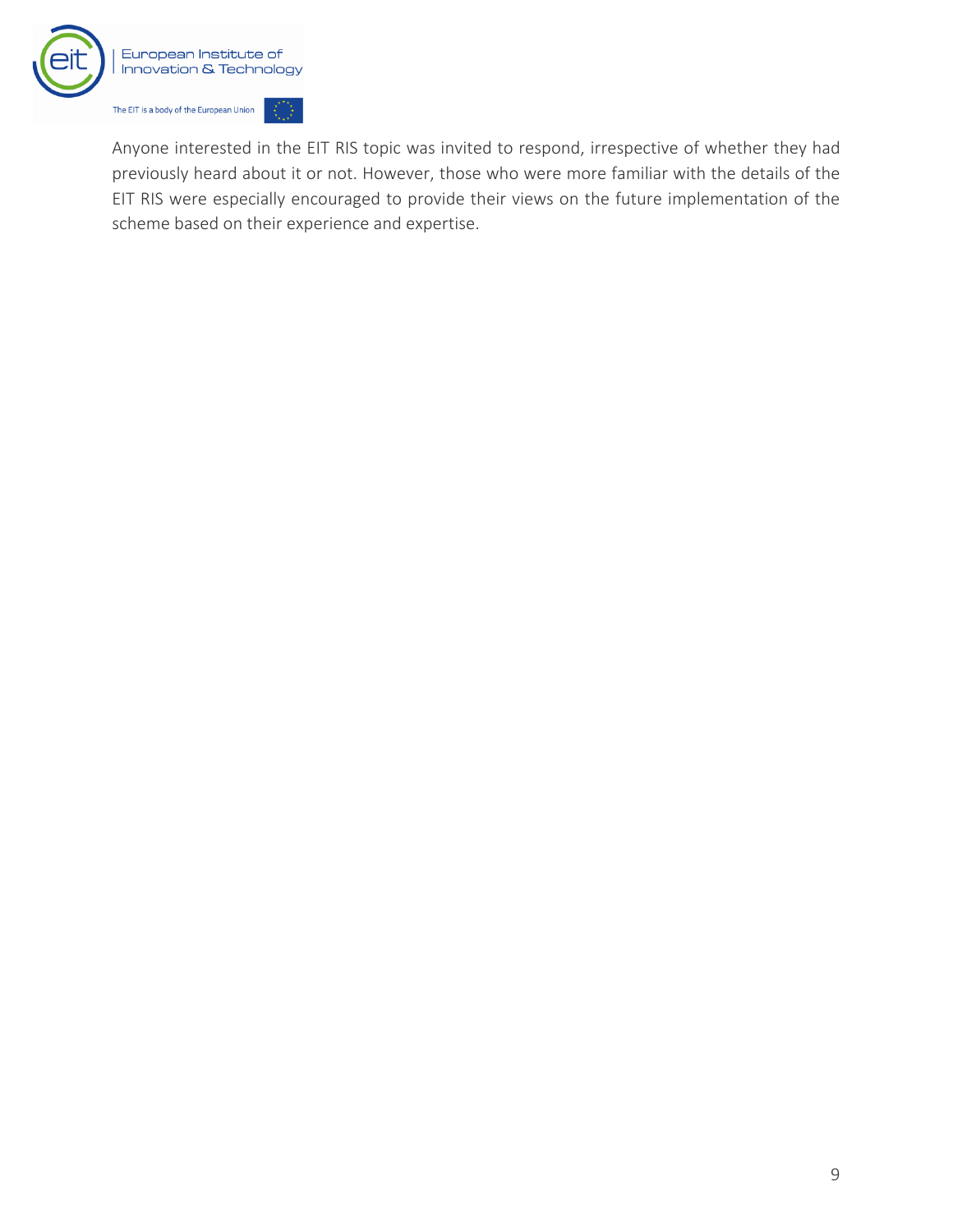

## <span id="page-11-0"></span>2. Respondent profiles

There were 45 respondents to this consultation (Figure 1). Research institutions were the largest respondent organisation type, accounting for 11, or around one quarter of responses (24%). Higher education institutions and EIT KICs each accounted for 8 or 18% of respondents. In addition, there were 5 respondents (11%) in each of the corporate/industry, NGO and "Other" categories, as well as 2 start-up/scale-ups (5%) and 1 national authority (2%).

As internal EIT Community stakeholders, the EIT KICs may have different perspectives from external stakeholders. The Figures and text highlight any differences between EIT KIC responses and external stakeholders where relevant. The Figures also highlight any relevant difference between the answers of two significant groups of external stakeholders who might have different perspectives, i.e. research institutions and higher education institutions (HEIs).



#### <span id="page-11-1"></span>**Figure 1: Type of organisation**

In terms of geographical coverage, the 45 respondents were based in 18 countries: 17 in EU Member States and one in North Macedonia. Of those in the EU Member States, 10 were based in countries eligible to take part in EIT RIS. 25 responses came from from RIS-eligible countries (including North Macedonia), i.e. 56% of all responses and 64% of the responses from external stakeholders (excluding EIT KICs).

[Figure 2](#page-12-0) shows the geographic breakdown for all respondents, comparing the total number of respondents with the EIT KIC respondents. It shows that of the 18 countries from which there were responses; 12 were EIT RIS eligible countries (11 EU Member States and one other EIT RIS eligible country, i.e. the Republic of North Macedonia). Excluding the EIT KICs, Italy (and EIT-RIS eligible country) was the country with the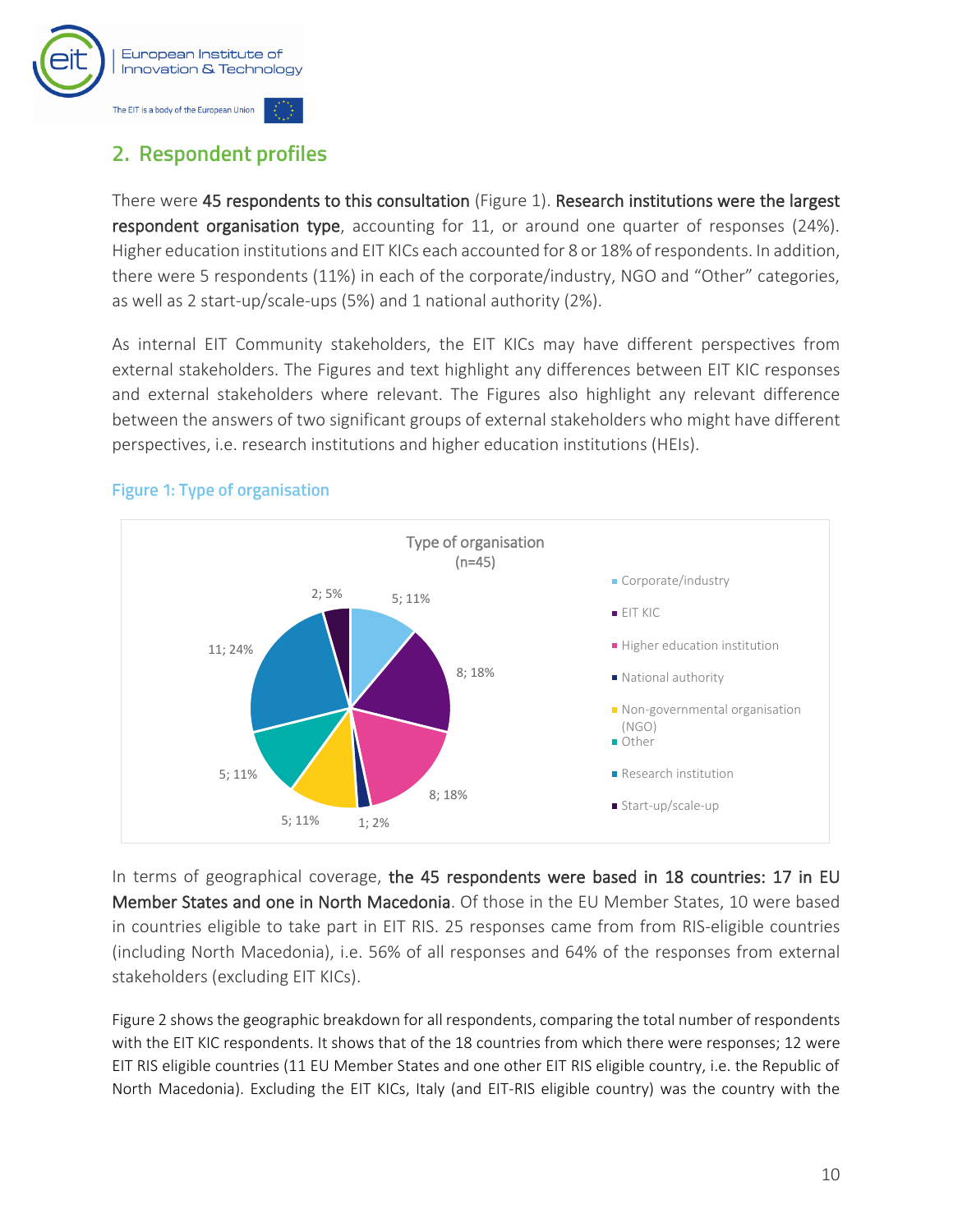

largest number of responses (5 of the 45, i.e. 11%. It was followed by three EU Member States that are not EIT RIS eligible countries, i.e. Belgium, Germany and Sweden, with 4 each.

<span id="page-12-0"></span>



The majority of respondents (28 of the 45) were already part of the EIT Community at the time of the consultation (i.e. they were EIT KICs, EIT KIC partners or EIT alumni), but this ratio is reduced when the EIT KICs are not taken into account, i.e. 20 members and 17 non-members [\(Figure 3\)](#page-12-1).

<span id="page-12-1"></span>

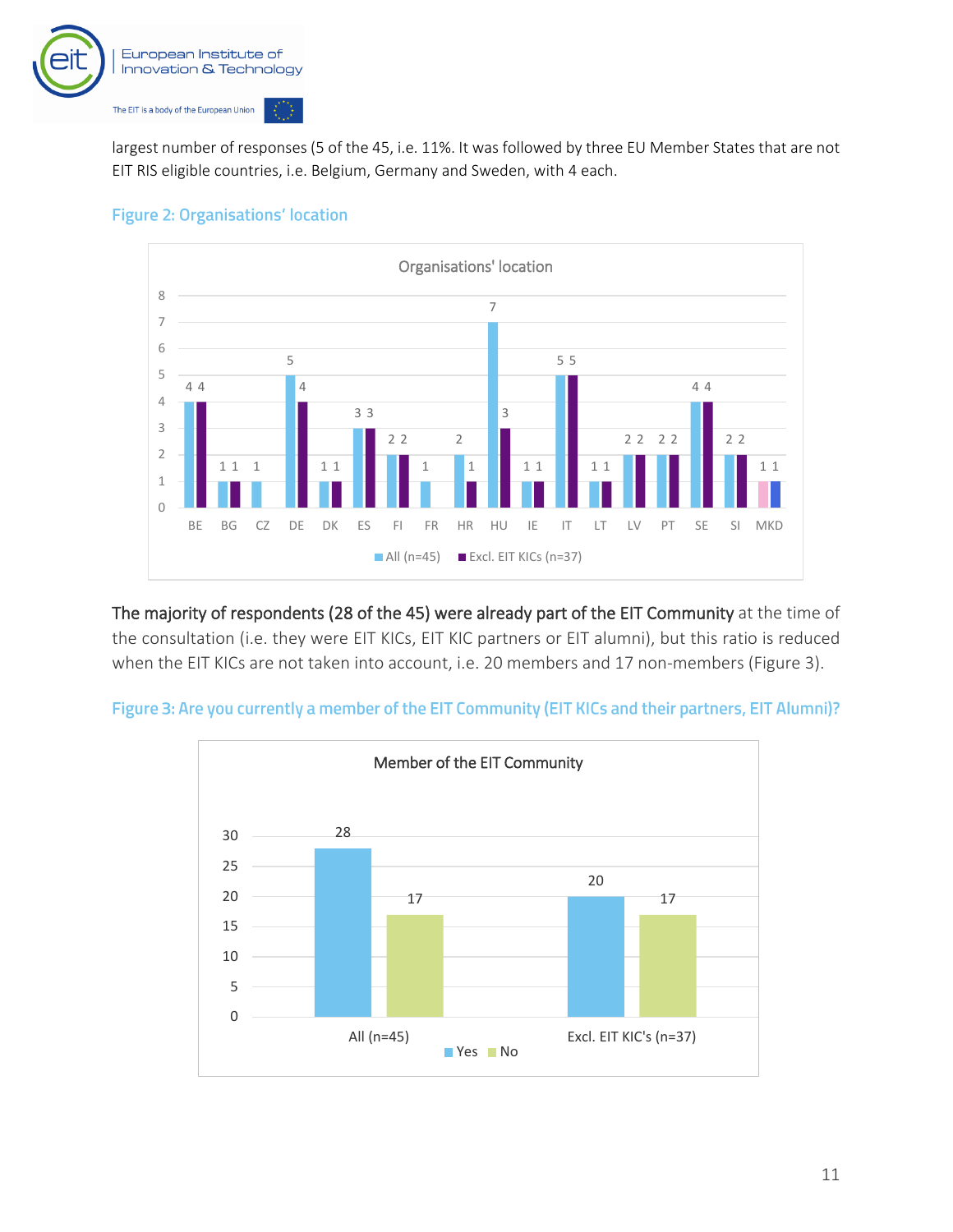

Only 6 of the 45 respondents had not taken part in any EIT Community activity yet [\(Figure 4\)](#page-13-0). Therefore, 71% of all respondents and 86% of non-EIT KIC respondents had already taken part in an EIT activity. The 35 respondents with previous experience with the EIT were most likely (32) to have taken part in an EIT Community event. Significantly fewer, had taken part in an innovation project (21) or an education programme (18). Even fewer (8) had participated in venture support programmes, while 17 cited "Other" activities. Only 2 participants had participated in all 5 types of event.

#### <span id="page-13-0"></span>Figure 4: Have you participated in an EIT activity before?



The answers by respondents from the 8 EIT KICs have not been removed in this case as they do not change the relativities significantly.

Research institutions were significantly more likely to have attended an EIT Community event than HEIs (38% and 25% of their total mentions respectively) and significantly less likely to have ticked "Other" (4% - i.e. 1 mention by a research institution, as opposed to 20% of the HEI mentions).

Figures for the other categories were essentially the same for both groups, except that all HEIs had participated in at least 1 event, while 1 research organisation had not participated in any.

When asked about the areas of activity of interest, most respondents (one third of the multiplechoice answers) underlines "Ecosystem-building/connectivity" [\(Figure 5\)](#page-14-0) as the most interesting area of activity.

There was no difference in the importance attached to this area by the EIT KICs and the remaining respondents (33%). The same stands for business support (18%, the area of lower interest).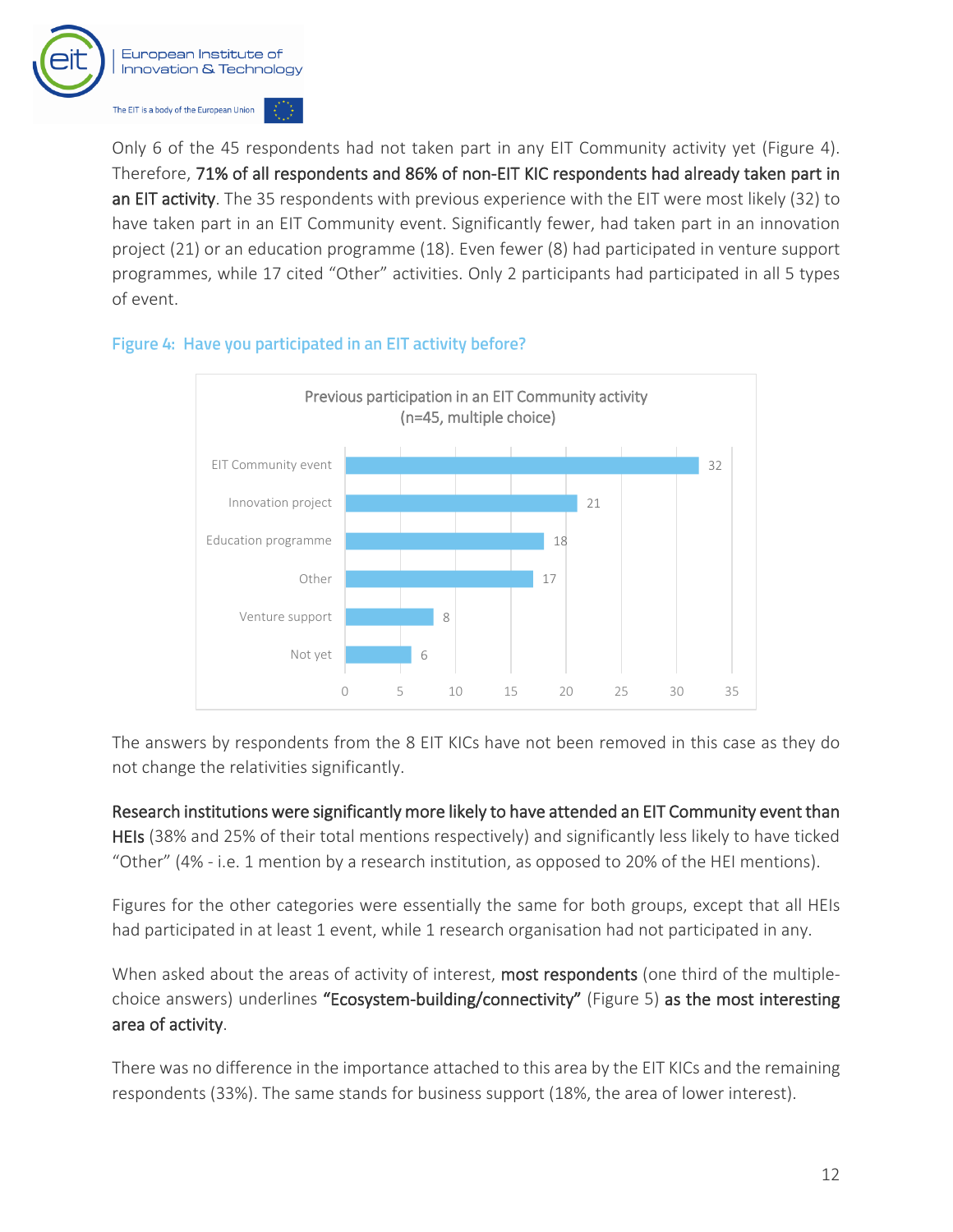

A slight difference between EIT KIC respondents and the total group showed up in the "Innovationdriven research activities" area (30% and 27% respectively), as the second area of greatest interest. "Education & training" ranked third, but EIT KICs were relatively less interested in this than the group as a whole (18% as opposed to 22%).

#### <span id="page-14-0"></span>Figure 5: Which of the following areas of activity are you most interested in?

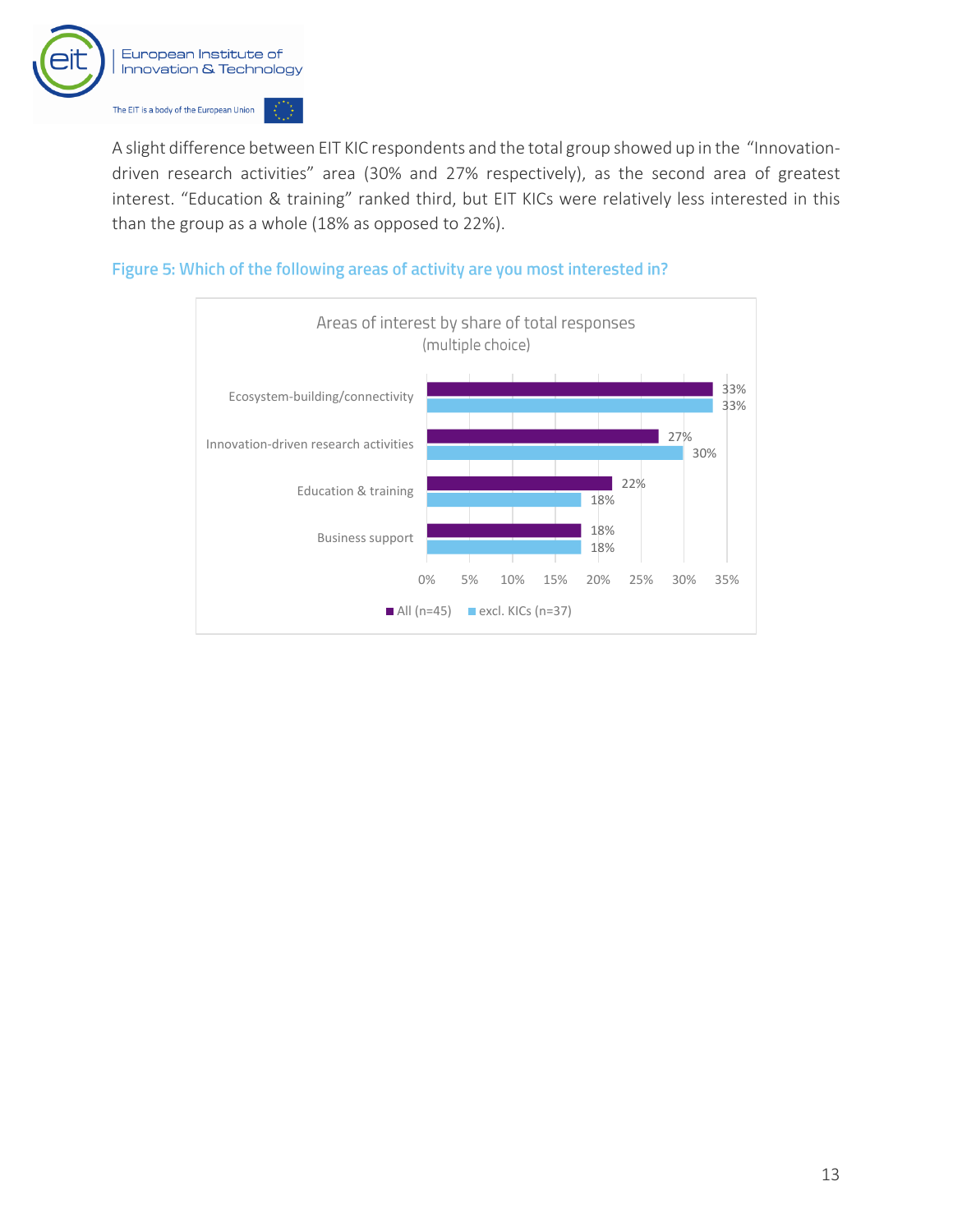

## <span id="page-15-0"></span>**3. Thematic Questions**

In most cases, the analysis of responses to the thematic questions is based on clustering by:

- (i) overarching issues;
- (ii) suggested changes to the EIT approach
	- o at a policy/conceptual level,
	- o in relation to scope or focus;
- (iii) proposals for changes to **operational requirements** within the existing programmes;
- (iv) suggestions on ways to strengthen the ecosystem
	- o through visibility and engagement (i.e. with external stakeholders) and
	- o capacity building/knowledge-sharing (i.e. with knowledge triangle stakeholders or potential stakeholders).

Not every cluster is relevant in each case. Where relevant, the respondent group has been indicated.

There are a number of cross-cutting issues that emerge from the responses:

- $\bullet$  the need to take the special characteristics of the EIT RIS-eligible countries into account<sup>3</sup>;
- a desire for better integration with EU funding programmes and smart specialisation initiatives;
- $\bullet$  the importance of promoting more open innovation<sup>4</sup>;
- the need for the EIT to take a more bottom-up approach;
- a desire to see wider participation in KIC activities / new forms of partnership;
- a desire for longer term and stable requirements to facilitate planning;
- the burden represented by the financial sustainability requirements;
- the weakness of the EIT brand;
- the importance of engaging with the whole of society.

<sup>&</sup>lt;sup>3</sup> While it might seem self-evident that there are significant differences between these countries and countries that are leading in innovation performance, the sentiment being expressed is that this is not sufficiently recognised/the differences are not properly understood.

<sup>4</sup> Promotion of open innovation has not been included as a separate item in any of the several responses where it was mentioned because it is a generic response to a request for proposals on measures.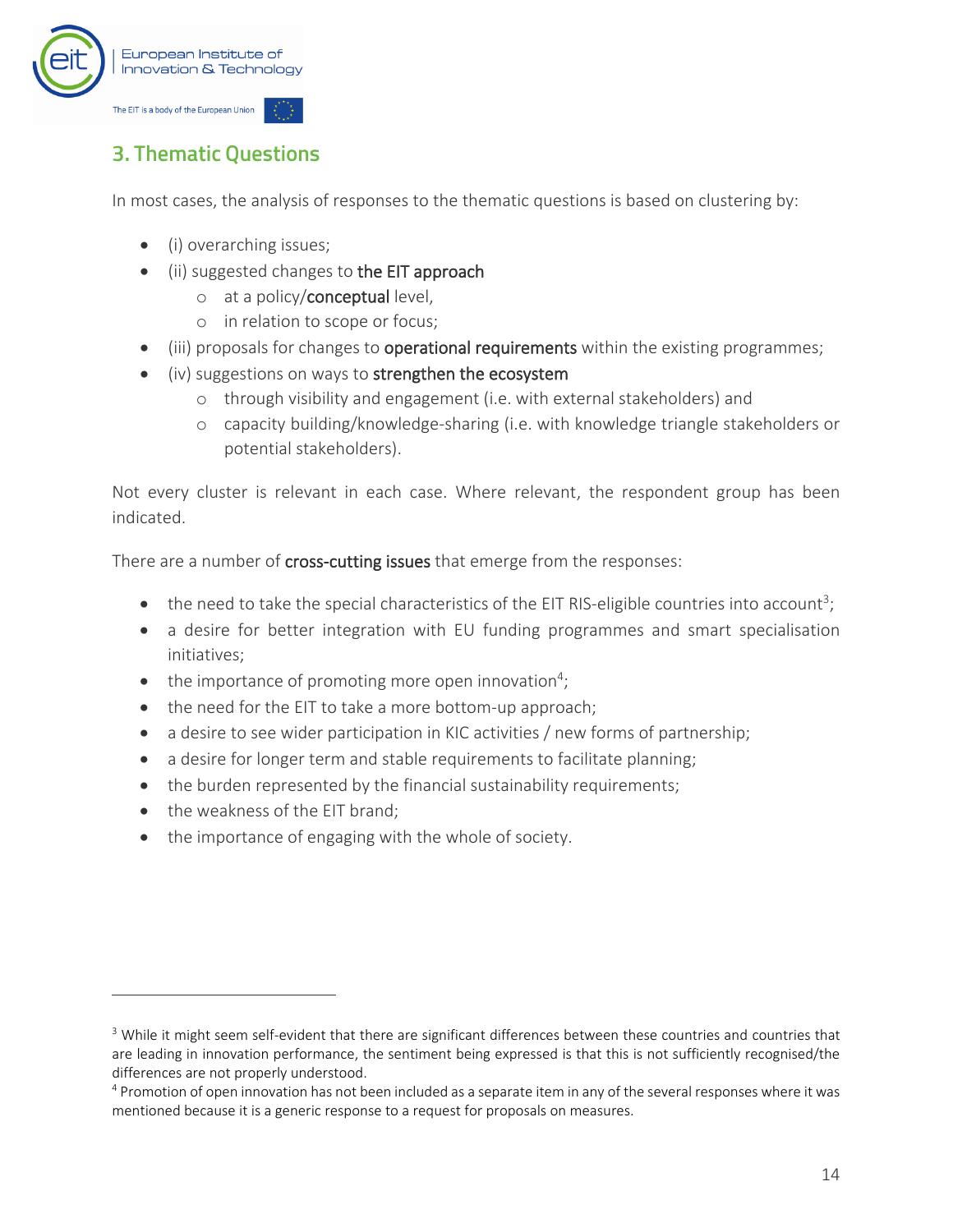

## <span id="page-16-0"></span>3.1 Measures to strengthen innovation capacity

#### Question: What specific measures should the EIT RIS implement to strengthen innovation capacities and Knowledge Triangle Integration (KTI - bringing together business, research, and education) in the EIT RIS countries?

*Although some answers suggested a re-think of the approach, the majority of respondents were looking for improvements to existing mechanisms, including suggesting new areas for EIT funding. Respondents were also looking for a number of changes in programme requirements, and a better integration with EU funding programmes. Many stressed the need for brand-building, awarenessraising and capacity-building with stakeholders across the spectrum of society (the quadruple helix) and for exchange of good practice and experience within the Knowledge Triangle.*

#### 3.1.1. Overarching issues, scope changes, operational changes

#### *Overarching issues*

An EIT KIC respondent suggested a need to go back to basics: "*To my mind, first, we need to take a step back and educate stakeholders about the benefits of KTI and how a good strategic partnership looks like as, unfortunately, currently we still experience reluctance towards collaboration in EIT RIS countries. I am not certain about the causes, but I believe this approach is also embedded in culture. People are afraid of conflicts and the influence of others on their activities. Thus, to strengthen KTI, we have to identify common interests and challenges among which each type of KTI actor is motivated to work but they cannot solve it on their own.*" A concern that participants in the Knowledge Triangle need to speak the same language was expressed by two EIT KIC respondents.

One corporate respondent suggested a re-think is needed because EIT RIS eligible countries have structural differences compared to non-RIS countries. Multinational companies have used higher education institutions as a pool of talent to draw on and local companies do not have the critical mass to initiate and finance KTI-type collaboration.

The higher education and research communities very often specialise in the specific needs of sponsoring multinational companies (MNCs), and do not take enough initiatives to provide input and motivate local companies. Consequently, measures are needed to build up the local companies and mitigate the risk of brain drain from the RIS countries.

#### *Scope changes*

Suggestions on **modifying the scope** included broadening the scope of EIT KICs to life science and health innovation, and a place-based approach using geographic, political and economic data.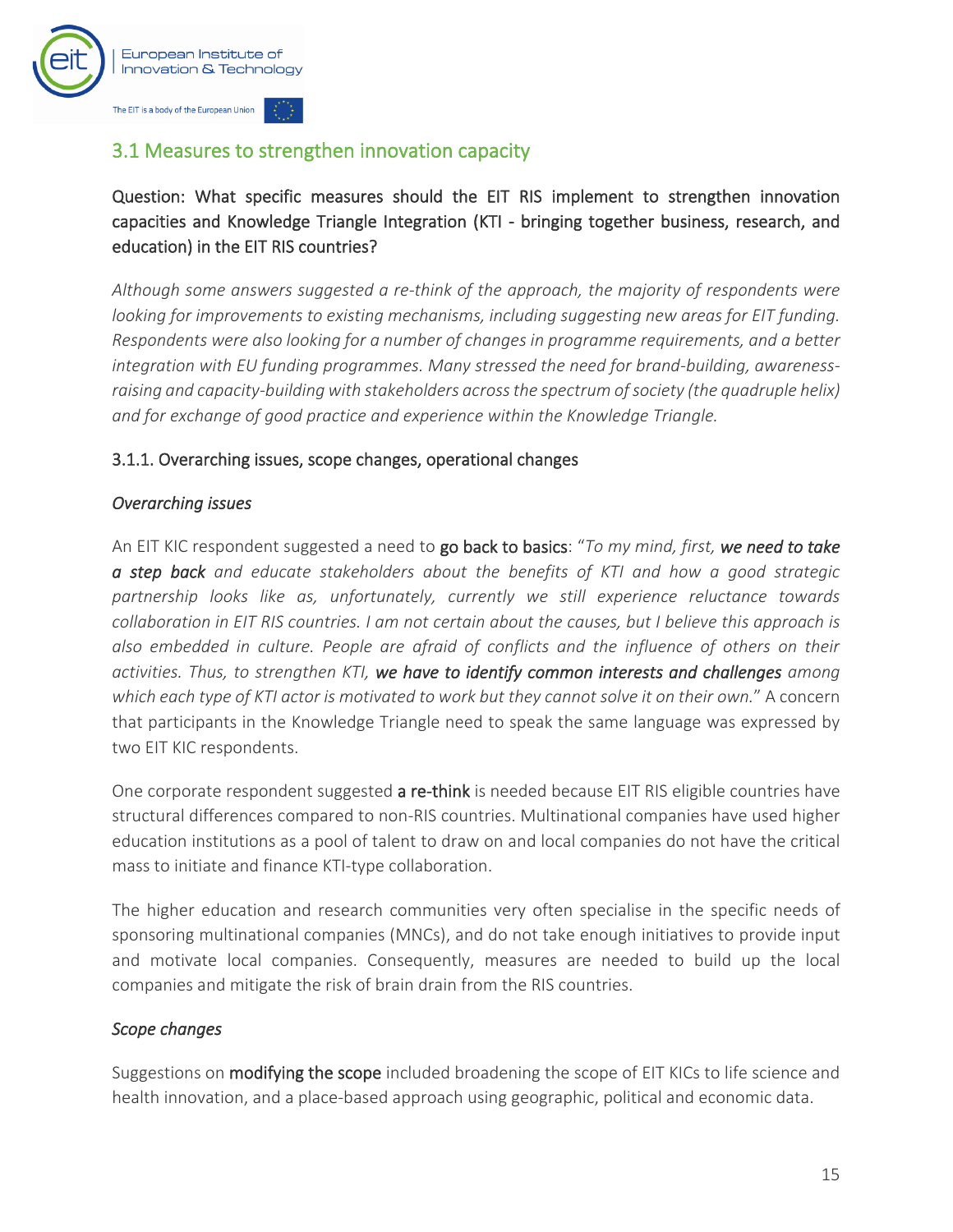

Suggestions on new or modified financial measures included:

- a larger budget to map ecosystems;
- joint financing of innovation value chains, including development and involvement of business partners, with professional governance and project management;
- setting up an innovation support programme for early-stage development: soft and financial support (EUR 50 000-100 000) for proof of concept of the project applied from start-up or educational/research institution;
- direct investment in start-ups;
- effective support for spin-offs (on the ground that current benefits are actually for the companies that manage the process of spin-off formation, and not for prospective spinoffs);
- support for acceleration/incubation programmes within tech/business universities;
- financial incentives:
	- o for marketable university research;
	- o for university-business cooperation (e.g. scholarship programmes to match industrial needs and challenges with researchers and establish a common language);
	- o for universities to focus more on entrepreneurship and practice-oriented education (in cooperation with the industry/end-users/customers) instead of theoretical education, and in so doing promote encouragement instead of punishment in education, which one respondent described as the current practice in a majority of the EIT RIS eligible countries.

Other suggestions included to:

- influence governments to reallocate budget to R&D to align with EIT RIS;
- provide a gap analysis for the Member States and supporting them with know-how, policies;
- better integrate EIT RIS in EU and national innovation ecosystems including programmes (H2020, Horizon Europe national programmes);
- support the incorporation of innovation by SMEs and stimulate the technology transfer from research to innovators;
- leverage the international guidance standard for innovation management system ISO 56002:2019 (replacing CEB TS 16555-1), to help building innovation capabilities<sup>5</sup>;

<sup>&</sup>lt;sup>5</sup> This respondent called for this in answer to four of the questions. It has not been cited each time. In other cases, where respondents made much the same point across several questions, the same approach has been adopted.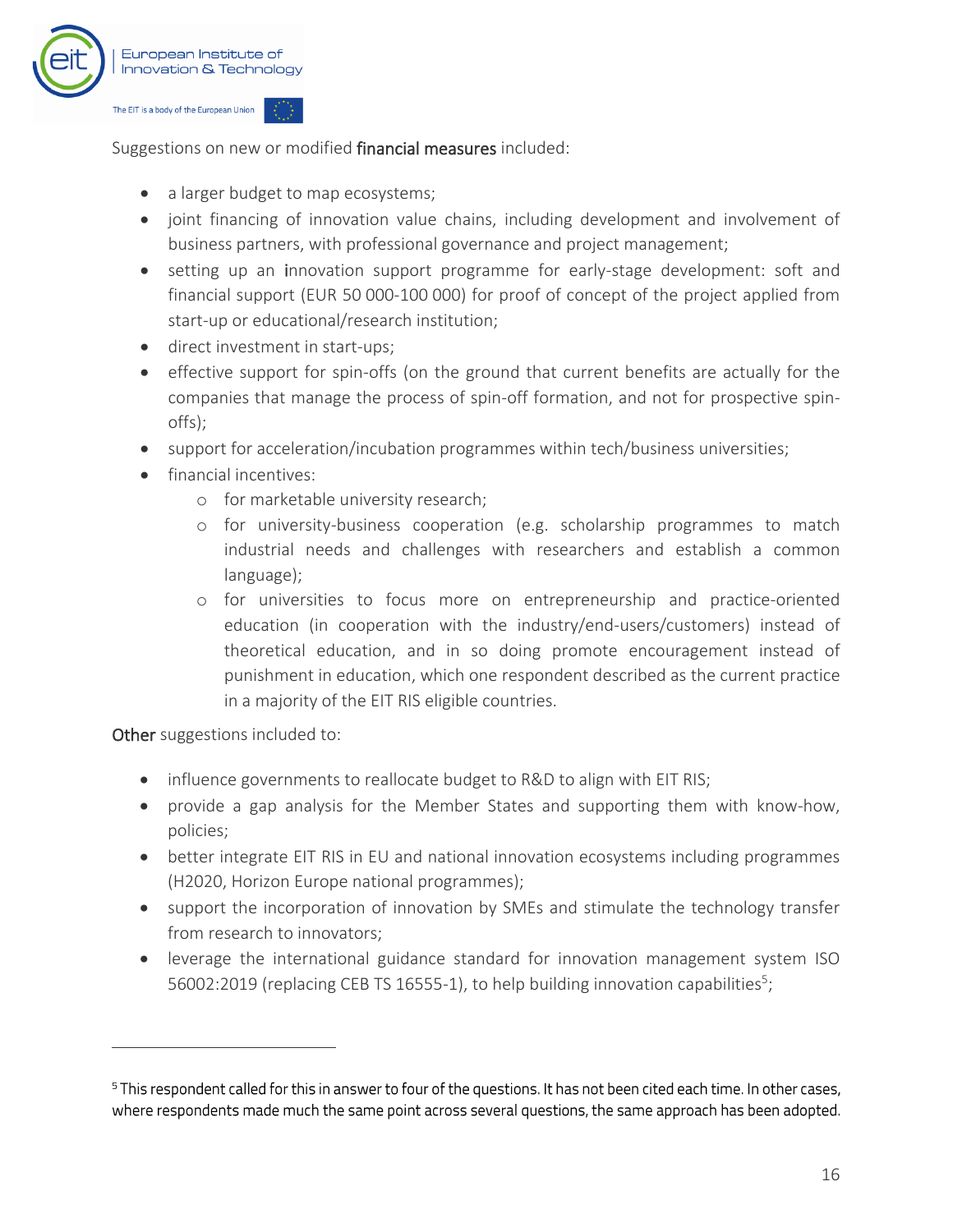

- connect EIT innovation activities and business creation through early involvement of potential start-uppers in proposal preparation;
- focus on research addressing industrial/real life needs.

#### *Operational changes*

The proposed changes to programme requirements included to:

- drop the requirement for financial sustainability at activity level (which makes it more complicated for parties of mixed background to collaborate closely);
- pay more attention to geographic representation in order to ensure European impact and relevance, e.g. make it a requirement for the consortia of call activities to involve partners from at least two different Co-location Centres (CLCs);
- demand Knowledge Triangle Integration (KTI) in each activity encompassing active participation of company staff, researchers and students covering different aspects of the activity;
- promote simpler rules in the programmes aligning them with H2020 (HEU) rules;
- increase access to market data for EIT RIS awardee companies.

Comments on measurement included proposals to:

- introduce KPIs to monitor the scale of impact on the three pillars of KTI. This could be done through educational and research programmes in partner institutions (to ensure that EIT approaches and results are promoted and penetrate Higher education system and local research systems);
- measure innovation activities, such as new projects, activities, collaborations, start-ups, ventures, education activities;
- in addition to the strict control of EIT RIS activities, set more specific requirements through agreements at the highest level with local governments and authorities;
- measure the number of businesses created (companies); finance attracted by companies (grants, investments, loans).

#### 3.1.2. Strengthening the ecosystem

#### *Visibility and engagement*

A range of respondent categories commented on the need to strengthen the EIT brand and raise awareness of the EIT RIS. "*The EIT should position itself in the RIS countries through the Hubs to be the main institution for supporting business, research and education in the ecosystem*" a corporate respondent argued. One NGO illustrated the lack of visibility by pointing out that there is no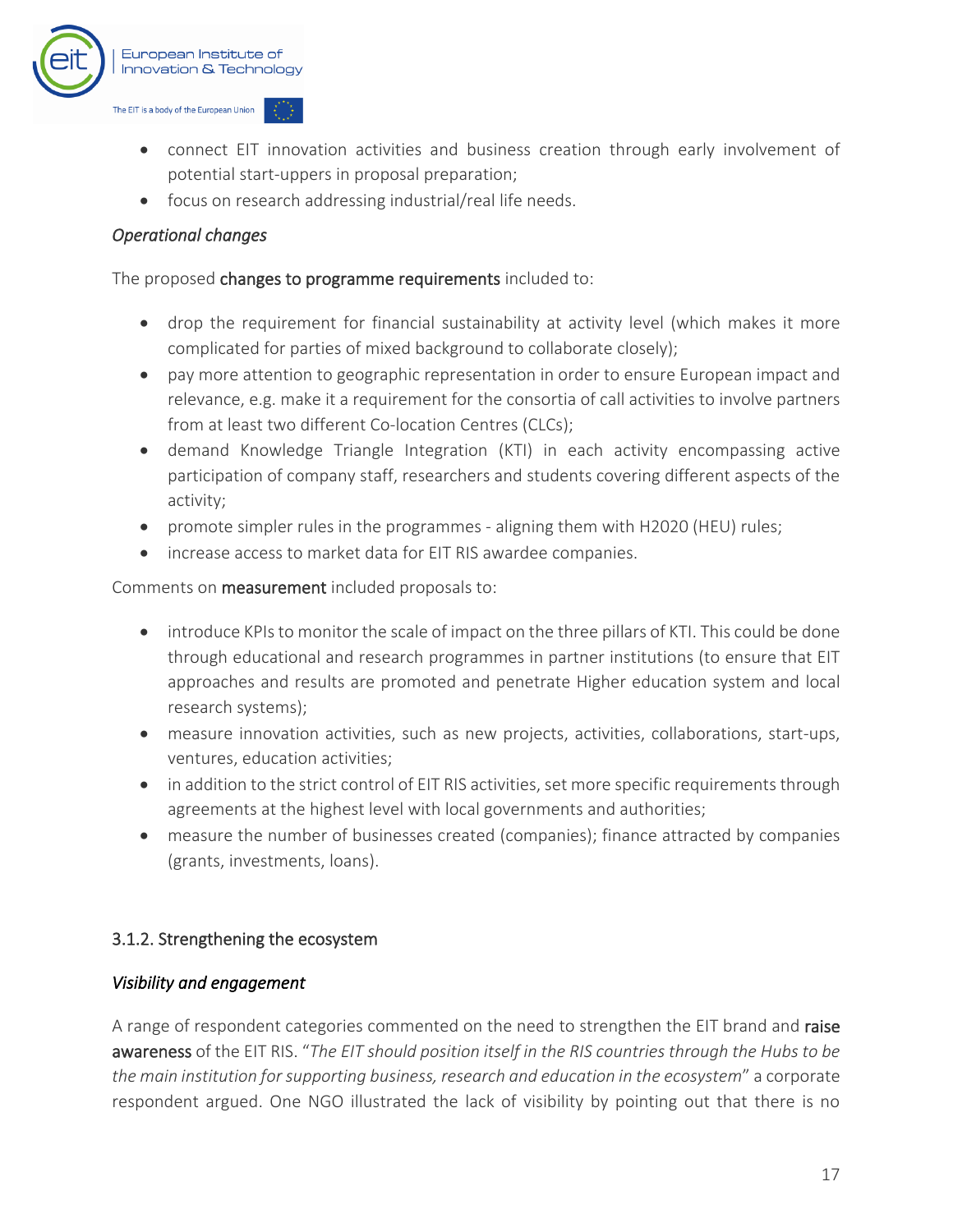

systematic reference to the EIT RIS scheme on EIT KICs' web pages. Several respondents felt that there is a lack of clarity about the EIT KICs' service offering.

Respondents were not only pushing for awareness-raising, but also for **engaging** with local communities and providing capacity building for the local ecosystems. They listed a wide range of target groups to involve or to involve more than at present: citizens, civil society, innovation authorities, national authorities, local government, the private sector beyond start-ups, and policymakers. were all mentioned. Other entrepreneurial and innovation actors were also mentioned as a route to boosting critical mass and strengthening efficiency: Enterprise Europe Networks, Digital Innovation Hubs, S3 (Smart Specialisation) partnerships, cluster organisations, and local innovation actors not directly involved in EIT RIS, such as universities, and research and technology organisations.

Several comments emerged on the importance of engagement with the community and with citizens, for instance by adopting the quadruple helix model. One research institution believed that citizens should be involved both in shaping the agenda and scope of the innovation but also in monitoring innovation activities, because, without a bottom-up approach, there is a risk of tech businesses and tech-oriented research failing to spot and tackle the most pressing societal problems. A higher education institution respondent said the focus should be "*on creating value: socio-economic as well as economic.*" An EIT KIC respondent called for a focus on research addressing industrial/real life needs. The need to address real life needs was mentioned by a number of respondents in answer to different questions in this consultation.

Emphasis on the need to avoid top-down approaches came from an "Other" respondent, who said that the EIT RIS should engage in the local Entrepreneurial Discovery Process, but also "*avoid any top-down approach that could be considered as paternalistic intervention from the local actors…The EIT RIS should adopt the position of a socially responsible entrepreneurial university scheme that would work together with the local players, in extracting value, identifying opportunities and modernising the local institutions.*"

Respondents emphasised the importance of improving the policy environment for innovation in EIT RIS eligible countries, pointing inter alia to the importance of carbon transition policy

#### *Capacity-building / knowledge-sharing*

A typical comment on **sharing good practices and experience** emerging from the EIT Community's activities was one from an EIT KIC respondent: "*knowledge transfer activities are needed that are targeted at the regions' leadership, particularly about how to increase the entrepreneurial mindset of researchers, students and how to create a vibrant innovation community.*"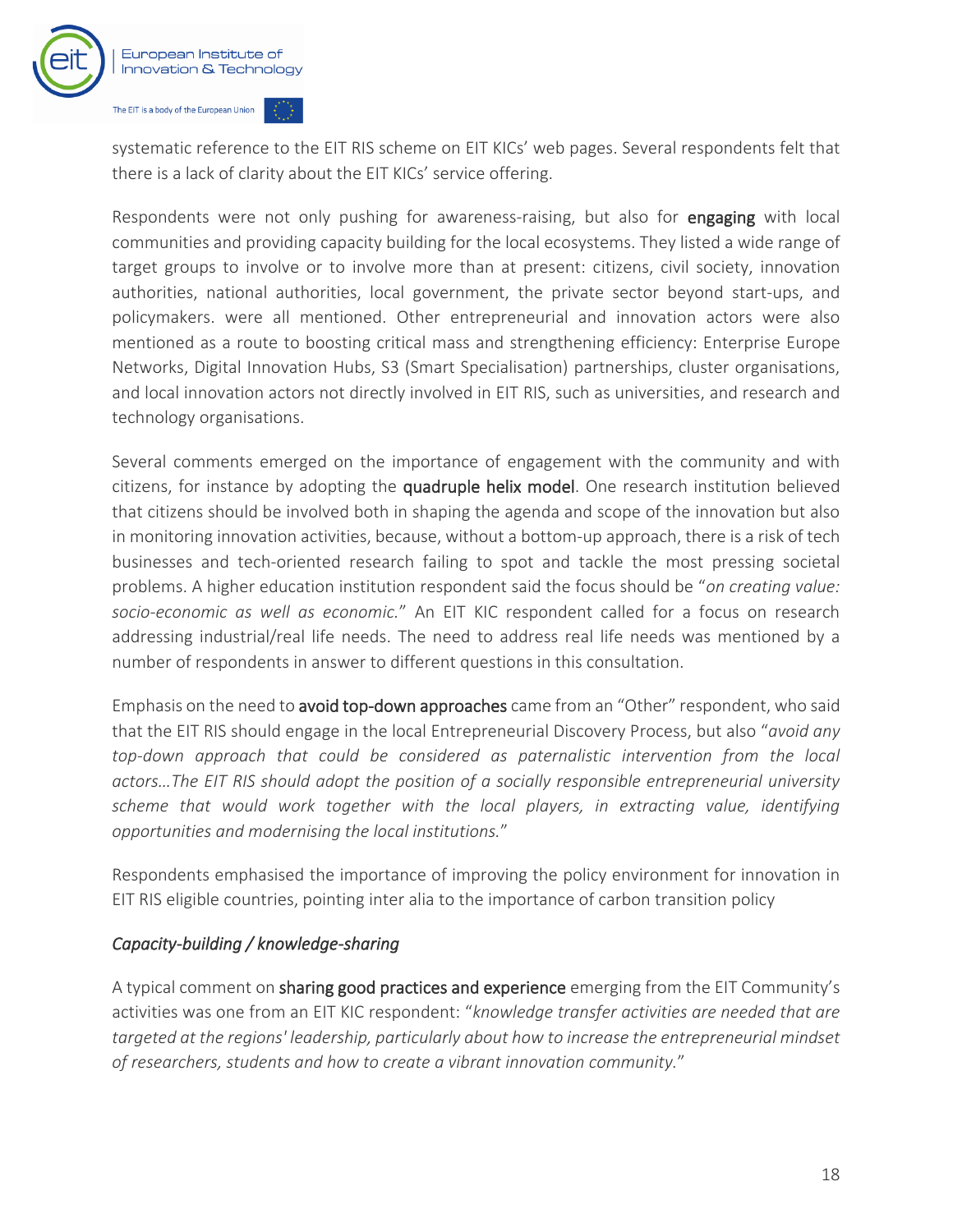

The perceived need for networking and knowledge-sharing was expressed in different ways, but the underlying message of the existence of this need was the same. The suggestions included networking (including platforms), and matchmaking (e.g. between business and policy makers, or innovators and EIT KIC partners), brokerage events, events with representatives of EIT KICs from all countries, strengthening connections and cooperation between academia, business and research, partnerships between the three types of institution with expertise on business models, financial mechanisms, policy frameworks, technological and organisational solutions etc.

Other suggestions included:

- strengthening direct academic and entrepreneurial exchange programmes (exchanges of teachers, other staff and students, and study visits. , bilateral programmes with other regions that leverage foreign direct investment);;
- establishing city Hubs to promote trans-sectoral cooperation with an integrated approach;
- sharing good practice/knowledge or mentoring or twinning across the EIT RIS eligible countries and/or from the more innovative countries;
- creating increased connections with the main countries involved in innovation calls and activities in order to close the gap between the EIT RIS eligible countries and other countries;
- expanding cross- EIT KIC collaborations;closer cooperation between educational institutions and business, including by involving manufacturing companies in teaching;
- cooperating with Vocational Education and Training (VET) providers on identifying the competences needed for Industry 4.0, developing appropriate training manuals and materials (including e-learning materials) with manufacturing companies.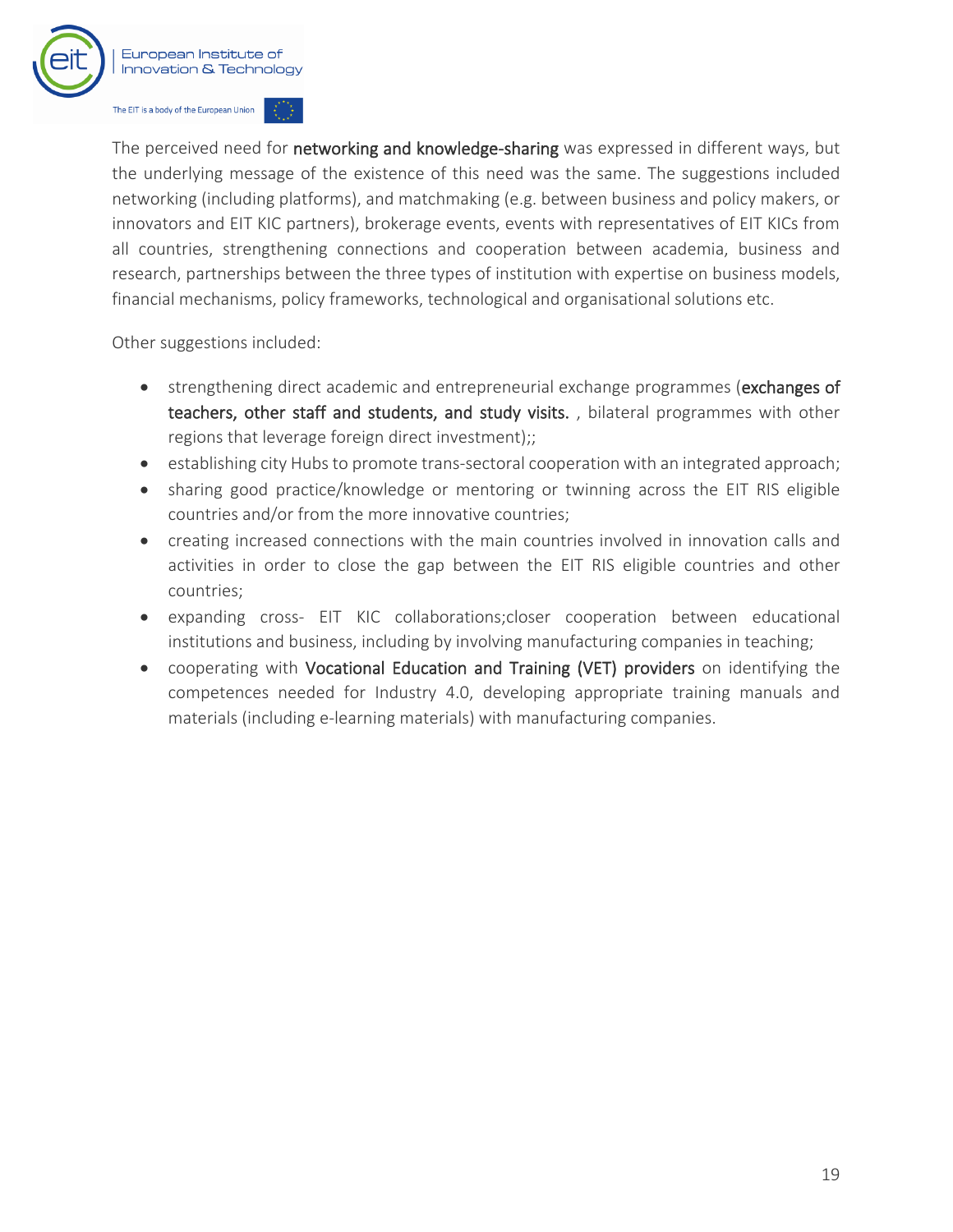

## <span id="page-21-0"></span>3.2 Increasing the impact of the RIS Hubs

#### Question: How can the EIT RIS further increase its impact and help generate more successful startups and innovations in the EIT RIS countries? What kind of unique support is needed from the EIT?

*Respondents to this question focused more on increasing the impact of EIT RIS and on how to generate more successful start-ups through funding, than addressing the* unique *support needed from the EIT, by taking the special characteristics of the EIT RIS eligible countries into account, strengthening the business mindset of entrepreneurs and strengthening the ecosystem. However, in terms of support, the strength of the EIT network and its ability to "open doors", was either raised specifically or was implicit in some of the responses.* 

#### 3.2.1. Overarching issues, scope changes, operational changes

#### *Overarching issues*

There were three cross-cutting themes in relation to increasing the impact of EIT RIS and generating more successful start-ups:

- the amount, type and destination of funding;
- special characteristics of the EIT RIS eligible countries;
- strengthening the business mindset.

However, one respondent felt that the problem is more fundamental: since the EIT's mandate should dictate the strategy, more clarity is needed upfront as to whether the EIT should fund research, business, or both.

A research institution respondent questioned whether start-ups are in fact really the best way to foster innovation, particularly in areas requiring large sums of money, e.g. drugs and diagnostics. This respondent suggested development platforms or incentives for collaboration of industry and academia could be a better approach.

#### *Scope changes*

#### Amount, type and destination of funding

Many respondents called for more funding (which one respondent called "*serious financial support to start-up programmes*"), but not everyone agreed.. For one HEI respondent the problem is rather the fact that the road to existing finance is barred by companies who are specialised at unlocking EU funds. "*The science base is ready and available*," this respondent said, and "*entrepreneurs are willing to set up start-ups, but resources are lost before reaching them*."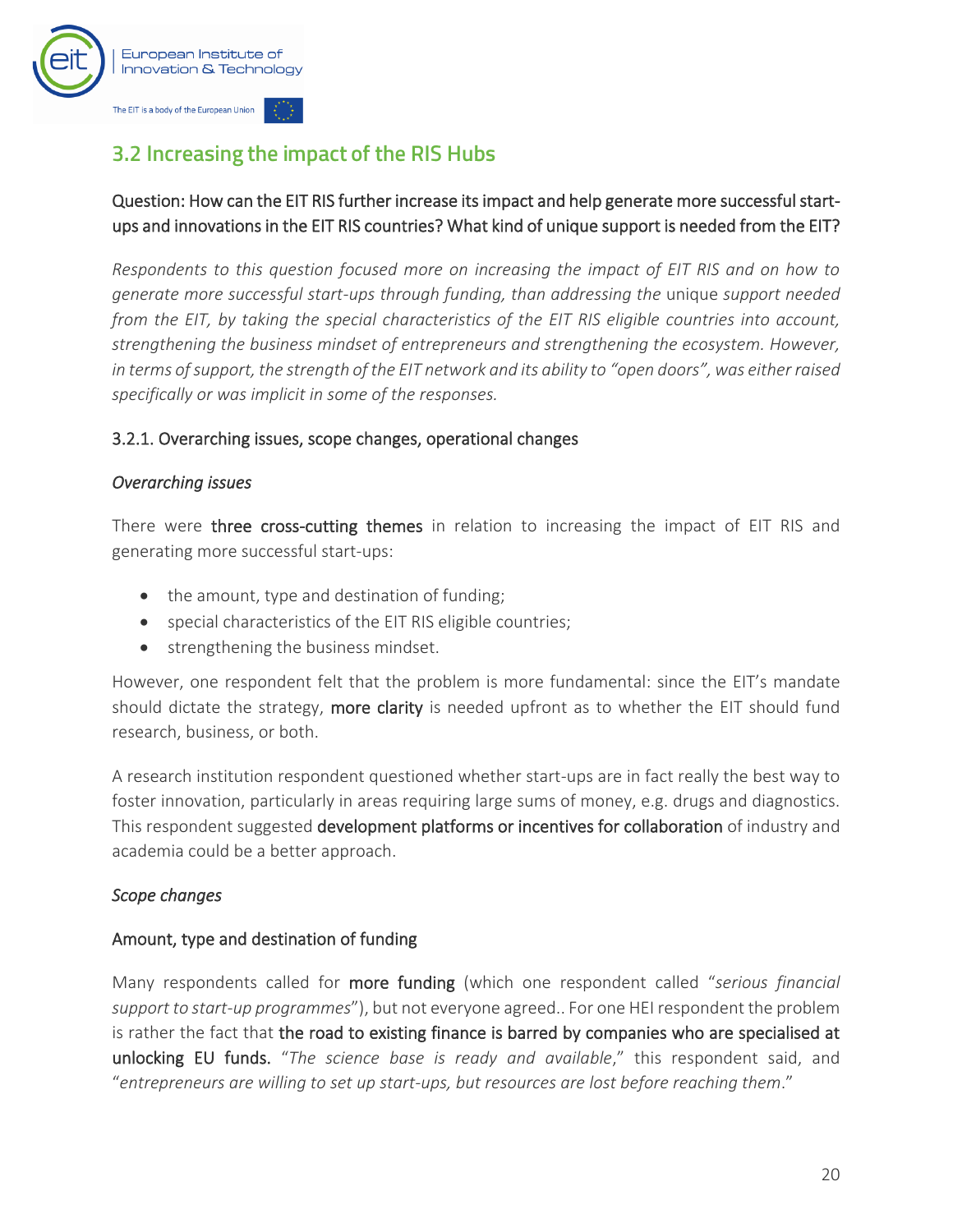

Suggestions on areas for different or new funding included:

- providing more support to facilitate experimentation in innovation, in short cycle times;
- giving equity-free start-up grants of EUR 25 000 together with online coaching in order to generate more start-ups to finance;
- supporting Zebra start-ups to support more organic growth from the outset;
- providing more acceleration initiatives;
- integrating business support (incubation and acceleration) in cluster and value chain approaches in order for to make place-based innovation and smart specialisation more effective. The EIT (through the Hubs) could provide strategic intelligence (to challenge the assumptions on strengths and find relevant partners), and train programme and cluster managers in transformation policies;
- providing support for crowdfunding campaigns (for business, social innovation, environmental actions etc...)";
- establishing proof-of-concept funds;
- establishing programmes to help start-ups with fundraising strategies to capitalise on the initial investment;
- establishing a programme to help corporations to buy from start-ups;
- setting up a dedicated programme applying to all EIT KIC sectors to provide not only financial support to successful start-ups and innovators, but also market research and validation of the technology by experts plus future support in commercialisation (with help from the EIT/KIC partners);
- demanding both technological and business novelty and excellence.

#### Special characteristics of EIT RIS countries

Several respondents said that working with the EIT and EIT KICs challenges the support capacity in the EIT RIS eligible countries. This is weaker than that of other countries because these countries have higher administrative and bureaucratic burdens, and less budget flexibility. As low liquidity is one result, it is important, one respondent said, that *"financial processes have to run quickly and smoothly and prefinancing has to be guaranteed."* This respondent suggested that if there were a separate legal entity for the EIT RIS programme, this would lead to better financial transparency and quick financial implementation. A particular challenge to the EIT RIS eligible countries' support capacity, one respondent said, comes from annual changes in the EIT's and the EIT KICs' expectations, identifying these as an external threat to the ecosystem. An NGO echoed this with a call for a five-year rather than a "call-to-call" approach, while another respondent asked for a better roadmap for future funding.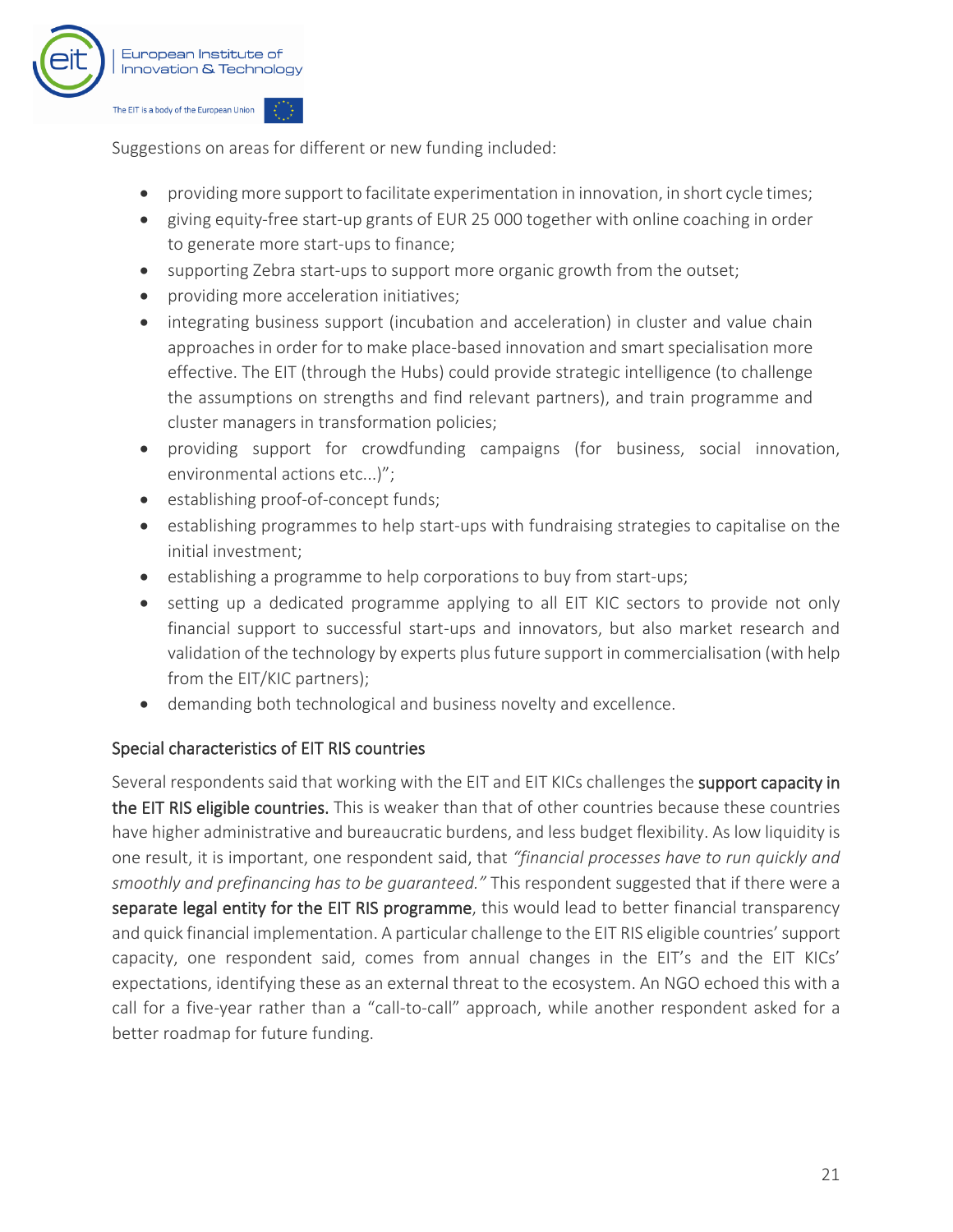

In addition to support capacity, respondents identified either other special characteristics of EIT RIS eligible countries which they felt should be better taken into account or advocated measures which implicitly, at least, suggested this. They included:

- having more dedicated staff to support regional and national implementation;
- locating the centre of the EIT RIS activities in proximity to (and preferably in) the EIT RIS eligible countries;
- organising EIT RIS activities centrally to remove tensions and inefficiencies caused by having parallel activities in different CLCs;
- being sensitive within the activities of the programme to historic tensions between different EIS RIS eligible countries;
- having more partners from across each EIT RIS country and not just one from the capital who may not engender the necessary trust in other cities.

In addition, respondents pinpointed a lack of a deep knowledge of and integration with the world economy as a special characteristic of the EIT RIS eligible countries to be taken into account, together with a lack of understanding of markets, marketing, pitching, fund-raising, culture and communication skills.

One respondent argued for a conceptual shift to consider more the wider variety of economic, societal and cultural traits of the EIT RIS eligible countries, as this could facilitate the integration and alignment of EIT-supported projects with regional programmes (e.g. Cohesion Funds).

#### Strengthening the business mindset

A number of respondents proposed ways of strengthening the business mindset. They included:

- focused support for RIS partners, targeting more the inclusion of young researchers and innovators (with definitions of both needed);
- strengthening technology transfer capacities in universities (a proposal made by two respondents);
- starting young, i.e. in elementary and high school (with activities such as hackathons and idea competitions) to encourage students to express their ideas, and avoid the formation of fear of failure;
- providing education in entrepreneurship and innovation management, either as an integral part of higher education or for start-uppers. Courses should be short and in the national language (as opposed to long and in English), one respondent said.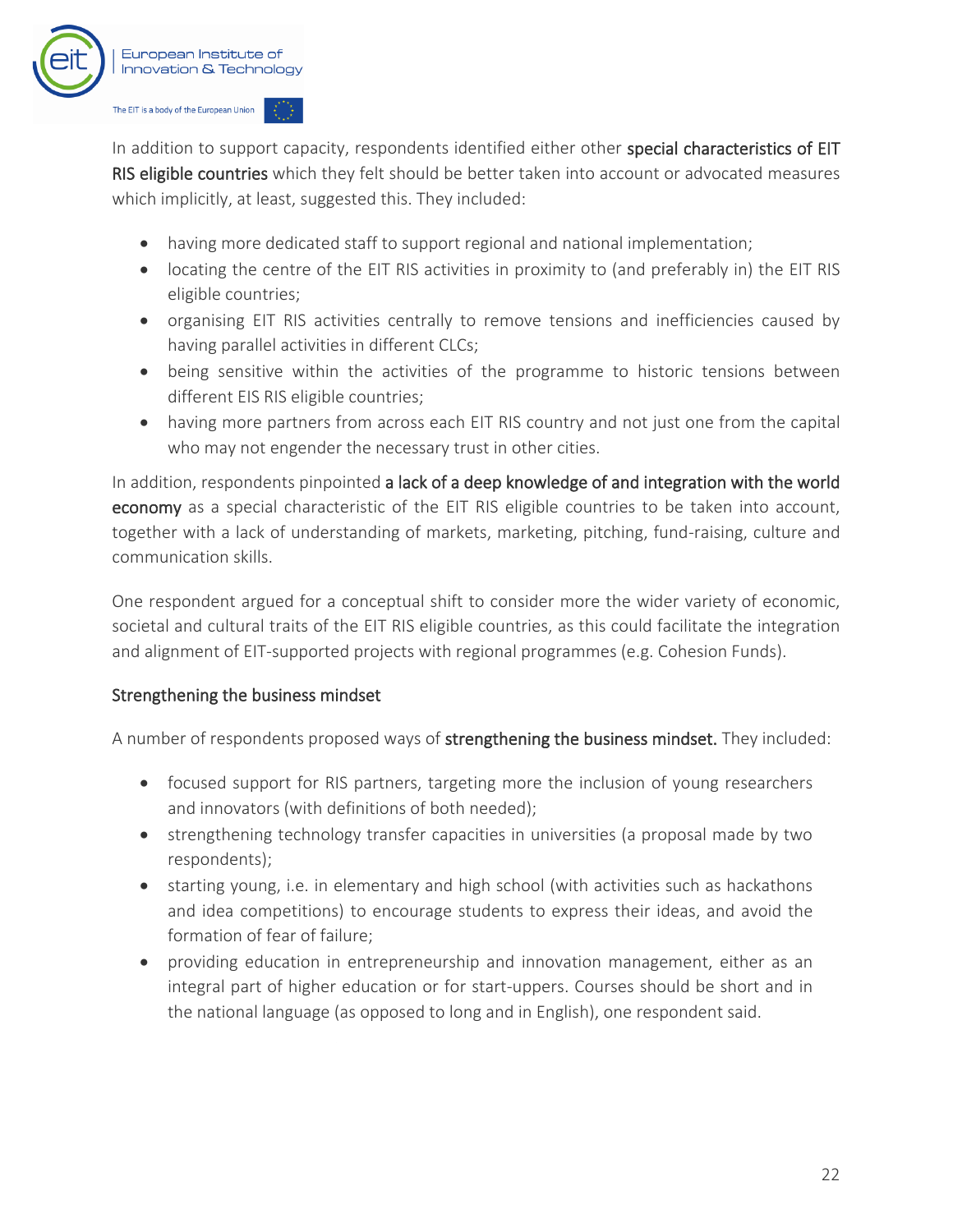

#### *Operational changes*

Changes sought to the procedures already in place included:

- aligned regulations for start-ups across the EU, including term sheets and investment security for business angels and venture capital (VC) funds;
- avoiding a single point of contact and considering alternatives to the master contact because of high personnel fluctuations;
- strict guidelines on what is to be achieved, how EU funds are to be used and strict controls.

#### 3.2.2. Strengthening the ecosystem

Respondents made a wide range of suggestions on strengthening the ecosystem including:

- more marketing and communication about the EIT RIS;
- Innovation Days in EIT RIS eligible countries, using the KTI players in EIT RIS eligible countries to develop and showcase success stories;
- live demonstrations of innovative solutions for technology transfer
- disseminate, best practice from other regions;
- peer reviews;
- prizes;
- staff exchanges, scholarships, business roaming, coaching, mentoring, networking across the KTI triangle and across EIT KICs;
- dissemination of business models, including what makes a successful start-up and on change management;
- platforms to engage users and solution-providers (to motivate the private sector and researchers to develop innovations with and for the public);
- measurement of societal impact on civil society and citizens;
- inclusion in governance of a broad range of societal actors by social and educational background, and career path.

Several of the suggestions on networking and best practice stressed the importance of including start-ups. One corporate respondent said that the biggest value the EIT can provide to start-ups is its network, as its stakeholders are potential customers and partners. While the financial investment the EIT can provide is great, this respondent said: *"the network makes the difference in making the right deals at the right time"*.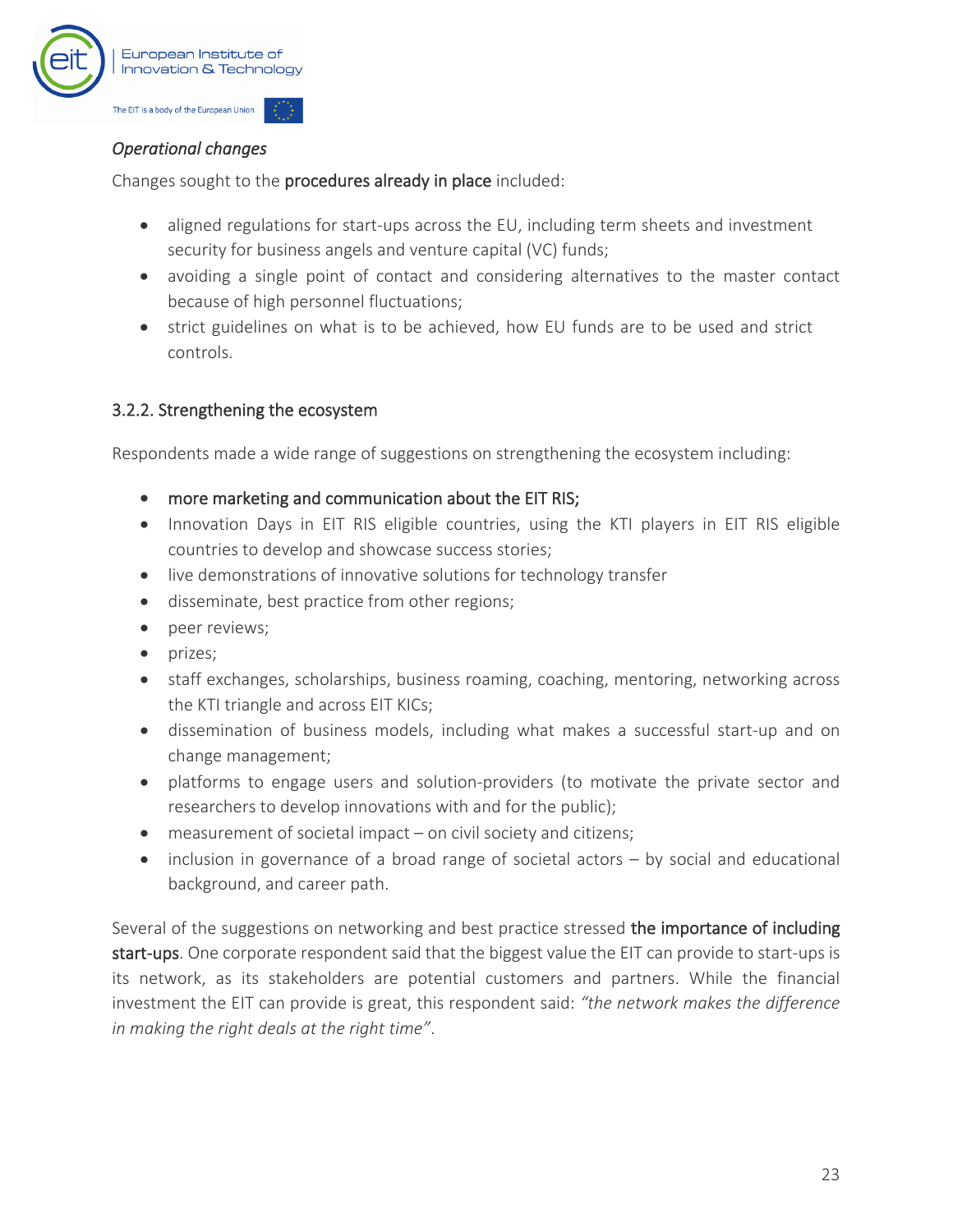

## <span id="page-25-0"></span>3.3 Addressing the needs of EIT RIS eligible countries

#### Question: How can the EIT RIS ensure a more tailored approach to address the needs of diverse innovation ecosystems in the EIT RIS countries?

*Respondents to this question identified two related areas for the EIT to address: more devolution of responsibility to the national level within its own structures and more cooperation with stakeholders, not just those of the knowledge triangle, but also policymakers and regulators, and civil society and citizens. The consensus was that a more "bottom-up" approach is needed, based on taking a place-based perspective and gaining a better understanding of the innovation ecosystems in the EIT RIS countries, including policymaking. The result should be better tailoring. A number of respondents called for mapping of the current situation to be sure of understanding the starting point.*

#### 3.3.1. Overarching issues, scope changes, operational changes

#### *Overarching issues*

A number of respondents stressed the importance of a needs-based approach and of "listening". A significant number of respondents mentioned cooperation and consultation with a wide range of stakeholders, including start-ups and R&I councils, standardisation bodies, local authorities (municipal and regional), policymakers and regulators, citizens and civil society organisations (CSO's).

Several respondents suggested more formal means of identifying needs before deciding on what measures to take, including analysing the root cause of problems before moving towards solutions. The EIT Climate-[KIC's Deep Demonstrations](https://www.climate-kic.org/programmes/deep-demonstrations/) was given as a possible model that could be scaled up

Suggestions on areas the EIT needs to map included:

- local activities connected to the KTI;
- strong cities and regions based on existing industrial performance and academic strongholds;
- the innovation ecosystem in each country to identify the relevant stakeholders, what exists and where the gaps are, or to understand the current industrial strengths and weaknesses.

One respondent suggested the EIT RIS Hubs could have work packages covering innovation ecosystem mapping; another suggested using the CLC format.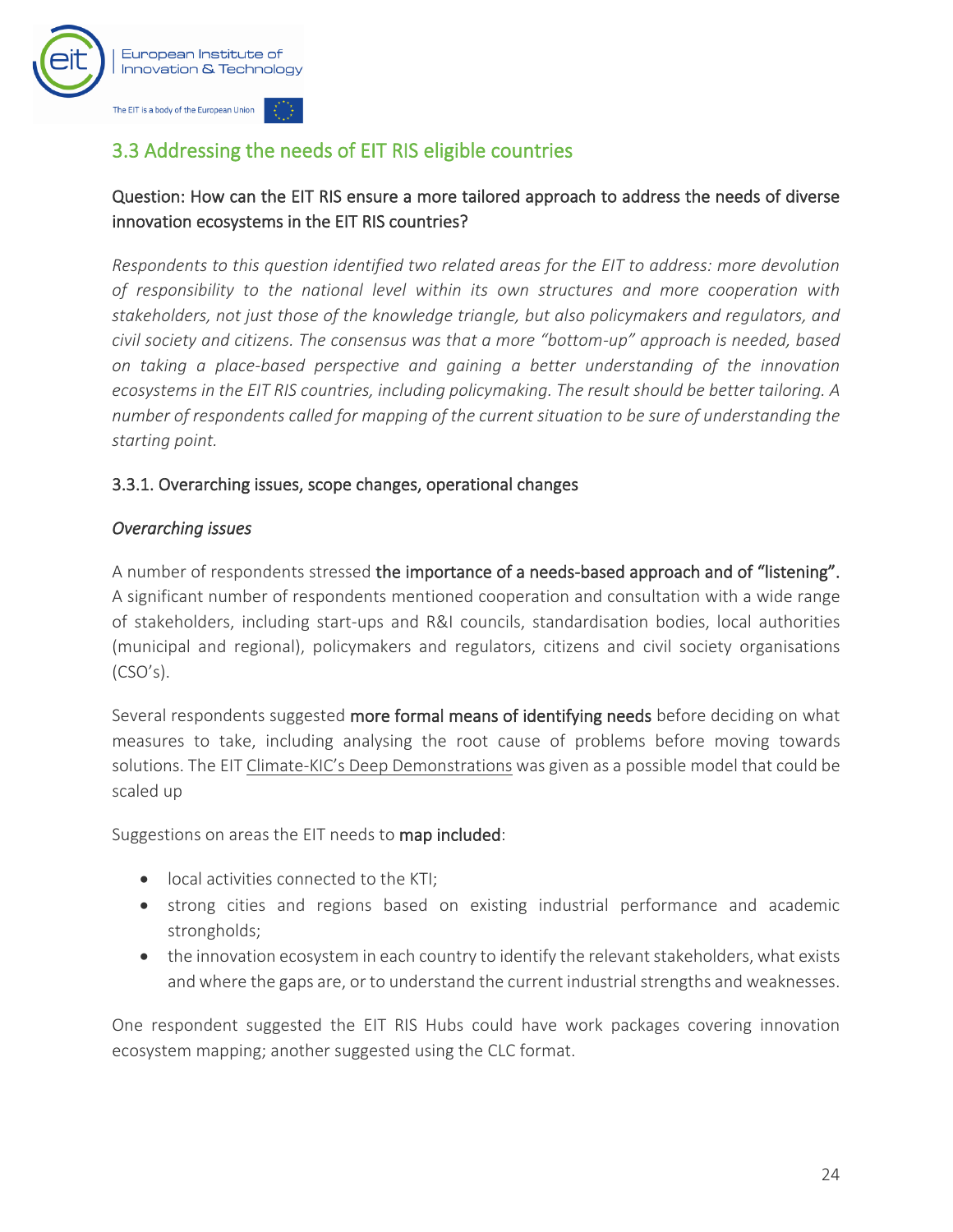

One suggestion on how best to consult local stakeholders was to hold individual/group interviews/consultations to gather feedback or for Hubs to hold monthly meetings. An example cited of a shift away from what was characterised as a unidirectional mindset was the EIT Food KIC programme: "*RIS growing consciousness: revitalising food value chain in rural areas*".

One respondent pointed out that if the EIT RIS were involved in regional smart specialisation strategies, that would already give the EIT RIS a focus on the opportunities supported by each region. This would make the EIT aware of the place-based innovation ecosystem and the governance and organisational structures and their development over time. Nevertheless, one respondent pointed out the value of a two-way process in which the EIT not only listens but uses its its contacts to bring fresh ideas from inside the EIT and good practice from other regions.

Flexibility in taking the differing degrees of maturity of the EIT RIS countries into account was another recurring theme. It was argued that their ecosystems and frameworks are different, requiring the EIT portfolio to be flexible, agile and customised based on location.

#### *Scope changes*

Suggestions on how best to localise included:

- a mandate for action by the EIT KICs that recognises them as actors in policy and funding scheme developments;
- co-creation and dissemination of detailed knowledge about concrete steps to found and run a business in the respective ecosystem with open knowledge owners in these regions;
- a centrally developed innovation ecosystem development framework that Hubs could adapt to regional needs and goals;
- a budget for Hubs for individual action plans, methodology support and mentoring, to develop a local ecosystem development strategy and to implement those strategies and local actions;
- more autonomy at CLC level;
- one contact person per EIT RIS eligible country;
- a Key Account Management structure in order to strengthen the link between Hubs / Partners and start-ups, thus ensuring that RIS Hubs and partners are involved from the early steps in the planning of new initiatives;
- adapt the degree of intensity to the different levels of maturity of RIS countries;
- take a sectoral/industry approach.

It was also considered important for the EIT RIS to have a better understanding of policymaking since the policymaking culture in EIT RIS eligible countries tends to be more rigid. One respondent, who is particularly interested in urban mobility, suggested that policymakers and regulators have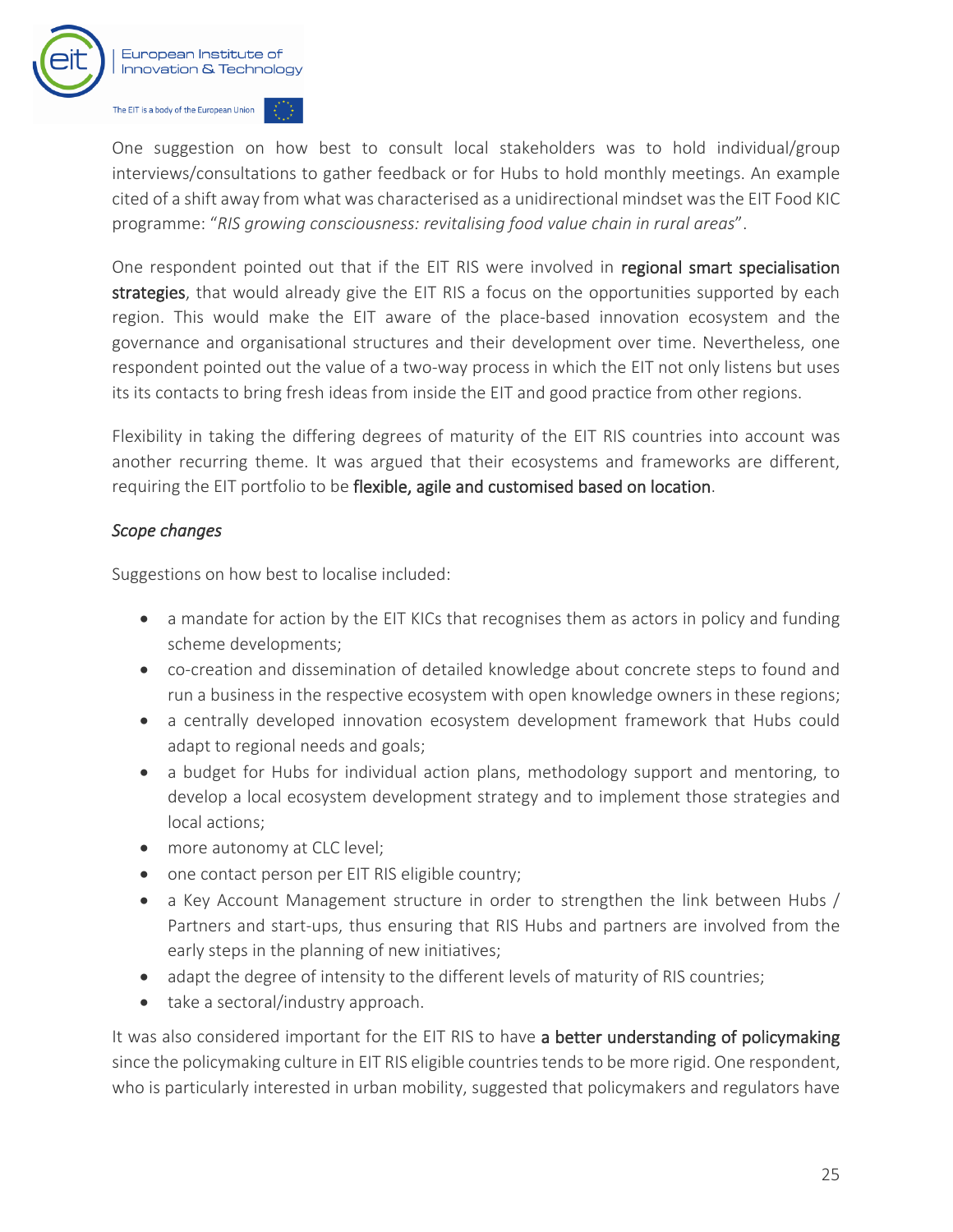

knowledge gaps that need to be filled by capacity building, provision of information and visits to innovative projects.

More cooperation with non-EU funding programmes was also suggested, e.g. existing higher education institution cooperation schemes such as CEEPUS (Central European Exchange Program for University Studies) and the DRC (Danube Rectors' Conference) and inter-governmental initiatives of the EU-13 Member States $6$ , such as BIOEAST.

Some respondents expressed doubts as to whether the question was in fact the right one. One NGO respondent felt it is not clear to what extent the EIT RIS measures currently address 'innovation ecosystems' in EIT RIS countries as opposed to individual entities. Some respondents felt the real issue was the need for the EIT to act as a broker, between investors and business angels, and research and industry, and to offer training and project participation opportunities.

One "Other" respondent queried the concept of the transfer of best practices from Co-location Centres through EIT RIS Hubs because of different starting positions and different specialisation dynamics for catch-up economies. This respondent argued that a stronger agency function is needed for less-developed innovation systems. Universities often play an 'agency' role in regional development activities (such as research parks and spin-offs, venture capital, industry-science contracts), but need the co-development with policy to scale-up and combine other assets.

#### *Operational changes*

A number of respondents suggested opening up participation in EIT KIC activities to a wider range of participants by:

- facilitating access to EIT KIC core activities (fully-fledged partnership, higher funding rate and pre-financing);
- involving more partners per country;
- enabling start-ups to participate in EIT KIC Business Creation programmes;
- allowing EIT RIS stakeholders to join EIT KIC Innovation projects that are already under way.

One respondent suggested that the EIT should stimulate targeted open innovation, creating "clusters of companies" that can operate in a competitive environment and that can also cooperate;

One EIT KIC respondent suggested that more staff would enable better tailoring of EIT RIS.

<sup>6</sup> Bulgaria, Croatia, Cyprus, Czechia, Estonia, Hungary, Latvia, Lithuania, Malta, Poland, Romania, Slovakia and Slovenia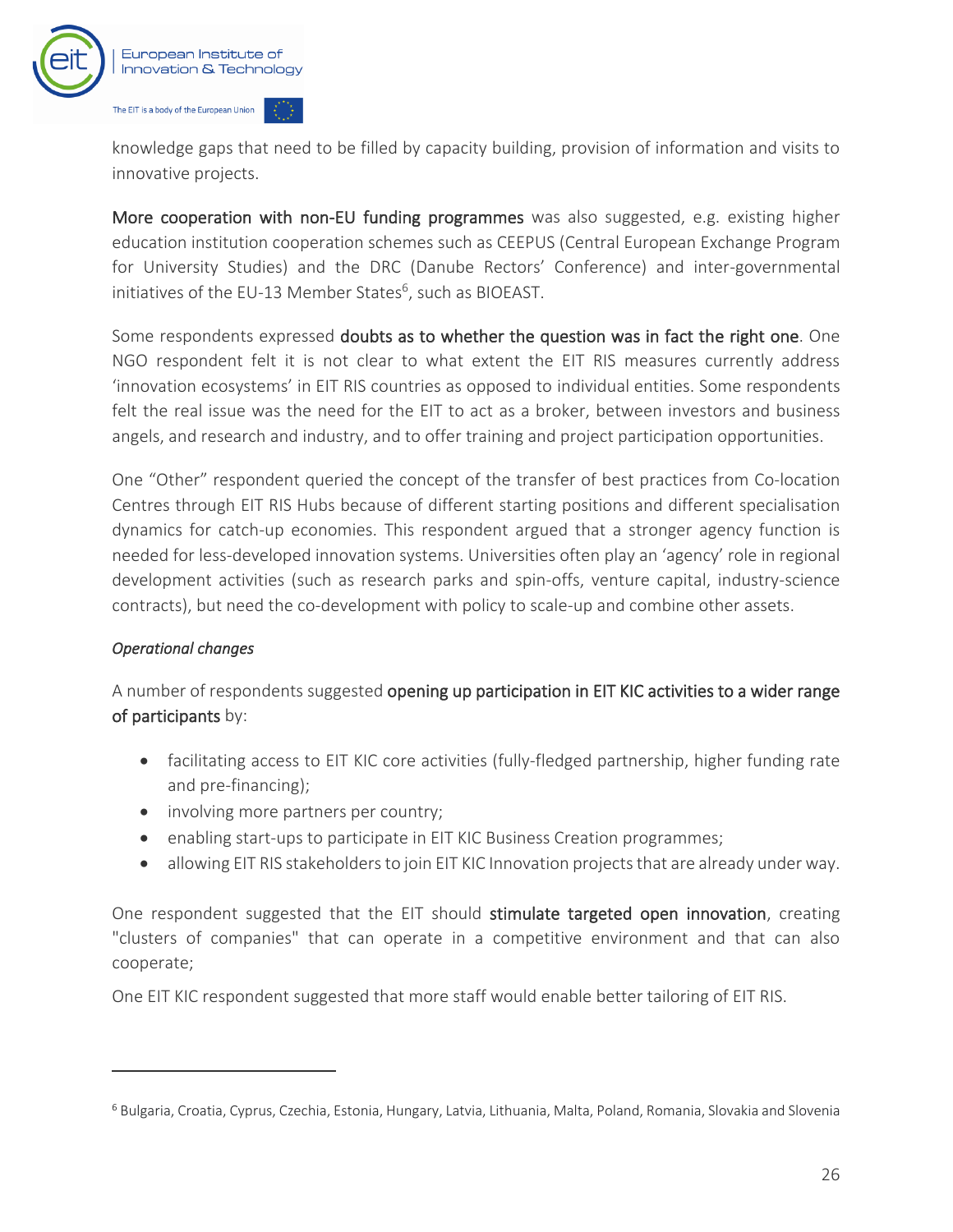

#### 3.3.2. Strengthening the ecosystem

#### *Visibility and engagement*

A need for more awareness-raising was identified, e.g. information events both organised by the EIT and other organisations, and newsletters. A strong need was expressed to engage with students. That is dealt with under best practice below.

#### *Capacity-building / knowledge-sharing*

Proposals in the area of exchange of best practice and establishing connections, several of which were made several times in various forms, included:

- matchmaking and networking events (including networking between micro-companies and larger SMEs);
- peer-to-peer exchanges;
- establishing an EU level council for start-ups and innovation.

Ideas on how to engage with students included:

- scholarships, exchange of master and doctoral students, summer academies;
- joint training programmes for industry projects,; business idea competitions (like Jumpstarter) and start-up competitions;
- exchange of know-how and best practices;
- training/education programmes for start-up support.

Other proposals were to:

- organise citythons involving both students and decision makers (from a respondent with a strong interest in urban mobility and a view that city planners in the EIT RIS countries are not very open to innovation);
- improve the possibilities for students and researchers in the EIT RIS countries to work on practical innovation projects – creating a link between the challenges of the EIT Urban Mobility [City Club Model](https://www.eiturbanmobility.eu/city-club/) of cooperation with EIT RIS universities (offer for students, researchers, professors and the university, clear communication);
- set up an internship system and motivate projects to use interns from the EIT RIS countries.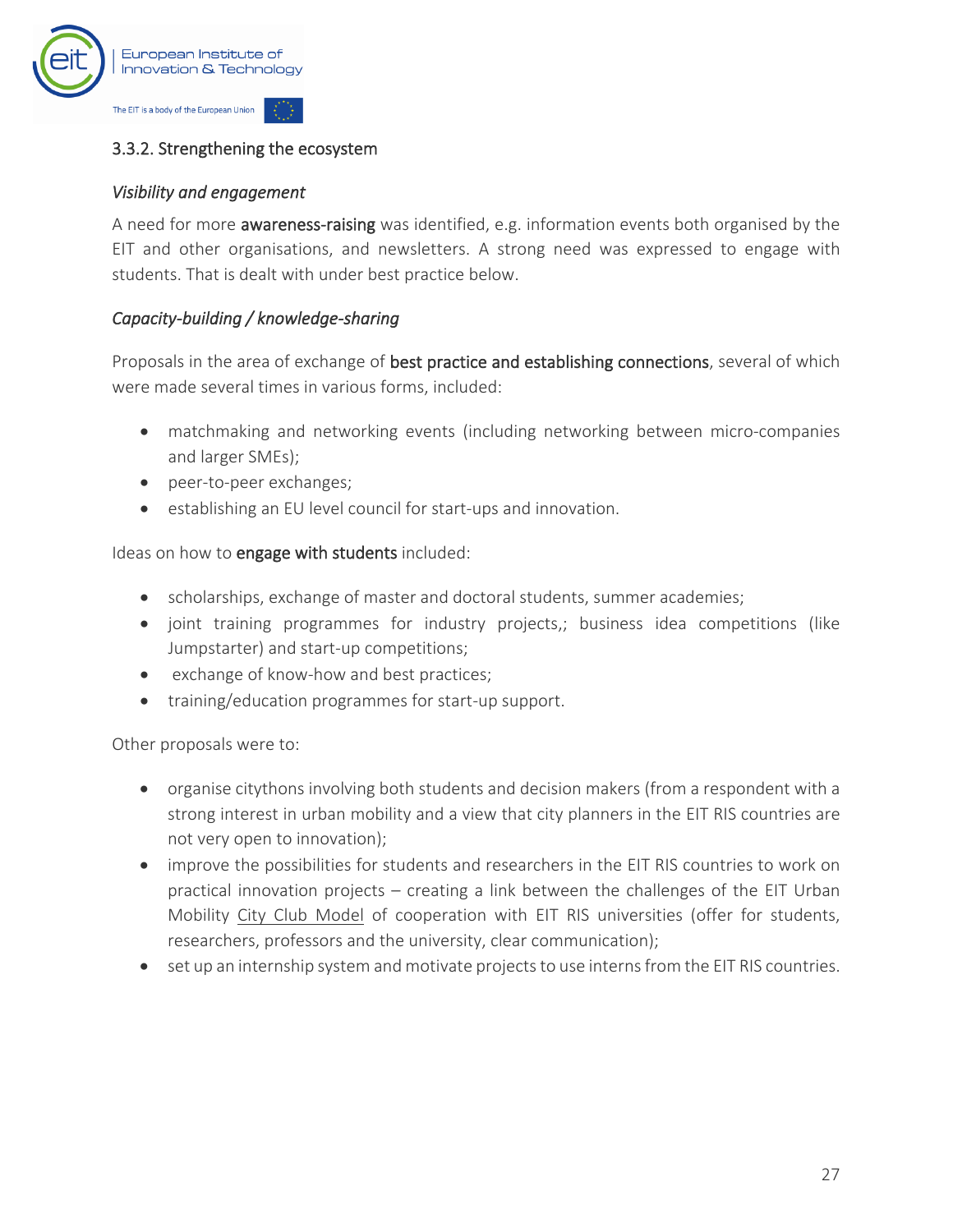

## <span id="page-29-0"></span>3.4 Expanding the role of the RIS Hubs and ensuring geographic balance

Question: How should the role of the RIS Hubs be further expanded to increase the EIT's impact in the EIT RIS eligible countries and ensure a geographical balance across the KICs' partner networks?

*The predominant message from the responses to this question was that the EIT's impact via the RIS Hubs could be increased by building networks – of RIS Hubs, across EIT KICs, across regions or sectors. Respondents made a number of proposals on improving the rights and roles of the RIS Hubs. Ensuring a geographic balance was considered secondary to ecosystem building.*

#### 3.4.1 Overarching issues, scope changes, operational changes

#### *Overarching issues*

#### Expansion and impact measures: networks and partnerships

Key concepts that came up in response to this question were **networking and partnership across** RIS Hubs and across EIT KICs. This was seen as desirable in its own right and also as a way to achieve critical mass where EIT RIS eligible countries are small and to develop the culture of working together in EIT RIS eligible countries. The weak cooperation culture is one cause of low innovation capacity according to one respondent:

Suggestions included:

- encouraging EIT RIS Hubs in EIT RIS eligible countries to organise themselves as networks of partners from different sectors (research, business, NGOs etc.);
- organising a dedicated call to set up or improve the structuring and intensification of the EIT RIS Hubs , on the basis of regional specialisation, e.g. South-East European region and its agri-food-tourism-recreation specialisation;
- establishing "EIT Hubs" representing multiple EIT KICs, thus opening open up an (additional) entry point for entities in EIT RIS eligible countries to connect to EIT KICs with operational offices all over Europe;
- working more closely with other Hubs within H2020 and Digital Europe, connecting with Impact Hubs or co-creating Impact Hubs alongside EIT RIS Hubs;
- setting up a partnership scheme with different levels of engagement and outreach regionally and locally;
- stimulating cooperation and openness through mission-oriented calls;

One from the "Other" category advocated fostering collaboration between different RIS Hubs to deal in particular with transversal processes like the circular economy, i.e. when faced with non-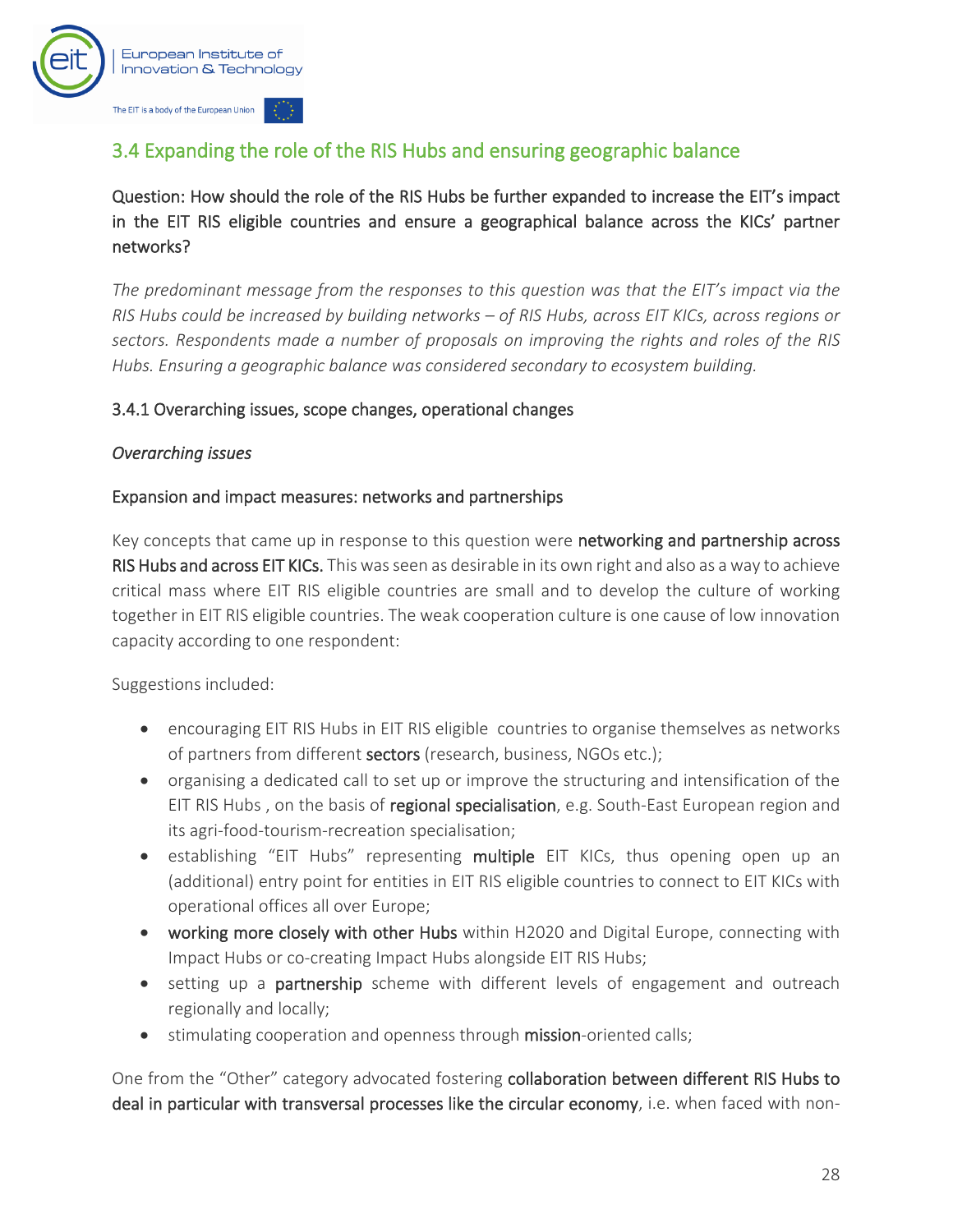

conventional innovation models that do not fit within the EIT KIC sectoral approach. This same respondent pointed out that the Smart Specialisation Strategy has shown that a place-based approach can identify market niches which can be exploited on a local scale free from the constraints of global competition. This respondent concluded that these requirements prefigure a wider and more autonomous role of the Hubs, whereas so far, the RIS Hubs act mostly as "local amplifiers" of the EIT KICs' approaches with the aim of leading local actors to the EIT KIC Community.

One respondent called for RIS Hubs to be a key stakeholder in the development of regional smart specialisation strategies. Especially in the case of EIT Climate-KIC, this respondent argued, the European Green Deal has stimulated smart specialisation strategies (S3) to become sustainable smart specialisation strategies (S4). This shift towards overarching EU policy objectives should also include EIT Digital. .

A respondent from EIT Urban Mobility suggested that additional criteria implying greater involvement in local ecosystems could be added to existing criteria for being a RIS Hub. This respondent pointed out that in future open calls EIT Urban Mobility will not only use the selection criteria from the EIT RIS Implementation Guidance Note 2018-2020, but add others linked to existence of a strong culture of cooperation/open innovation; plans for co-funding using local resources; experience in innovative projects in line with the EIT Urban Mobility strategy and topics.

#### Is expansion the issue?

A few respondents felt that expansion is not necessarily needed, but were in a significant minority. One said there is definitely a need for a Hub just for Eastern Europe, but felt the key issue is to get people on the ground meeting with businesses and other stakeholders on a regular basis, i.e. networking.

Similarly, a number of other respondents stressed the need to promote the EIT and the RIS Hubs and to share the EIT's expertise through various forms of integration and closer collaboration with the local ecosystems and stakeholders, including national, regional and local authorities. Suggestions included having champions, ambassadors, motivated business angels and a contact person/team actively engaged in promoting the EIT or strengthening collaboration and implementing strategy. Local authorities were regarded as particularly important.

Another response that queried whether expansion per se is the answer described this as a catch-22 request on the grounds that when EIT KICs expand with a RIS Hub, it becomes a regular EIT KIC activity. That means it is not counted as a RIS activity and therefore the KIC will have to come up with additional RIS activities. Hence the KICs have little incentive to involve EIT RIS eligible countries in a regular manner. An EIT KIC respondent took the view that, as external contractual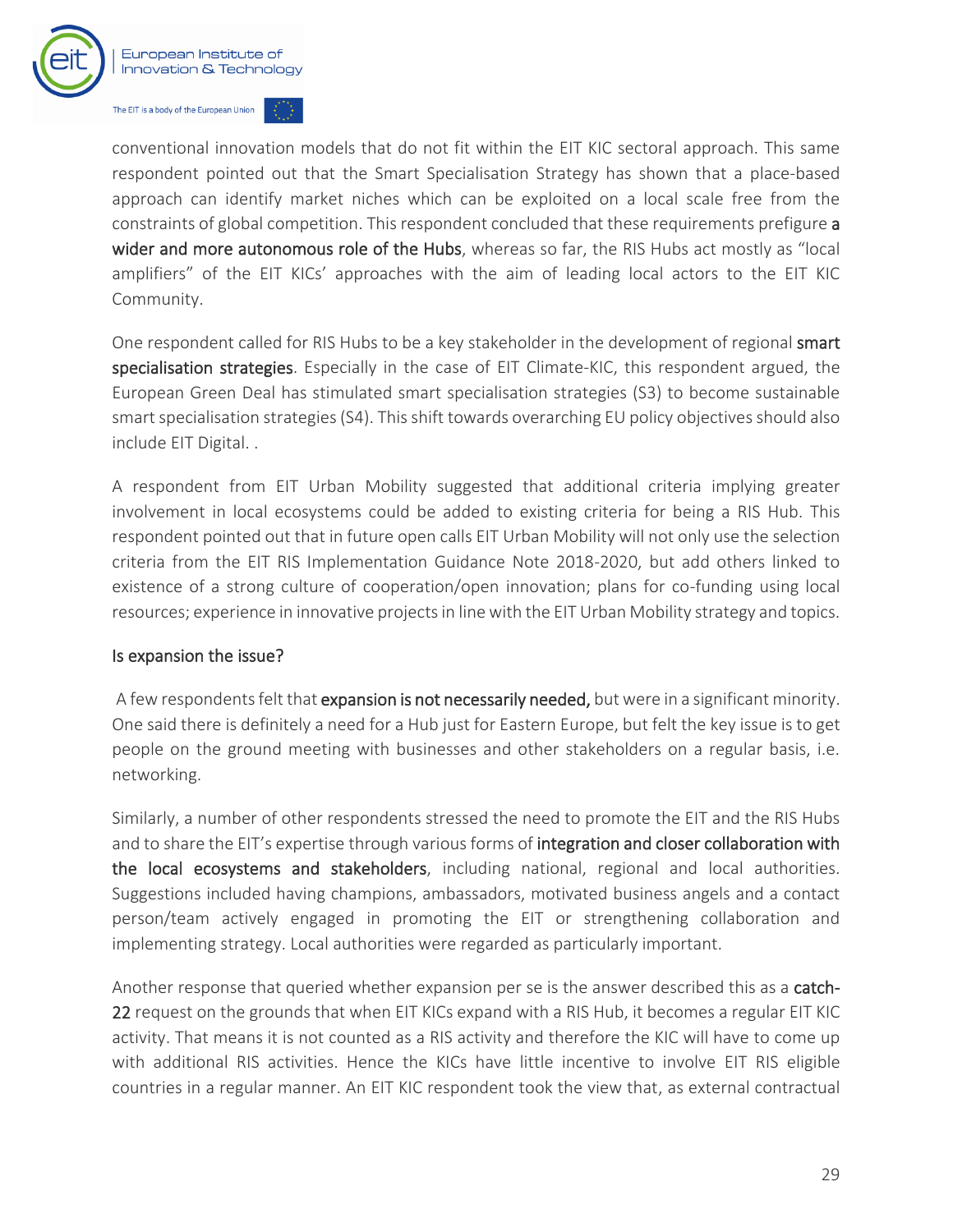

and fulfilment partners of the various EIT , the RIS Hubs cannot make a systematic contribution to increasing the impact of the RIS Hubs, but that this is for the EIT KICs to do.

An HEI respondent argued that, *"as the number of [EIT] RIS-eligible countries has increased already to 28, the EIT and EIT KICs need to work on their value proposition and have a clear understanding if they are mainly funding instrument or networking instrument. If the former, it does not make sense to extend the network and 'dilute' the funding available for partners since in this case the impact is less pronounced. If the latter, there must be a clear value proposition for industry (other than the money) and the administration/reporting must be simplified."*

The view that the EIT needs greater clarity on its own role was raised by another HEI respondent, who said that the EIT needs to decide whether it wants to run programmes based on global excellence (in both tech and business) or if it will be content to run honourable, but regional, support programmes.

A respondent who pinpointed the complexity of the structures as a barrier to impact called for a single and clear definition of an EIT Hub to avoid confusion with Co-location Centres.

Another said EIT KICs should be recognised as actors in policy developments and funding schemes developments as well and be eligible to be EU funding beneficiaries as EIT KIC entities rather than through individual organisations.

#### *Scope changes*

Several respondents felt that the RIS Hubs should be given a greater role or more rights in order to increase their impact:

- provide RIS Hubs with similar rights to those of EIT partners. Currently, the funding they may receive and the KIC activities they may participate in is limited;
- integrate the EIT RIS regions and RIS Hubs into the EIT KICs' core activities (a suggestion made by several respondents);
- ensure RIS Hubs are invited to apply for EIT KICs' Business Plan calls at least as external project partners;
- ensure RIS Hubs work with EIT KIC partners and prestigious institutions from well developed regions;
- give RIS Hubs more freedom in ecosystem development (implementing local actions);
- make RIS Hubs responsible for the preparation of the project pipeline;
- extend the RIS Hub capabilities, by allowing them the integrate third party services in their portfolio.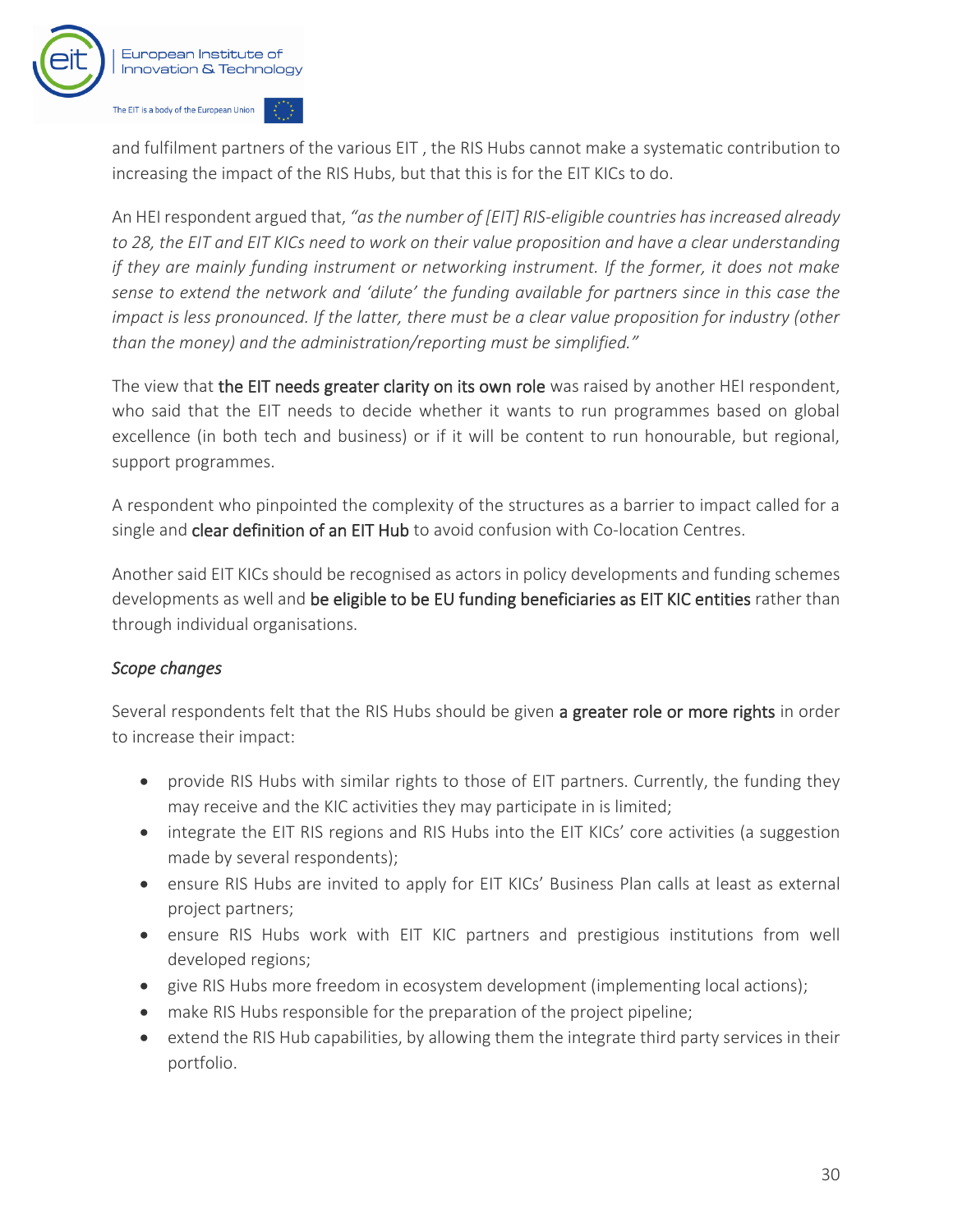

Other ideas for increasing the impact by redefining or broadening the role of the RIS Hubs included:

- creating roadmaps and strategic visions of geographical strengths and presence of highly skilled people or the potential for attracting more people to a career in science, technology or innovation;
- having RIS Hubs act as a catalyst for attracting more funding (but with a proviso of needing to avoid raising additional sources of funding becoming too time-consuming);
- having consortia of 2-3 RIS Hubs. This would require more coordination, but that would be offset by the benefits;
- using RIS Hubs as competence Hubs for maintaining ensuring the quality of support services provided by innovation management professionals;
- broadening the knowledge triangle approach to create real space for more experimentation and social innovation. This respondent believed only very thin layer of tech-oriented companies benefit at present, and the wider impact remains minimal.

#### Geographic balance

Very few respondents addressed geographic balance. One felt that forced "geographical balance" of RIS Hubs might not achieve the best outcome and suggested that imbalances might be justified due to where the expertise lies. Another (from an EIT KIC) said that geographic balance is difficult because it depends on the innovation capacities of a particular country/Region.

Another felt that integration of more members in the RIS Hubs so as to be able to cover the three sides of the knowledge triangle would improve geographic coverage. A fourth said the EIT needs to ensure full coverage for all specialised regions, but also for niche players in regions that have not identified the domain as a priority. Similar to European Digital Impact Hubs, they should have a double function of diffusion of the best available technologies, and knowledge and collaboration on the basis of complementarities.

#### *Operational changes*

Two respondents advocated changes to the rules on pre-financing by:

- reforming the financing rules for RIS Hubs. As RIS Hubs currently only receive a small amount of pre-financing, this limits the ecosystem-building activities that they can perform. They rely on finding someone willing to "lend" the rest of the money for the project, and where RIS HUBs are within a university, the university is often not willing to do this.
- providing 100% pre-financing because a 25% pre-financing rate hinders the implementation of capacity-building activities in a context where these regions lack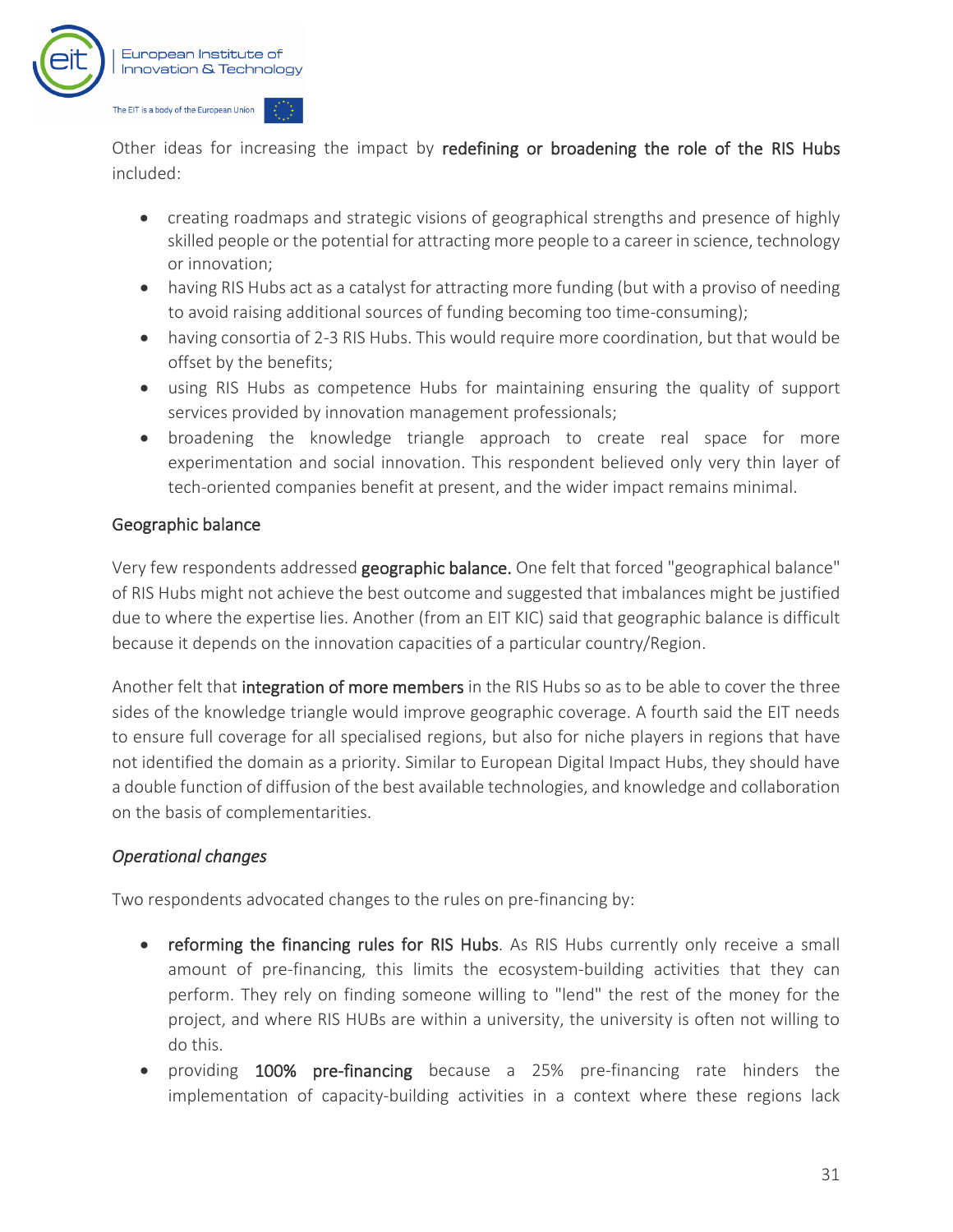

funding and decision makers are not aware of the importance of capacity building, and local actors' entrepreneurship culture and collaboration is not sufficient.

Other comments on existing operations were that:

- the evaluation process needs to be more transparent with provision of feedback on decisions;
- the same strategy and guidelines should apply to all the programmes;
- the RIS Hubs need to be released from their current "huge amount" of administrative tasks..

#### 3.4.2 Strengthening the ecosystem

In addition to the recommendations above on awareness-raising and closer relations with local ecosystems and stakeholders, there were comments from research institutions, higher education institutions and NGOs, in particular on the need for better dissemination of information and more creative communication, e.g. through events and shared activities, on the RIS Hubs and of the possible beneficial impact of working with the EIT. Municipality and regional governing bodies and businesses were identified here as well as key target audiences.

Several respondents called for involving EIT RIS stakeholders in other KIC activities, e.g. matchmaking events, think tank events, labelling programmes, as well as more work on the ground with companies (including increasing interaction between micro-companies and larger SMEs, and possibly with larger MNCs), sharing of best practice and synergies, and joint activities.

One respondent suggested that RIS Hubs not only need to raise their profile in their own country, but need to do better at raising their profile vis-à-vis RIS Hubs in other countries, sharing experiences and best practice, news about events, participation in common projects, etc.

An issue with visibility was implicit in the disincentive to working with the EIT identified by one respondent, who believed the complexity of the multi-layered structure of the EIT and its EIT KICs and of the Co-location Centres as operational entities is a barrier to potentially interested parties (business or other) because it is difficult for them to understand the dynamic and opportunities of the EIT. This is even more so for entities in EIT RIS countries.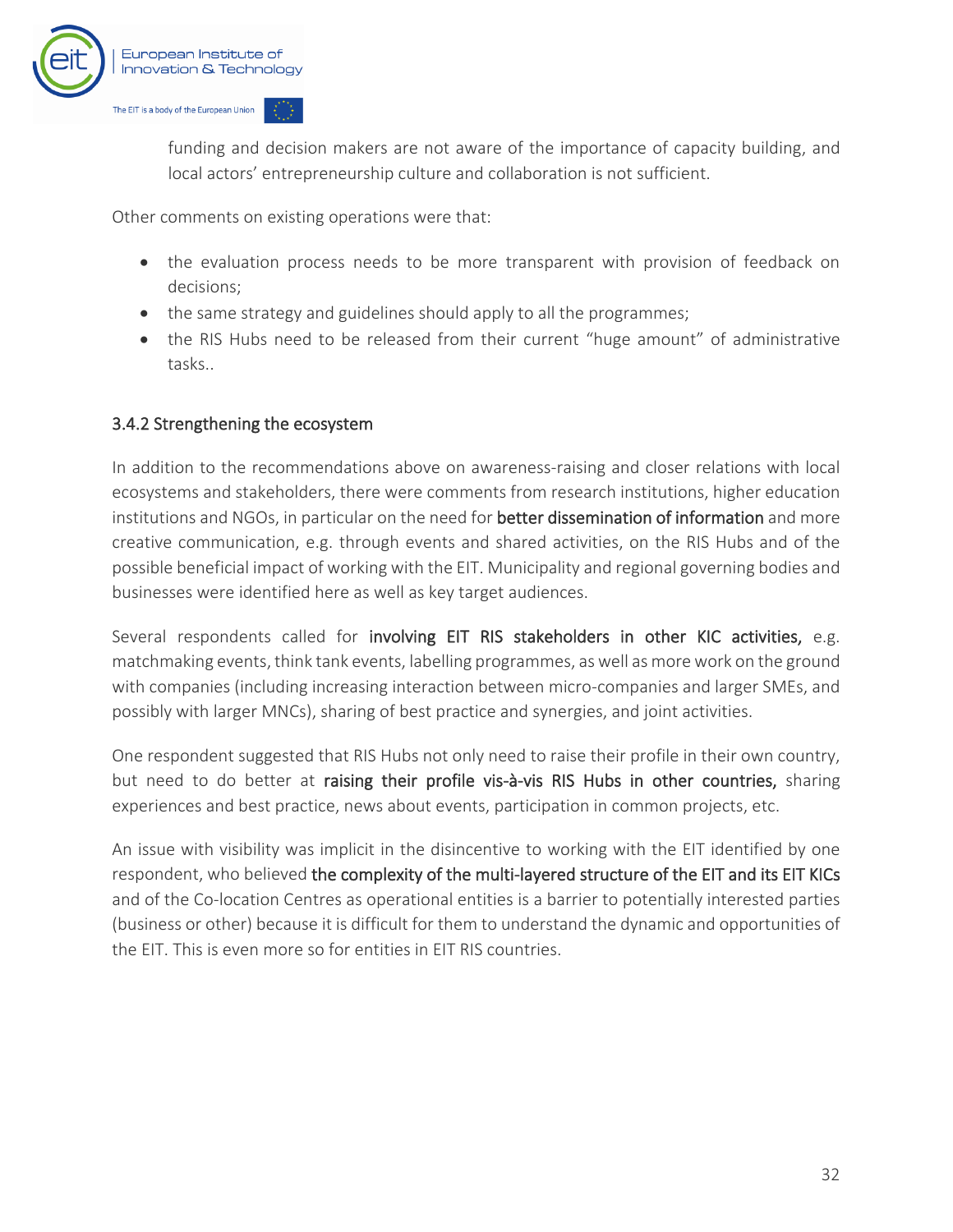

## <span id="page-34-0"></span>3.5 The relationship of EIT RIS with regional development policy

Question: How can better alignment be ensured between the EIT RIS and regional development policy objectives and implementation mechanisms to reinforce one another and generate greater impact?

*Alignment between the EIT RIS and regional development policy objectives and implementation mechanisms was interpreted either as more alignment at regional level or more alignment at EU level. There was a consensus that mechanisms need to be found for the EIT and regional authorities*  to learn from each other and for the EIT and/or the EIT RIS to provide input into regional *policymaking and implementation. There was also a view that the EIT should be more involved in policymaking and priority-setting at EU level.*

#### 3.5.1 Overarching issues, scope changes, operational changes

#### *Overarching issues*

Respondents interpreted this question in two ways, i.e. regional development policy as formulated by the Member States or their regions and the policy under which the EU funds regional development policy in the Member States.

Looked at from the perspective of alignment between the EIT and regional development policies at Member State level, there was a clear message on working more closely with the regions: *"talk to the regions"; "increase links with national agencies."*

Suggestions on how to achieve that and on leveraging what was perceived to be complementarity between the practical knowledge of local issues of national regional development stakeholders and the formal knowledge of the innovation tools that the EIT RIS can offer, included/

Engagement:

- of EIT KICs with:
	- o regional representatives via regular and quarterly progress meetings with regional representatives, "*also holding them accountable*";
	- o regional/national European Regional Development Fund (ERDF) management authorities in order to align the EIT RIS agenda in that region with the activities planned in the region (or country's) ERDF strategy. The respondent making this point advocated emphasised that any such work should be reported upon, within the EIT and in ERDF reporting cycles.
- of the EIT as such: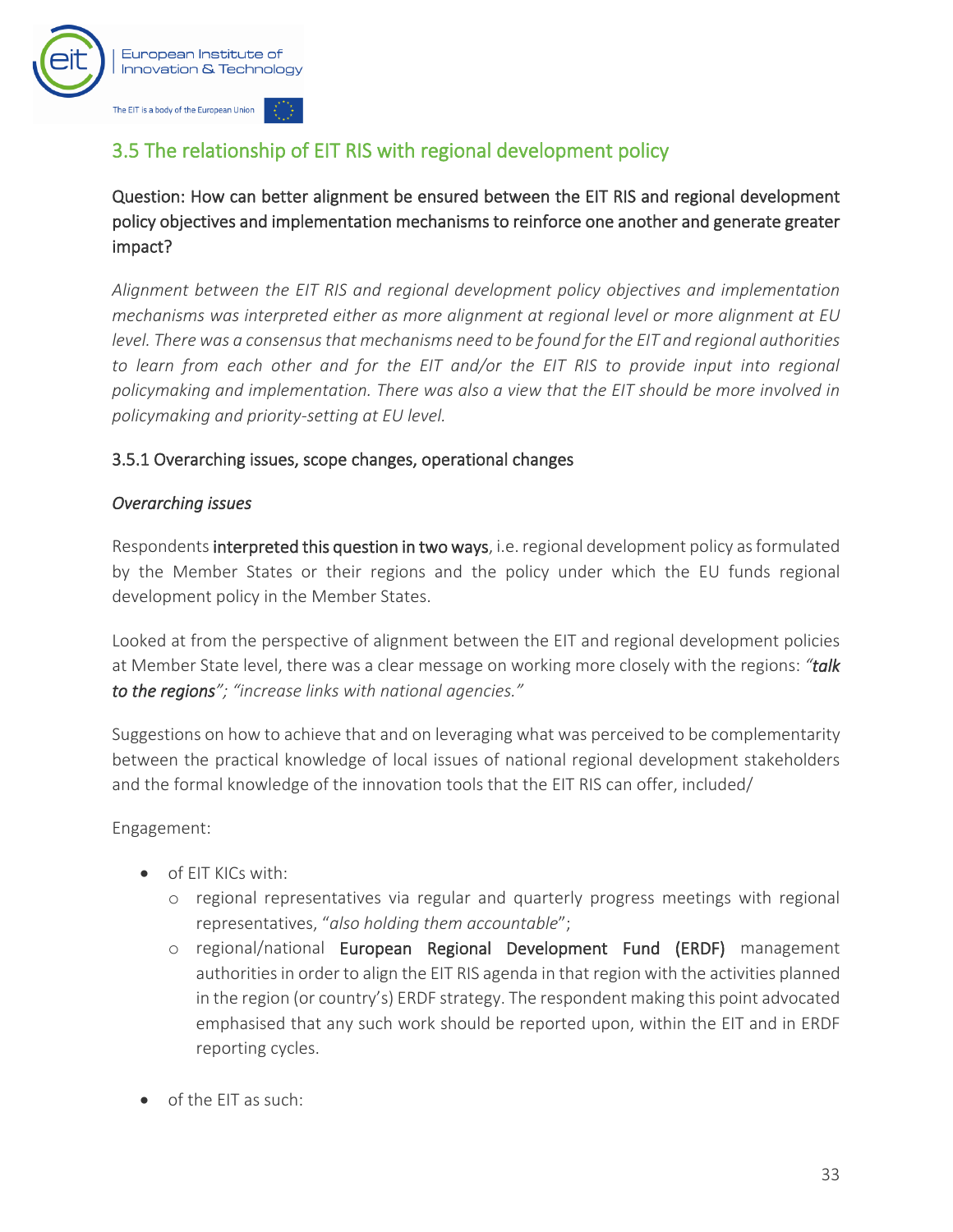

o with national (and not just regional) governments and administrations. One respondent suggested that the EIT as such should have a representative in each EIT RIS eligible country because it needs a knowledge of local procedures. However, this should be a two-way process: one respondent pointed out that the relevant authorities formulating national policy guidelines need to know about the activities of the EIT and understand the mechanisms, policies and objectives of the EIT and its value to the country's ecosystem.

Another respondent advocated going further by embedding the EIT in the regional policymaking process, with agreement at EU level that EIT representatives or nominees should be integrated in policy processes, working groups or other decision-making bodies at local level. Others suggested involving national regional development stakeholders at the grant application stage, in events, in EIT RIS performance reviews, or providing co-funding by the EIT and other regional sources. This last would boost the effectiveness of the Knowledge Triangle.

In terms of alignment at European level, a series of responses gave examples of a range of entities, programmes and hubs with which the EIT RIS should interact: ERA Hubs, Digital Innovation Hubs, clusters, Centres of Vocational Excellence, Horizon Europe, the European Innovation Council, Next Generation EU, the Recovery Plan, the European Structural and Investment Funds (ESIF), the European Social Fund specifically, and smart specialisation strategies. According to one respondent, a problem that has arisen in the past in alignment between EU funds and EU programmes in general is that there has been more funding for material infrastructure than for employment, leading to well-equipped labs with no technicians.

One HEI said the EIT could put pressure on the European Commission and the Member States to open up other funding mechanisms dedicated to the EIT RIS eligible countries to address the capital needs of start-ups. There are some Member States where that is already the case, i.e. HEIs may apply to the local government for funds to participate in EIT activities.

A respondent from an EIT KIC stressed the need not just for alignment but for the EIT to be involved in EU policymaking. This was in line with a research institution respondent who suggested the EIT should be involved in the programming of priorities for EU funding at EU level. However, one respondent felt that the EIT's core role is implementation of regional policy objectives.

Several respondents highlighted the desirability of a link with smart specialisation strategies. One of these, a corporate, suggested that the EIT RIS should connect with the RIS3 specialisation domains in the regions in order to develop innovation capacities and support for start-ups/scaleups. A possible approach would be to launch challenges for solution providers to solve regional/urban development issues. Another suggested that the national contact points could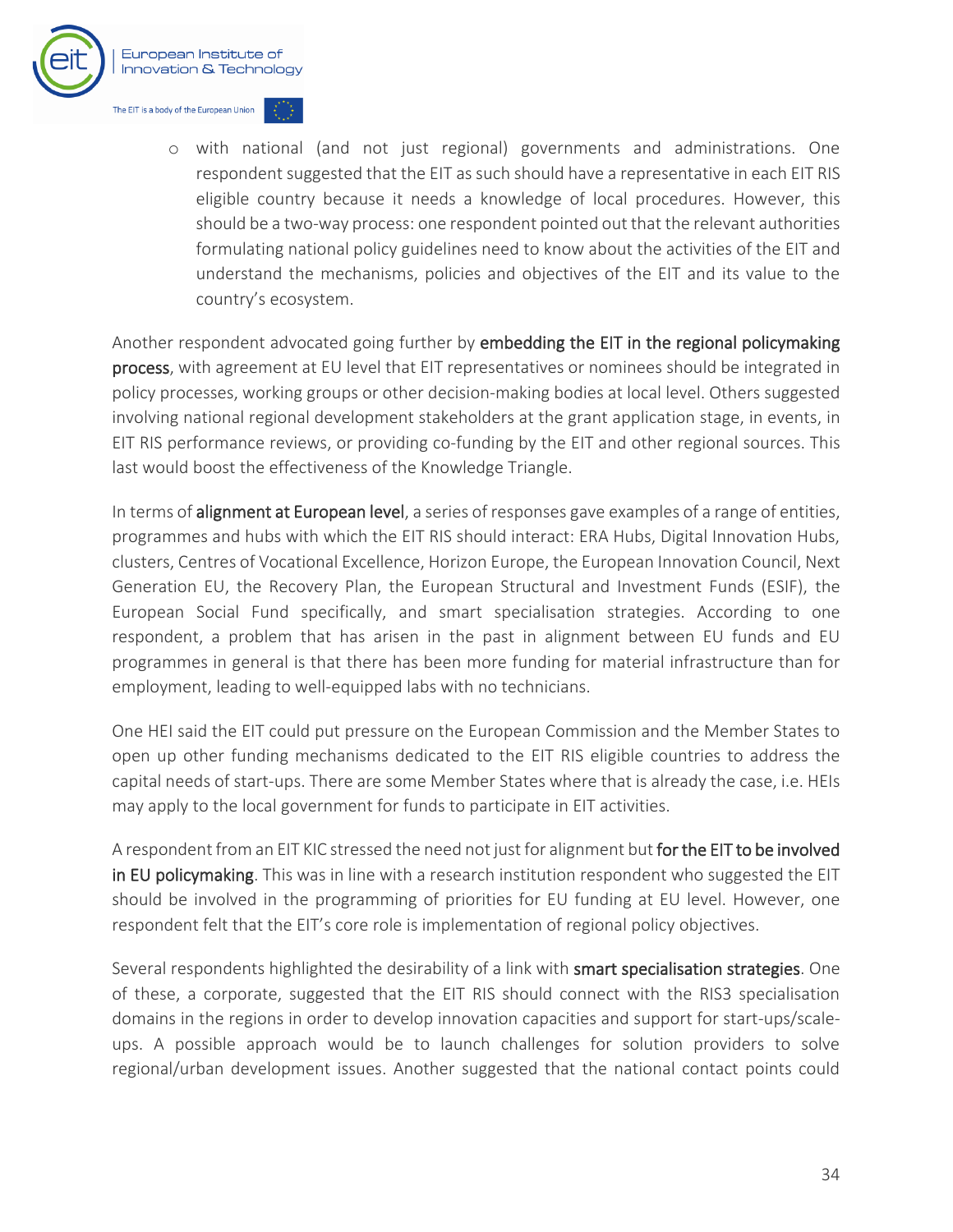

participate in the design and implementation of the local RIS3, and that the co-location centres and RIS Hubs could be involved in the development of the S3 thematic partnerships.

Whatever the approach, one corporate respondent felt it is important not to make "little brother" clones of Germany intended to compete with Germany, but "big" Estonias, Hungarys, with distinctive clusters, capabilities, strengths, specialities and a vision of how to integrate with the rest of Europe.

#### *Scope changes*

An HEI suggested a new form of call for proposals which should on the one hand make it a requirement that regional policy structures and governing bodies be involved based on their regional specialisation strategies - e.g. food, logistics, industry, IT, tourism, etc., and on the other require inclusion of R&D and education establishments for more effective Knowledge Triangle Integration. KPIs should be introduced, this respondent added, for monitoring and assessment of the results of such collaboration. An EIT KIC suggested joint calls with regional entities.

One respondent suggested using the RIS Hubs to support implementation of the programming process with stakeholders at national level. This would provide a project-measure level input to national/regional authorities responsible for programming. This was an idea put in a similar form by other respondents, one of whom suggested working through the CLCs. An HEI respondent suggested instead that regional innovation actors and universities should take the lead in bringing the different actors together.

Other proposals were:

- EIT incentives for open innovation projects which pay specific attention to 'sidestream' innovation that could be picked up by start-ups or established companies and be supported by innovation radar experts. These should be involved in the project over a longer period, including beyond the termination of the project;
- finance for pre-seed start-up ideas;
- EIT support for higher value-added innovation development in the region.

#### *Operational changes*

The only suggestion for operational change was to simplify the funding mechanisms.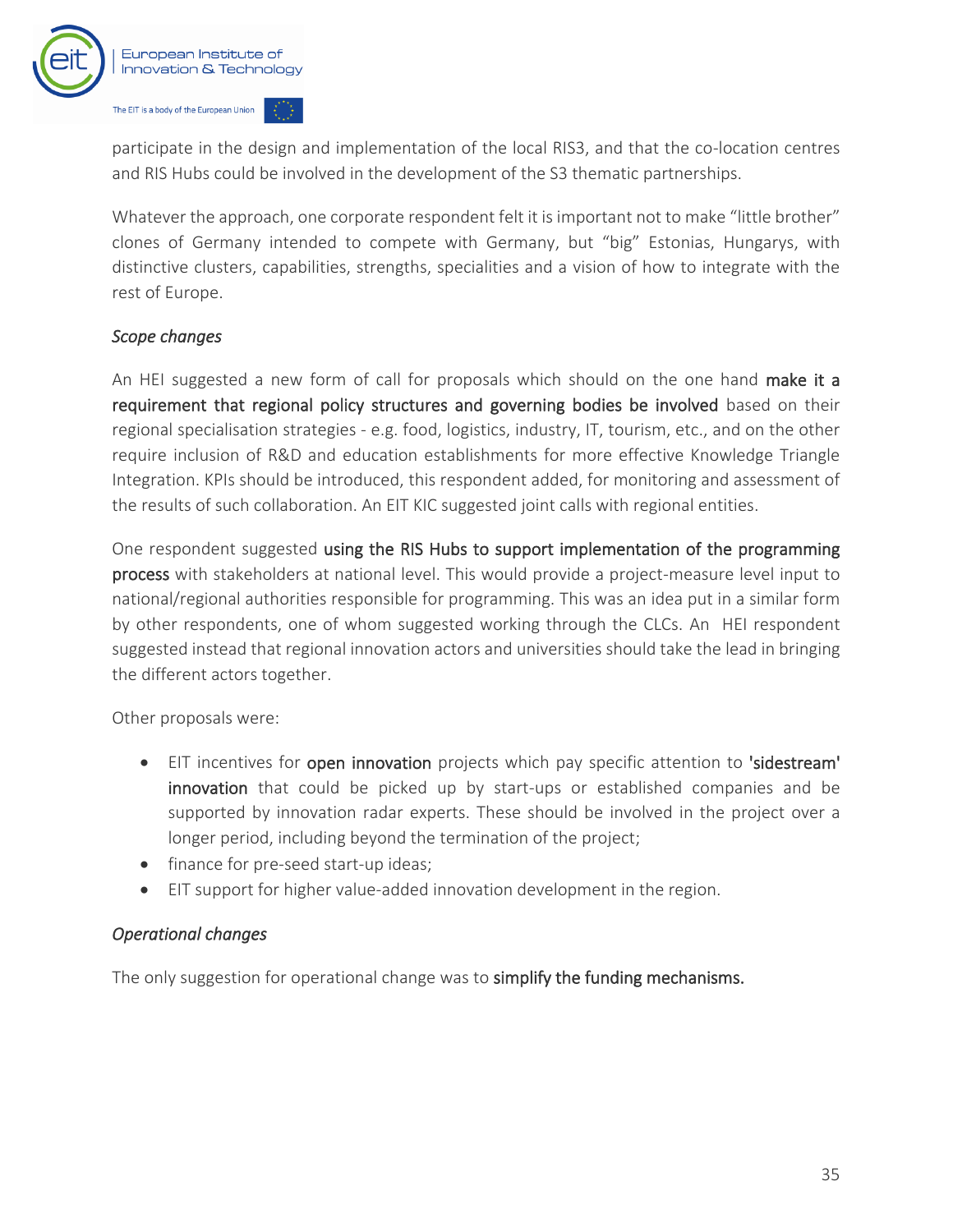

#### 3.5.2 Strengthening the ecosystem

Many of the ideas put forward in answer to this question and described above would have the effect of strengthening the ecosystem through a much closer relationship with regional and national government and other EU programmes. Other suggestions were:

- accessing networks of decision and policy makers to inform them about innovative mobility solutions and services of the innovation community;
- holding round tables and sharing best practice with success stories from the past;
- involving socially innovative networks and communities in sharing the innovation agendas at regional level;
- creating a local contact point inside the EIT KICs to be available for meetings and strategy creation with each national authority;
- coordinating with local industry specialisations.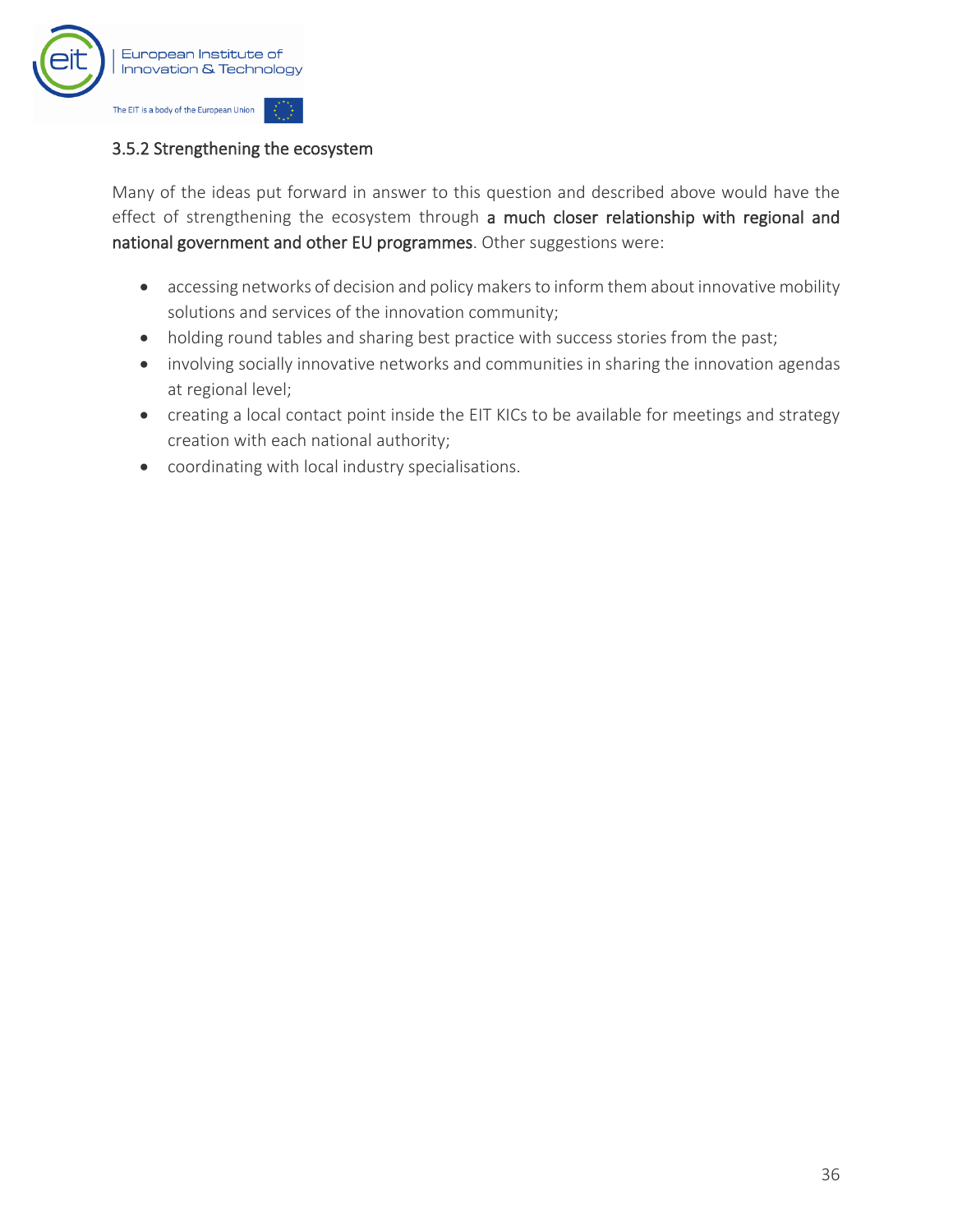

## <span id="page-38-0"></span>3.6 Financial sustainability of EIT RIS activities; access to finance for innovators

Question: What measures should be put in place to facilitate the financial sustainability of the EIT RIS activities and ensure that innovators from the EIT RIS eligible countries have better access to finance?

*Respondents came up with a range of ideas on how the EIT RIS could facilitate its financial sustainability. These fell into three categories: efficiencies in management, efficiencies through partnerships and monetisation of services. Better access to finance for innovators is not just a question of more or different types of funding, respondents suggested, but it is also a question of access to information about potential funding sources.*

#### 3.6.1 Overarching issues, scope changes, operational changes

#### *Overarching issues*

The financial sustainability of the EIT and the EIT RIS will depend on the value they can add to the strategic priorities at EU and national/regional level, one respondent said. Therefore, the business model needs to focus on unique services in times of transformation at European and regional scale. These services will then find co-financing in other programmes with similar goals.

An EIT KIC argued for a change of narrative, with a shift from a grant-making to an investment logic. Another suggestion of creating equity options in the entrepreneurship programmes appeared to have been motivated by similar considerations, as did a proposal for the EIT and the EIT KICs to act as venture capital investors in EIT RIS countries. The respondent positing this argued that it would otherwise be difficult to attain financial sustainability for the limited EIT RIS activities and that EIT RIS actions should not be financed from profits generated elsewhere.

Not everyone agreed with the principle of financial sustainability. A research institution respondent disputed the concept that activities should be financially sustainable, stating that EIT RIS activity management should be seen as a strategic investment not as a source of profit. An HEI respondent believed that the current sustainability and revenue policies are often a turn-off for companies, and they need simplifying and rethinking. This respondent suggested that EIT KICs should be considered to have done their job if they do not reach sustainability in 15 years.

#### *Scope changes*

#### Facilitating financial sustainability

The concrete proposals on facilitating financial sustainability fell into three categories:

Efficiencies in management;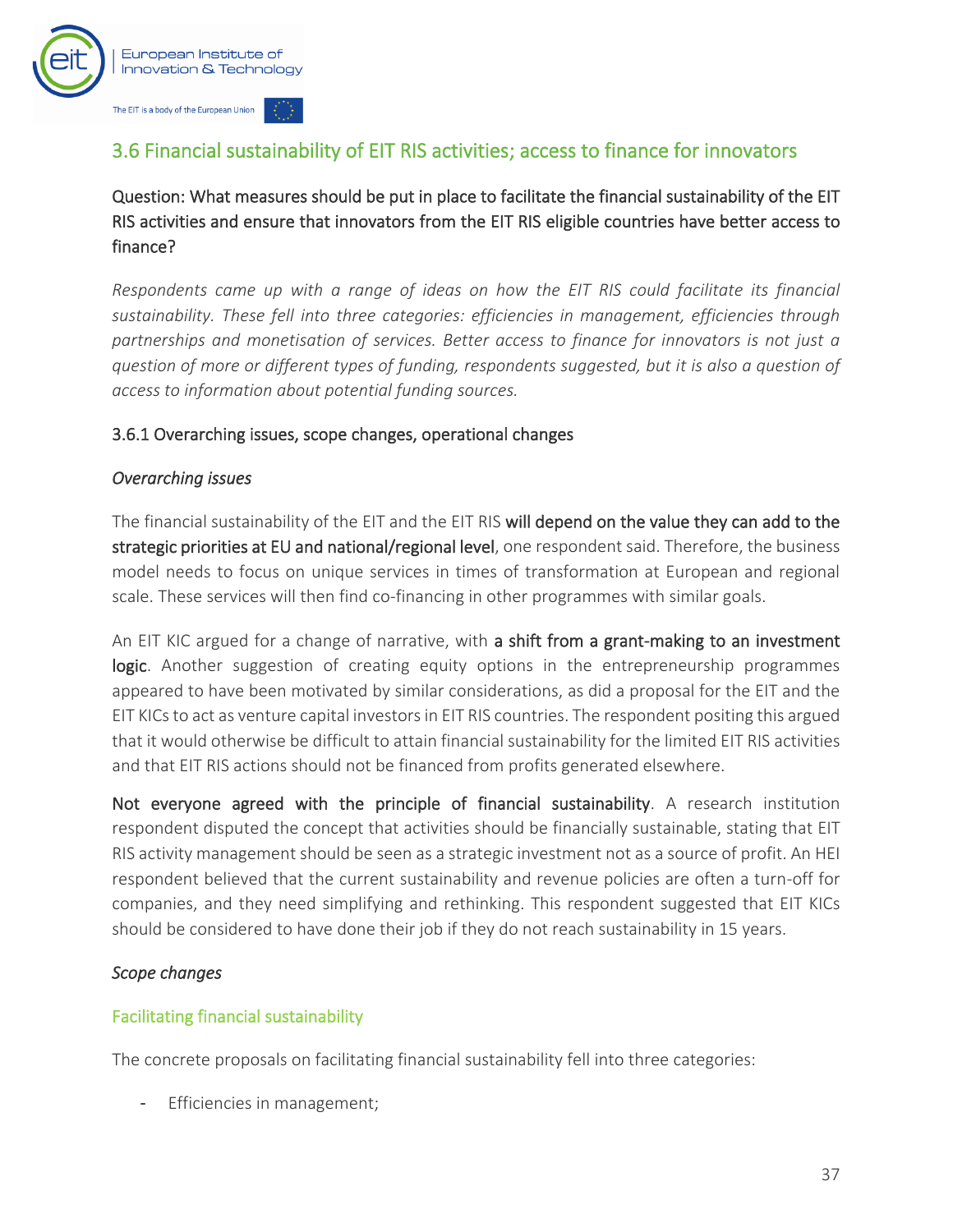

- Efficiencies from partnerships;
- Monetising services;

#### Efficiencies in management

The suggestions on efficiencies in management generally appeared to be rooted in a belief that EIT KIC staff do not have the right skillset or need to focus more on the business aspects of projects. Suggestions included:

- involving more businesspeople in governance and investing in training EIT KIC staff: *"It is not motivating for the companies to give the rights of the innovations to the EIT KIC only to make sure the KIC administration has also has a job after the 15-year deadline. EIT KIC's have to exist for the benefit of Europe."*
- including finance professionals in reviews of EIT RIS projects to gain insight into marketrelevant aspects;
- putting more emphasis on business plans and post-project sustainability plans;

#### Other suggestions on efficiency in management were:

- close contact between the EIT RIS and the research parties, to help in short decision routes;
- greater stability in the funding schemes because having to deal with changes mid-project is a disincentive to continuing to take part in EIT projects;
- giving the hubs the same rights as EIT partners and ensure a willingness and openness from KIC CLCs to work with these stakeholders;
- formalising the legal set-up of the Hubs;
- ensuring sound financial management on the part of the EIT KICs and strengthening monitoring by the EIT to protect the use of EU funding in view of the EIT KICs' financial sustainability objective;
- greater transparency of funding and KIC operations, taking the information on Horizon 2020 projects in CORDIS as a model.

#### Efficiencies from partnerships

Suggestions on efficiencies from partnerships, particularly through co-funding, included:

- co-financing with local, regional, national and international players and funds available in the EIT Community;
- developing synergies with and receiving Cohesion funding and other EU funds;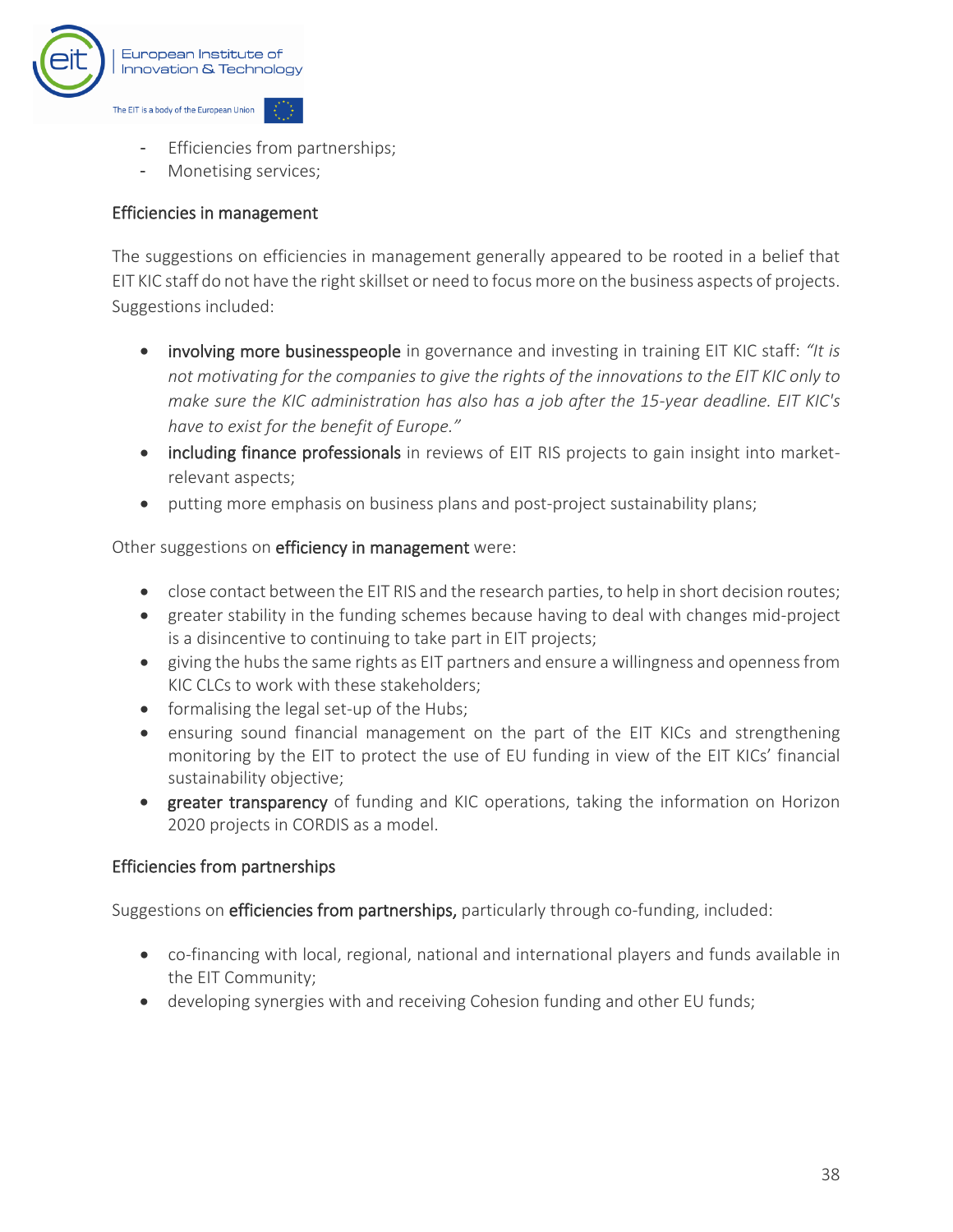

#### Monetising services

Several respondents suggested ways in which the EIT could monetise its services. They included:

- monetising the current service portfolio (or just the EIT RIS portfolio);
- opening membership to all participants, but offering special fees for external partners;
- paid or sponsored services and events;
- developing and charging for accelerator or education programmes, or a localisable ecosystem development methodology produced with external partners;
- monetising the EIT's unique expertise in scouting, evaluating and accelerating start-ups, entrepreneurship education and ecosystem development.

#### Ensuring that innovators have better access to finance

There was a consensus that there is a gap in funding sources for start-ups in EIT RIS countries. One respondent also pointed out the importance of building a pipeline for venture capital investors to garner enough intelligence on potential investment opportunities to merit their time to investigate further – and hopefully invest.

Proposals for ensuring that innovators have better access to finance fell into two main categories:

- finance-based solutions;
- information-based solutions.

#### Finance-based solutions

Proposals for finance-based solutions included:

- increasing the amount of money available;
- having different benchmark expectations for different budgets;
- stable and continuous access to finance for start-ups;
- equity-free financing for start-ups;
- acting as a venture capital investor (with one respondent suggesting the possibility of selling the stake at the Series C stage);
- providing debt of blended finance;
- connecting with diasporas to co-create new business angel networks.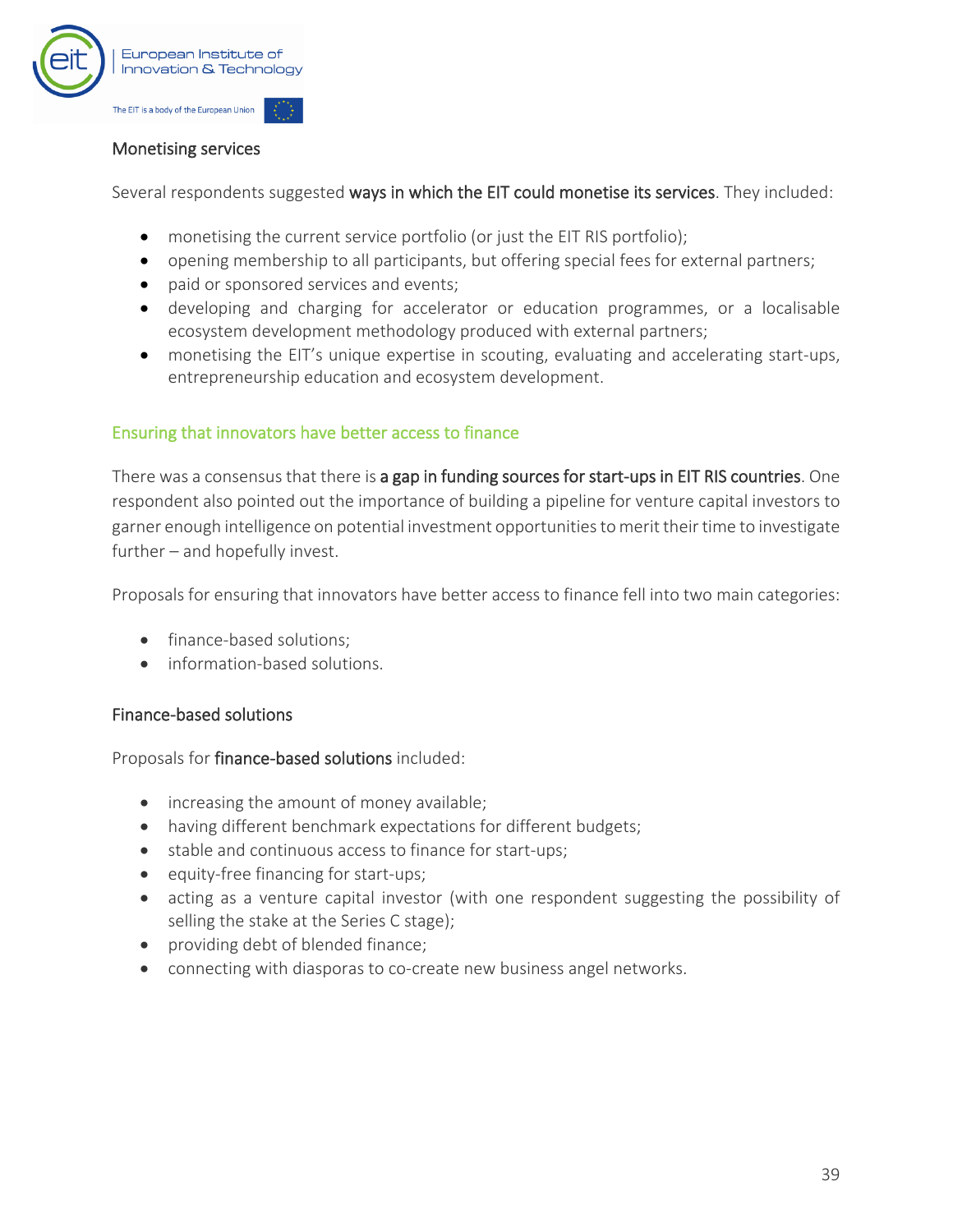

Related proposals were:

- examining means of increasing state risk funding along the model of Enterprise Ireland's Commercialisation Fund with the Higher Education sector and the High Potential Start-Up scheme;
- promoting replication of the best legal frameworks for risk finance.

#### Information-based solutions

The proposals on making sure that innovators have the necessary information at their disposal included:

- providing innovators with more opportunities to present their solutions/ideas to investors (venture capital funds, international corporates);
- providing technical assistance to companies on specific technologies, and coaching on innovation management – assessing the value of their innovation would provide the companies with a "seal of excellence" they can use when going for bank loans or other sources of finance;
- building on the results of the Cross-KIC RIS project in 2019 to find synergies with external financing by setting up a joint Knowledge Hub for Sustainable Funding to work as a platform for knowledge-sharing and provide input for the EIT KICs' sustainability agenda. It would disseminate information on the possibilities arising from the new Multiannual Financial Framework, and share best practices and links.

#### *Operational changes*

Proposals for operational changes to existing systems also fell into two categories – finance-based and information-based. They were:

#### Finance-based proposals

- making demonstration of a commitment to use a systems approach to innovation management a precondition for financing as a means of creating platforms for measurement and follow-up;
- discontinuing the KCA (KIC Complementary Activities) system because the administrative burden is disproportionate to the benefits and also not necessarily suited to new partners from EIT RIS countries;
- having a multi-annual business plan for RIS Hubs, with (i) sufficient financial support (minimum 66%), thus enabling Hubs to allocate quality staff to implementing RIS Hub programmes and (ii) business plans that ensures activities are meeting the needs of communities and providing room for innovative approaches;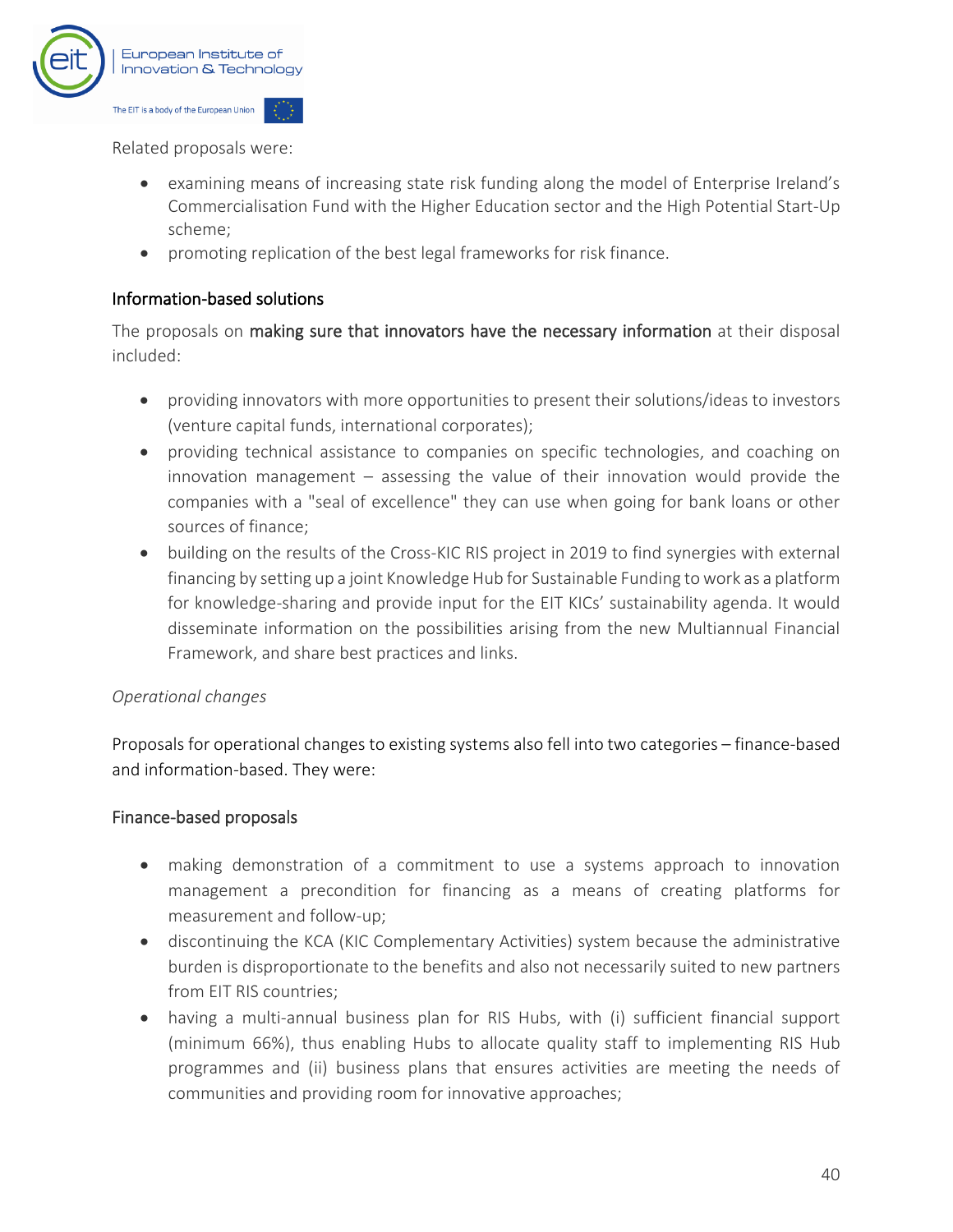

- fewer or different pre-financing requirements;
- different ratios for any self-funding.

#### Information-based proposals:

- providing guidance on appropriate financing sources, with tailored financial engineering of different co-financing sources, including Invest EU, and support the efficient use of funding through the Recovery and Resilience Facility;
- developing a more user-friendly manual for participants in EIT RIS activities;
- organising events about the financing opportunities.

#### 3.6.2 Strengthening the ecosystem

Awareness-raising came up extensively in answer to this question in the importance of ensuring that innovators have the information they need, but this is dealt within the previous sections. Apart from that, one respondent commented that the EIT must be more visible in the Member States.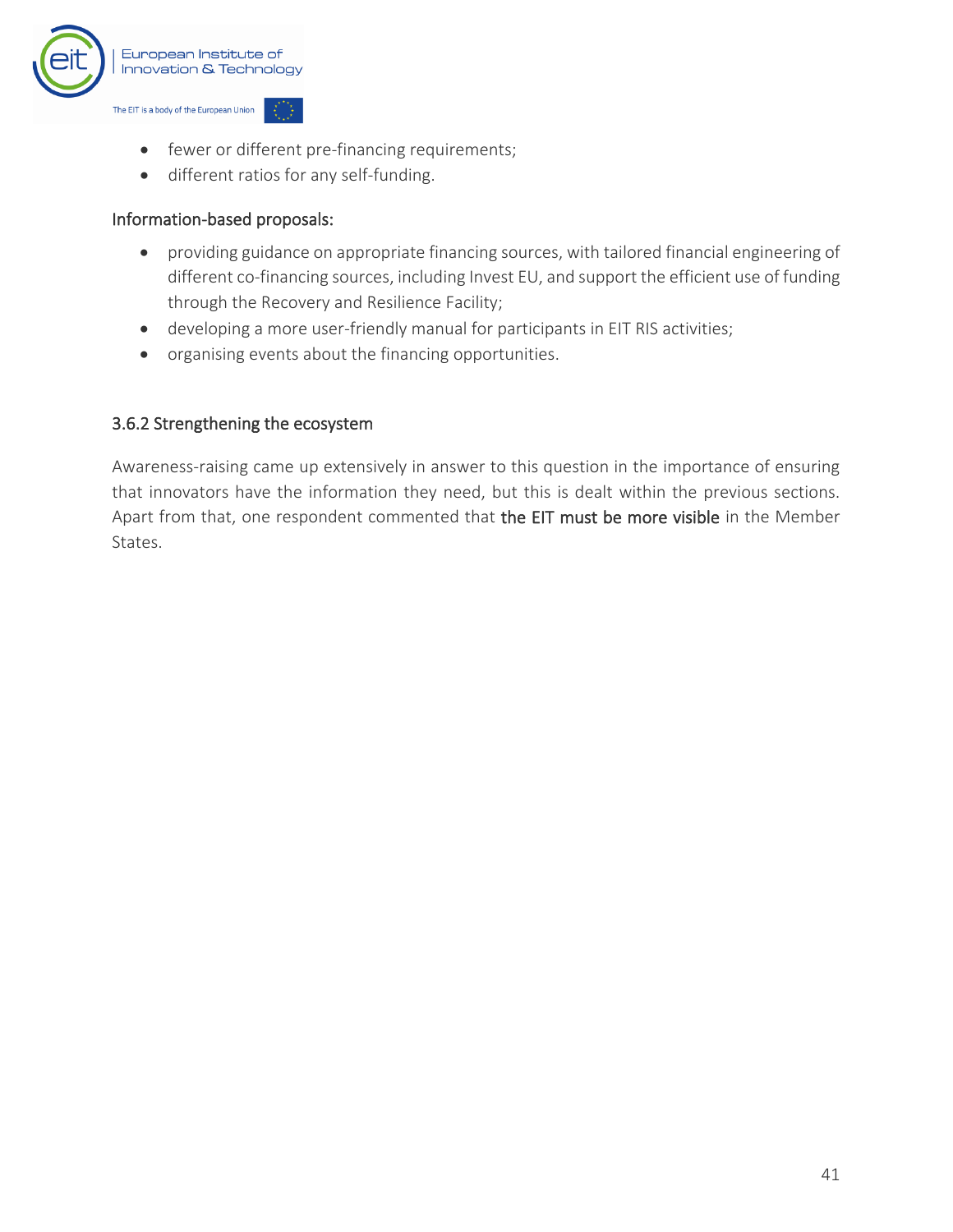

## <span id="page-43-0"></span>3.7 Measuring the success of the EIT RIS

#### Question: How can the success of the EIT RIS be best measured?

*Answers to this question fell into three categories: general remarks; quantitative measurement; qualitative measurement. Respondents had a very wide range of suggestions, both for quantitative and qualitative measurement. In the list of possible numerical or financial indicators, four recurred most frequently: the number of start-ups created, the number of jobs, the network effects and the amount of investment attracted. Suggestions for qualitative measurement included some of which can be measured by data in response to surveys but others which would be likely to require evaluation.*

#### 3.7.1 General remarks

General remarks advocated the use of KPIs/indicators without specifying whether they should be quantitative or qualitative, though one respondent stressed the importance of the KPIs being tangible and measurable. No respondent mentioned the concept of SMART measurement.

An EIT KIC emphasised that the KPIs or impact should be measured directly in the EIT RIS countries, *"not abstractly through any reporting (on whatever) of the individual KICs."* One respondent mentioned that they should be monitored by independent evaluators. One respondent suggested that KPIs should be used to graduate EIT RIS eligible countries off the EIT RIS list.

Generic proposals involving both quantitative and qualitative measurement included:

- starting with a clear vision and action plan for the EIT RIS and the RIS Hubs in order to evaluate the impact in the present context of large transformations;
- developing a methodology in consultation with different EIT KICs as there are specificities;
- using the proven role in implementation of RIS3 as a first-line success measure;
- measuring performance against the evaluation criteria, in particular systemic impact and smart specialisation alignment;
- identifying success stories, including going further by looking at the experience of participating companies and the lessons learned by the EIT KICs.

#### 3.7.2 Quantitative measures

In the list of possible numerical or financial indicators, four recurred regularly (including variations on these themes):

- the number of start-ups created;
- the number of jobs created;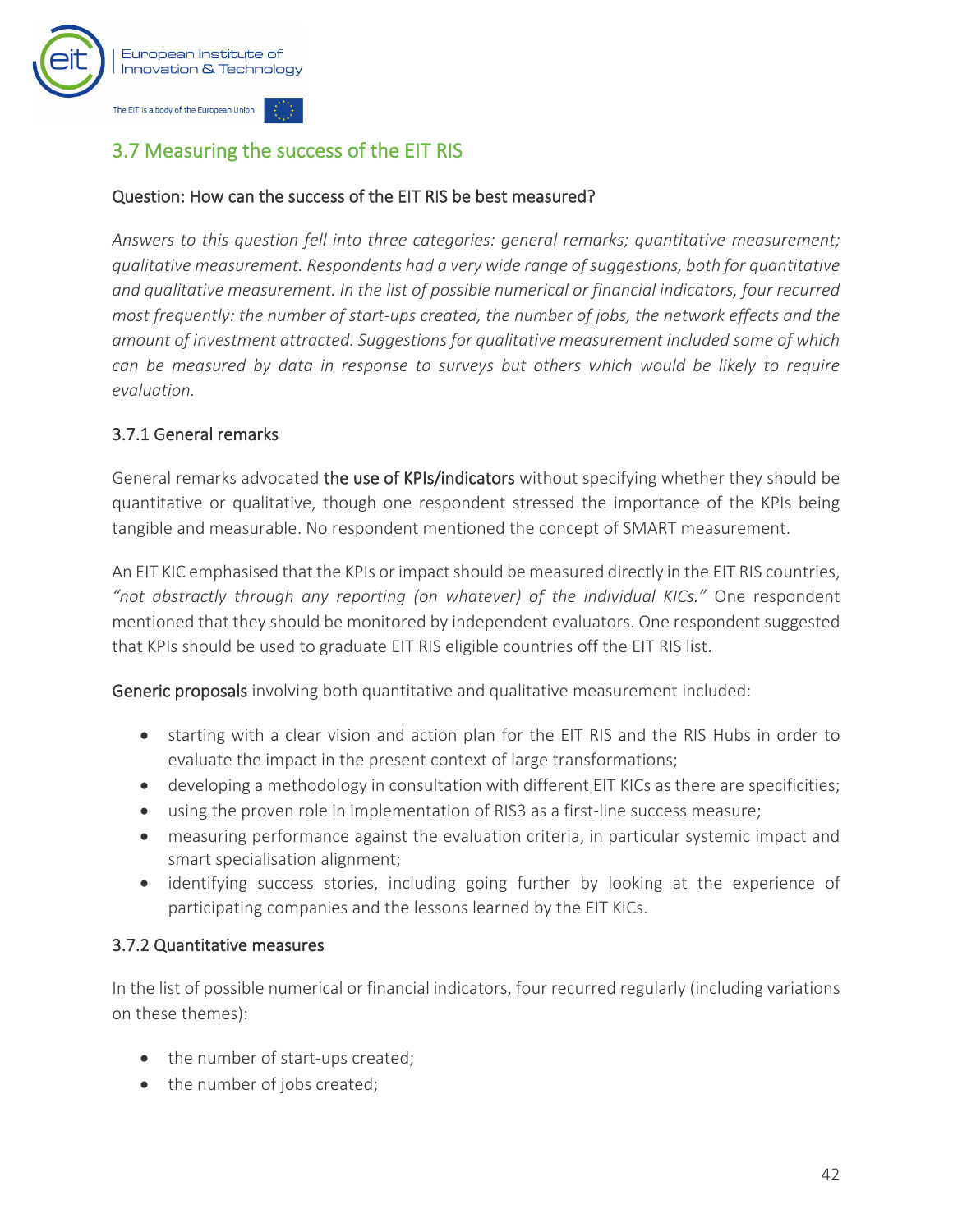

- the network effects:
- the amount of investment attracted

#### Proposals for quantitative indicators were:

- <span id="page-44-0"></span> $\bullet$  180 external participants in EIT RIS programmes<sup>7</sup>;
- 60 outreach events in EIT RIS countries;<sup>[7](#page-44-0)</sup>
- 26 education activities at EIT RIS hubs; $^7$  $^7$
- $\bullet$  110 sub-grants to EIT RIS country partners by 2026<sup>[7](#page-44-0)</sup>.
- Number of:
	- o applications and of successful/approved applications and amount of financing received;
	- o new start-ups created (suggested by several respondents) / supported (differentiating between early-stage start-ups, scale-ups, larger companies) / activities of start-ups;
	- o jobs created (suggested by several respondents) / companies from the network founded in EIT RIS countries with at least one full-time employee / local jobs/positions created through the application of the Knowledge Triangle model to the innovation projects;
	- o projects with follow-up deals and income from commercialisation / products and services reaching the market / innovations/innovation projects in place;
	- o organisations generated;
	- o network effects, e.g. organisations and individuals actively engaged with RIS Hubs / activities in the networks and contacts between the parties in the network / local actors engaged in EIT KICs' "core" activities / collaborations between EIT RIS actors and EIT KIC partners / collaboration agreements between local actors / EIT RIS partners involved as regular partners and in regular EIT KIC activities / meetings with relevant stakeholders in the country / entities taking part in the EIT KICs' activities developed to share good practice in terms of new membership of EIT KICs by entities established in EIT RIS countries;
	- o participating HEIs / EIT RIS universities in EIT KIC Campus programmes and Business Plan calls;
	- o methodologies launched;
	- o customisable local ecosystem development programmes;
	- o public policy interventions promoted;

 $7$  KPIs in the proposal defined for the RIS programme for the next seven years. A ramp-up period is foreseen in the first three years, and in the following years the delivery of the results should be stable.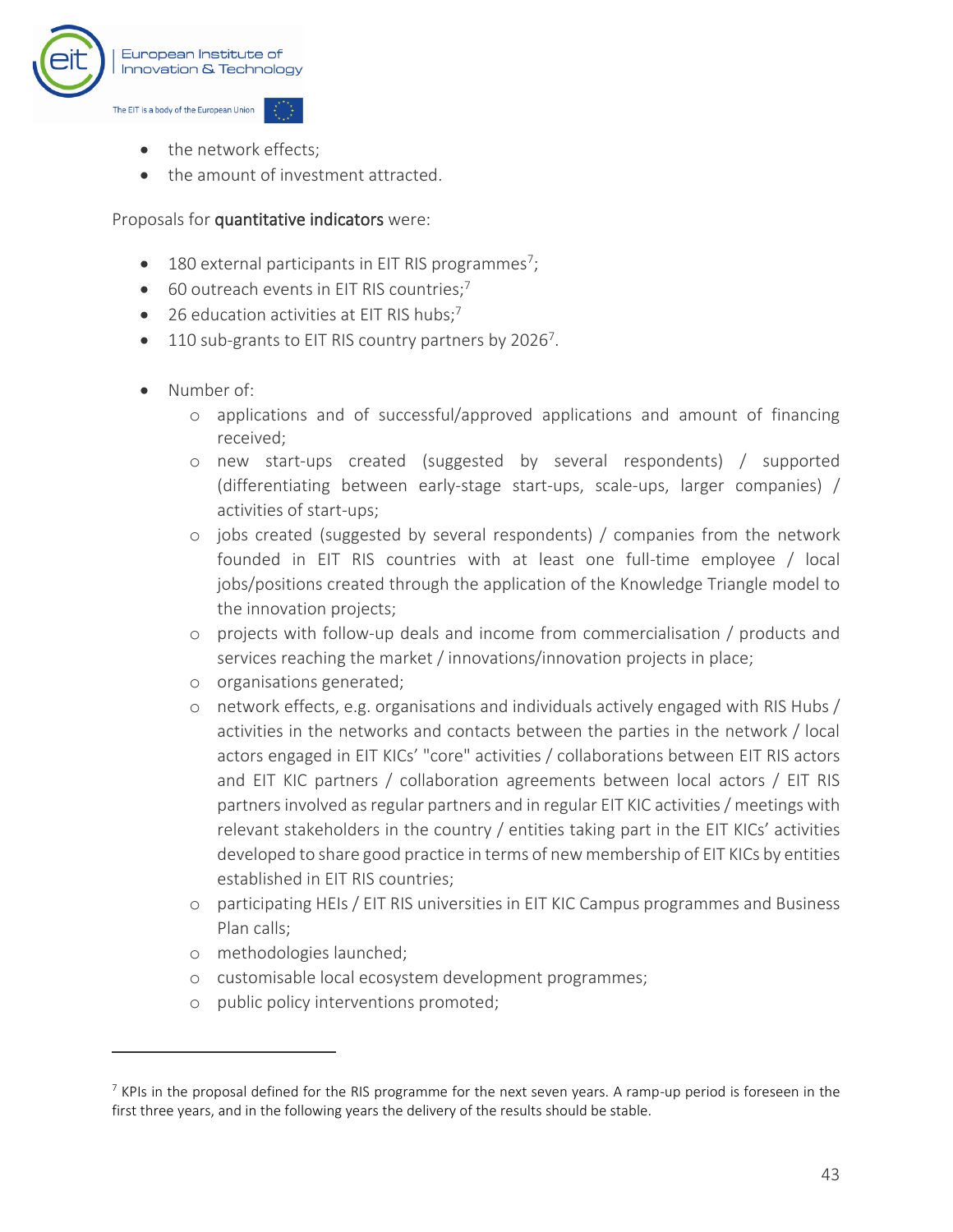

- o students/researchers trained in entrepreneurship / graduates / PhD's / EIT RIS talents certified in RIS label education programmes;
- o patents/first time patents (meaning new patent holders);
- o EIT RIS projects co-funded by other regional funding sources;
- o research organisations connected to European businesses for commercial research;
- o joint partnerships in EIT-supported projects between entities established in EIT RIS countries take and entities outside their own country;
- o exits;
- o events, workshops, seminars, training, local community building events
- o participants from industry and academia at events targeting them;
- o audience reach and engagement in communication (traditional and social media);
- o increases in the regional innovation scoreboard results
- o rise in regional GDP over the period 2021-2017.
- Amount of:
	- o additional funding attracted (suggested by several respondents);
	- o financial revenue generated;
	- o investment raised by alumni start-ups of entrepreneurship programmes;
	- o financial volume of EIT RIS partner involvement as regular partners and in regular KIC activities.

#### 3.7.3 Qualitative measures

Suggestions for qualitative measurement included some of which can be measured by quantitative responses to surveys but others which would be likely to require qualitative evaluation, in particular the significant number of responses suggesting ways in which the relationship within the ecosystem should be measured:

- satisfaction with events;
- ratio of satisfied SMEs compared to number of activities funded;
- positive/negative attitudes toward EIT programmes, etc., measuring process rather than outcomes;
- innovations from EIT RIS countries being known internationally.
- evolution of clusters:
- vertical integration within countries and regions;
- evidence of companies growing to scale;
- incidence of projects addressing transversal European challenges through the cooperation among RIS Hubs;
- structured approach to knowledge transfer;
- easily adoptable methodologies;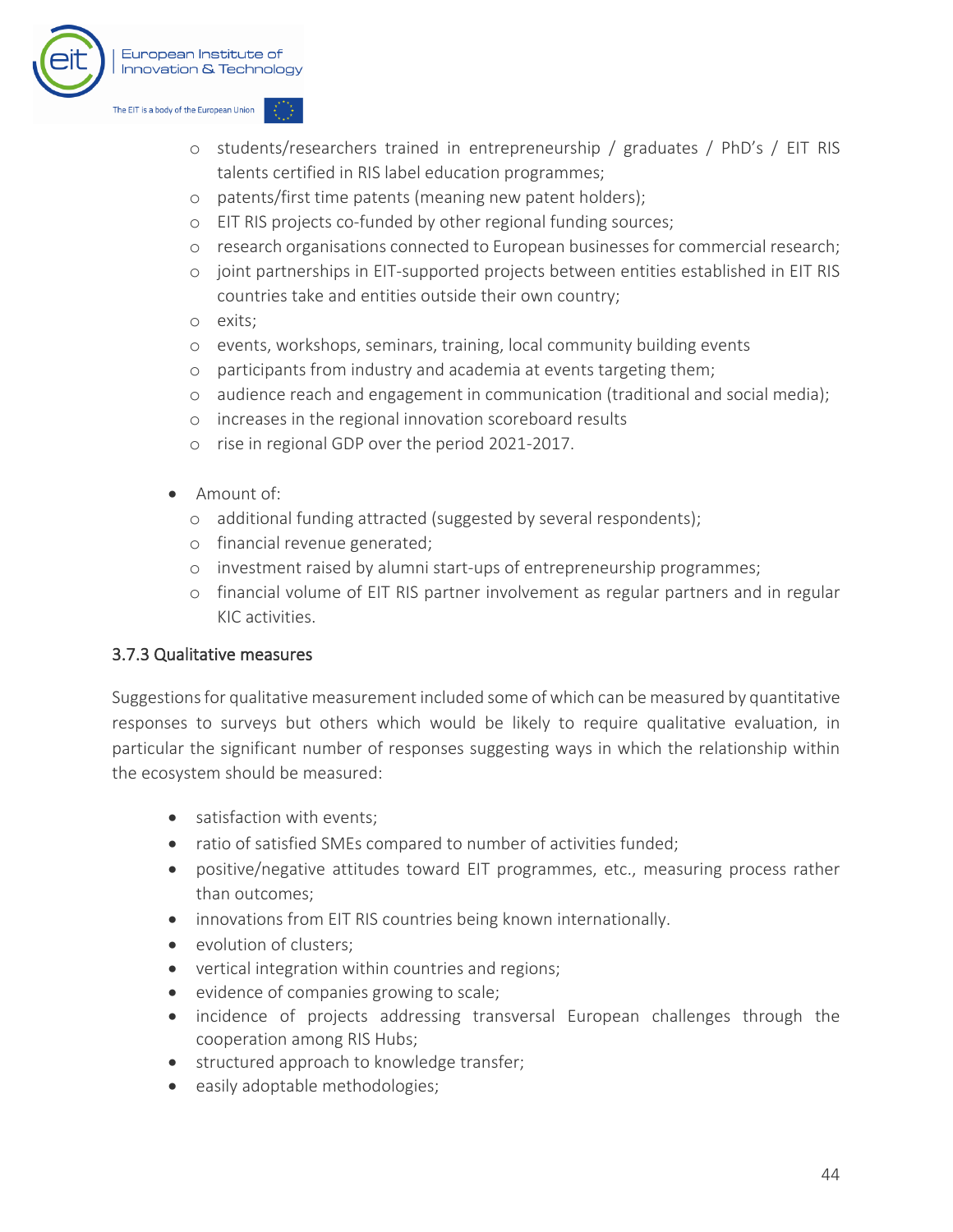

- alignment of the activities with local contexts/ecosystem needs (localisation of programmes, individual coaching/mentoring support by matching the needs with expertise);
- individual, tailored local ecosystem development plans for the RIS regions;
- establishment of ecosystem development frameworks and methodologies;
- influence of start-ups on their ecosystem;
- extent to which start-ups consolidate and even create around them more benefits than support previously received by using economic and other indicators. Such indicators could be reduction in water pollution, which prevents costs in water treatment and in the fight against invasive species in aquatic ecosystems, something which has not usually been quantified when measuring the success of programmes and actions, since they are money-consuming (although they save more money than they spend);
- EIT KIC activities' value to the local ecosystems and longer term follow-up for the startups and business collaboration, e.g. sustainability and liability;
- extent to which activities are embedded in the regional innovation ecosystem as measured by healthy business and social impact entities;
- impact on ecosystem growth, new collaboration, side and direct activities;
- consolidation of new kinds of entrepreneurial capabilities able to challenge at the same time economic development, environmental sustainability and social inclusiveness;
- diagnostic monitoring of progress in the implementation of strategies for smart specialisation in targeted domains, which has the advantage of adaptability. (The number of innovations and start-ups that have been supported is a proxy if these are positioned in the growth of new value chains and ecosystems);
- the (long to medium-term) evolution of relative specialisations and other structural features;
- trends in (and the level of) the investment mix in research, innovation and industry (together with the level);
- evaluation of the success of the S3 (Smart Specialisation Strategy);
- benchmarking innovation and entrepreneurship performance through various EU surveys such as the Innovation Radar, Regional Innovation Monitor Plus, the European Regional Competitiveness Index, the Research and Innovation Observatory – Horizon 2020 Policy Support Facility, Innobarometer, the EU Industrial R&D Investment Scoreboard, the Digital Transformation Scoreboard, the Business Innovation Observatory, the Digital Economy and Society Index (DESI) and the European Public Sector Innovation Observatory, as well as the CIS and the Innovation Output Indicator (IOI).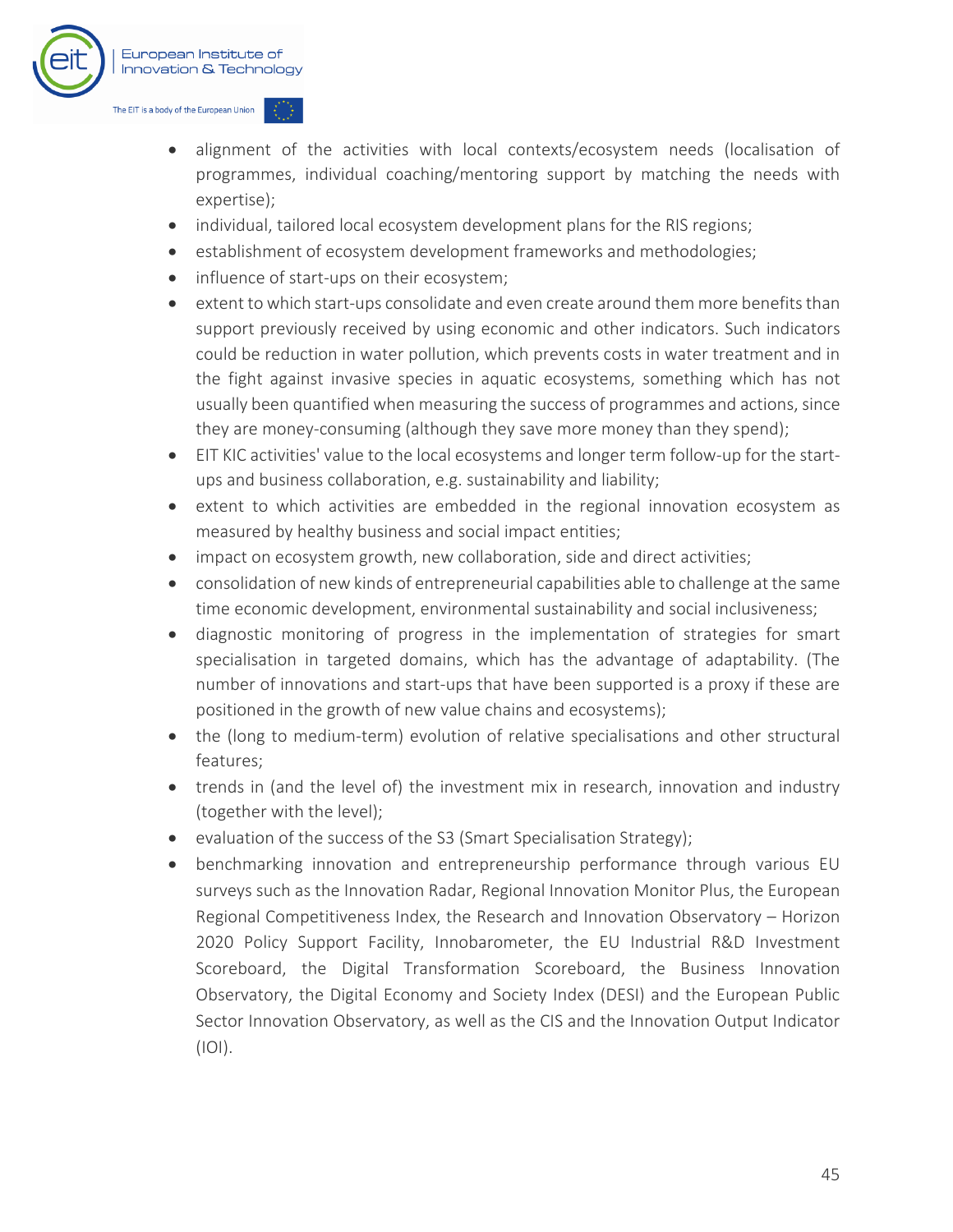

## <span id="page-47-0"></span>4. Conclusions

Respondents to this consultation, who in the main were already familiar with the EIT, were looking for improvements, not fundamental changes. The improvements fell into three main categories: financial incentives, operations and outreach. Not only were there a wide range of suggestions of areas in which the EIT / EIT RIS could spend more money, but also about the direction of funding, i.e. making it as easy as possible to obtain funding at the beginning of the innovation chain either by targeting it more precisely or easing some requirements, e.g. pre-financing requirements. Respondents identified more professionalism in management, more partnerships and the monetisation of some services and events as solutions to improved financial sustainability. At an operational level, suggestions ranged from a reduction in the administrative burden to more autonomy for RIS Hubs. It was felt that recognising more that the EIT RIS eligible countries have particular characteristics as a group and individually would enable the RIS Hubs to make a greater impact.

There was a clear message throughout the responses on the need to strengthen the EIT RIS ecosystem, combining a 'bottom-up' approach of working with every level of local, regional and national stakeholder and at the same time leveraging 'top-down' the knowledge and networks of the EIT. An important part of this was felt to be better integration and co-ordination with other sources of EU, international, and national funding.

In conclusion, therefore, the results of the consultation support the objectives for the period 2021- 2027 of increasing its openness to regional partners and improving the EIT KICs' regional strategies, devoting a larger portion of the EIT budget to the implementation of EIT RIS activities and prioritising a place-based approach that links local innovation ecosystems to pan-European networks through the KICs and their regional EIT Hubs.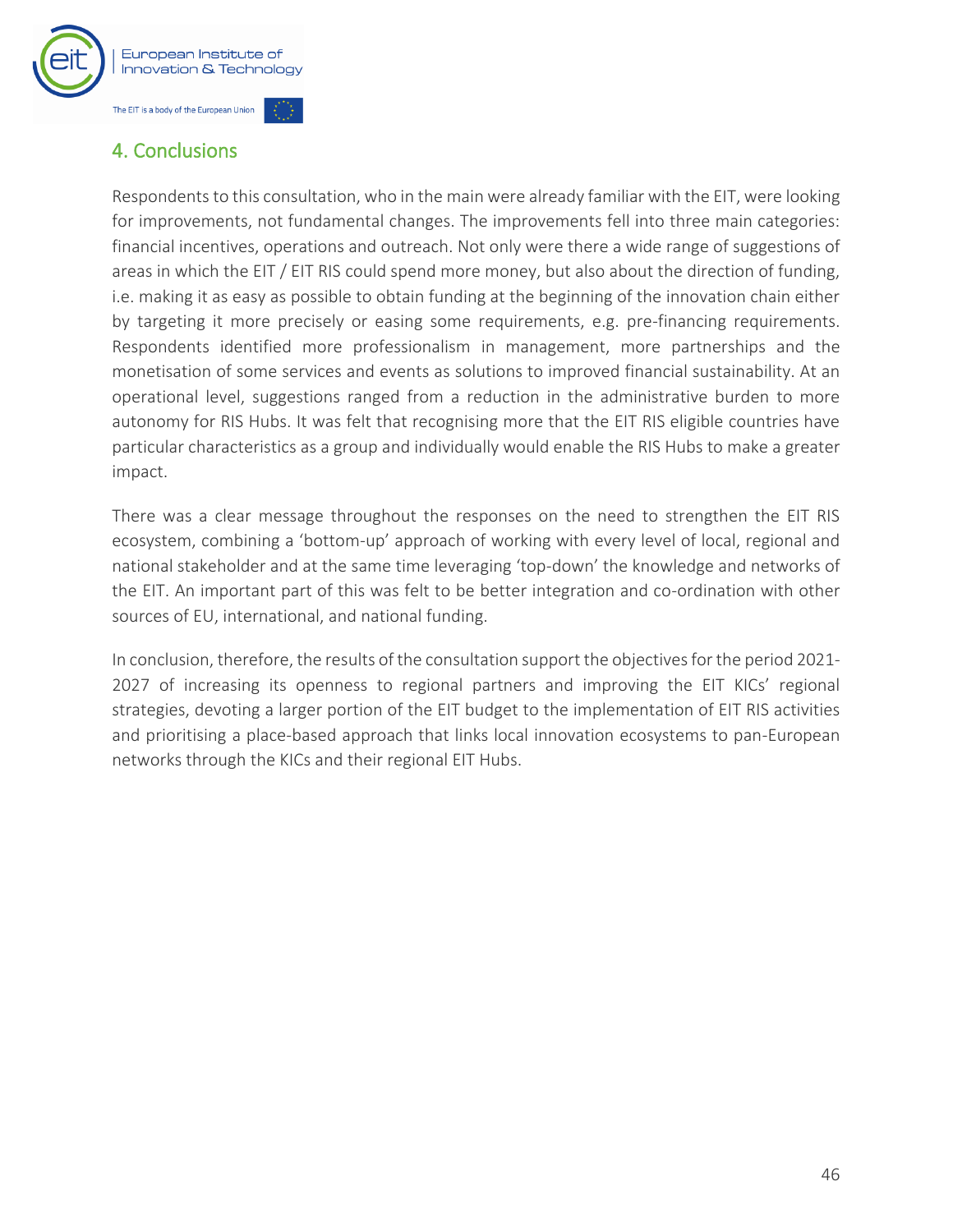

## <span id="page-48-0"></span>**Annex: Consultation Questionnaire**

## Basic Questions

- Name and surname:
	- o (free text)
- E-mail:
	- o (free text)
- Name of organisation:
	- o (free text)
- Type of organisation:
	- o Higher education institution
	- o Research institution
	- o Corporate/industry
	- o Start-up/scale-up
	- o National authority (e.g. national ministry, science and innovation agency, parliament)
	- o Intergovernmental organisation (IGO)
	- o Non-governmental organisation (NGO)
	- o European institution (European Commission, European Parliament, etc.)
	- o EIT KIC
	- o Other
- Organisation's location:
	- o Choose from a list of countries (all)
- Position in the organisation:
	- o (free text)
- Have you participated in an EIT activity before? (multiple choice)
	- o EIT Community event
	- o Innovation project
	- o Education programme
	- o Venture support
	- o Other
	- o Not yet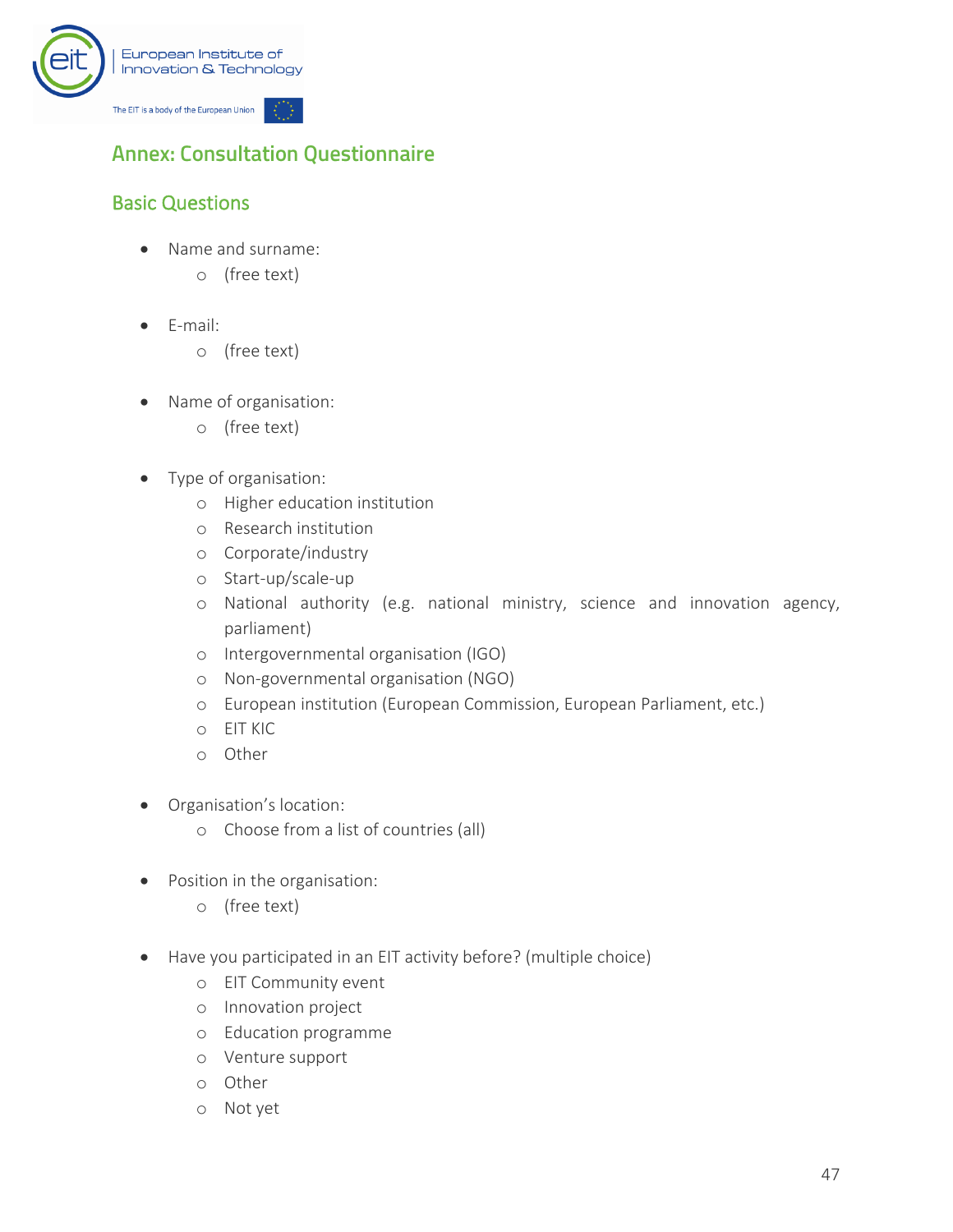

- Are you currently a member of the EIT Community (EIT KICs and their partners, EIT Alumni)?
	- o Yes/No
- Which one of the following areas of activity are you most interested in?
	- o Business support
	- o Education & training
	- o Innovation-driven research activities
	- o Ecosystem-building/connectivity
- Publication privacy settings:
	- o Anonymous: Only your answers to the following type of respondent, country of origin and contribution - will be published. All other personal details (name, organisation name etc.) will not be published.
	- o Public: Your personal details (name, organisation name etc.) will be published with your contribution.

#### Thematic Questions

1. What specific measures should the EIT RIS implement to strengthen innovation capacities and [Knowledge Triangle Integration](https://eit.europa.eu/our-communities/eit-innovation-communities) (bringing together business, research, and education) in the EIT RIS countries?

Free-form

2. How can the EIT RIS further increase its impact and help generate more successful startups and innovations in the EIT RIS countries? What kind of unique support is needed from the EIT?

Free-form

3. How can the EIT RIS ensure a more tailored approach to address the needs of diverse innovation ecosystems in the EIT RIS countries?

Free-form

4. How should the role of the [EIT Hubs](https://eit.europa.eu/our-communities/eit-innovation-communities/innovation-hubs) be further expanded to increase the EIT's impact in the EIT RIS countries and ensure a geographical balance across the KICs' partner networks?

Free-form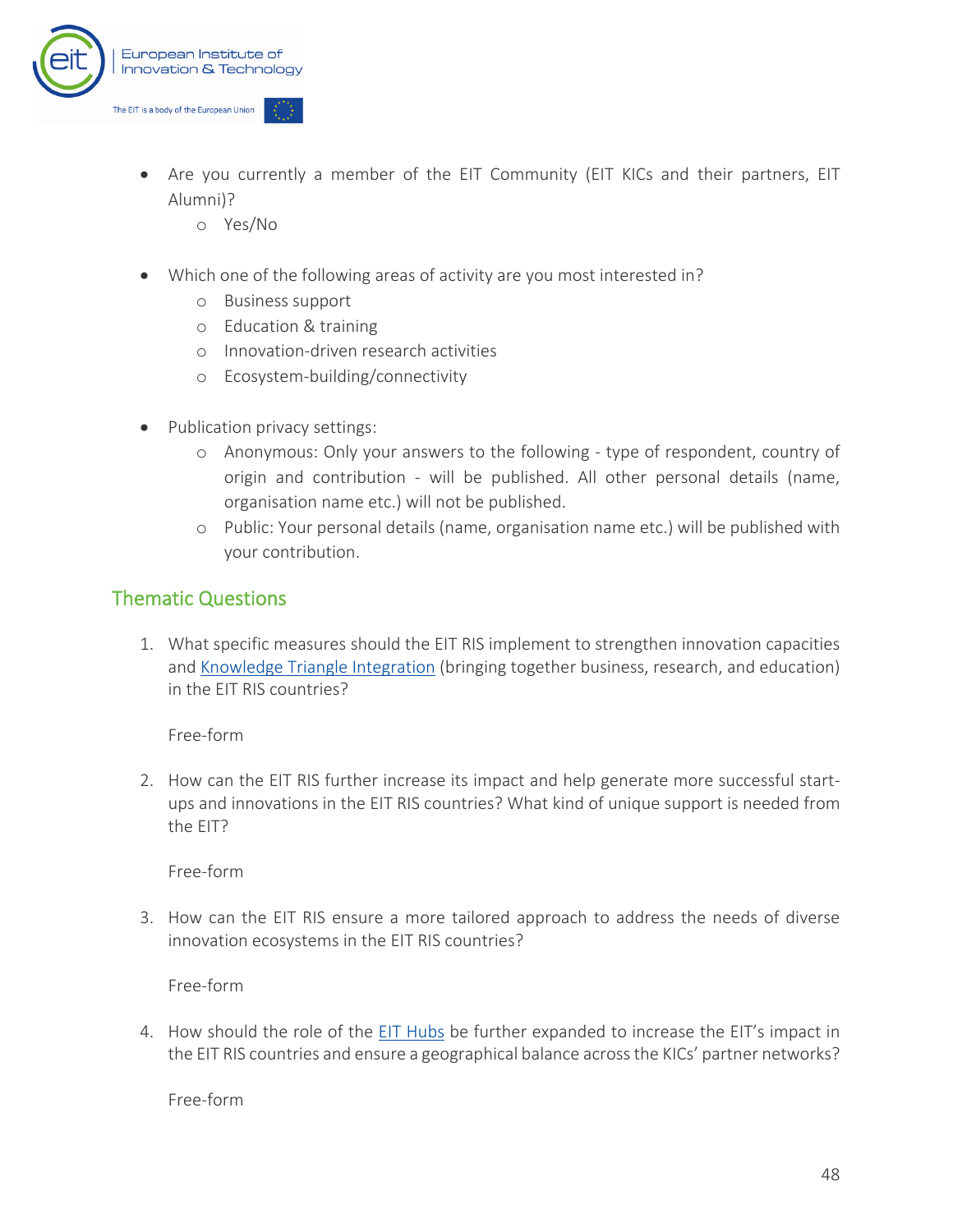

5. How can better alignment be ensured between the EIT RIS and regional development policy objectives and implementation mechanisms to reinforce one another and generate greater impact?

Free-form

6. What measures should be put in place to facilitate the financial sustainability of the EIT RIS activities and ensure that innovators from the EIT RIS countries have better access to finance?

Free-form

7. How can the success of the EIT RIS be best measured?

Free-form

#### **Submission of Supporting Documents**

If you wish to upload additional documents (e.g. Position Papers), please do so here:

ꜛ (upload file here)

□ I agree with the personal data protection provisions.

□ I consent to being included in the EIT Stakeholder Database for future contacts.